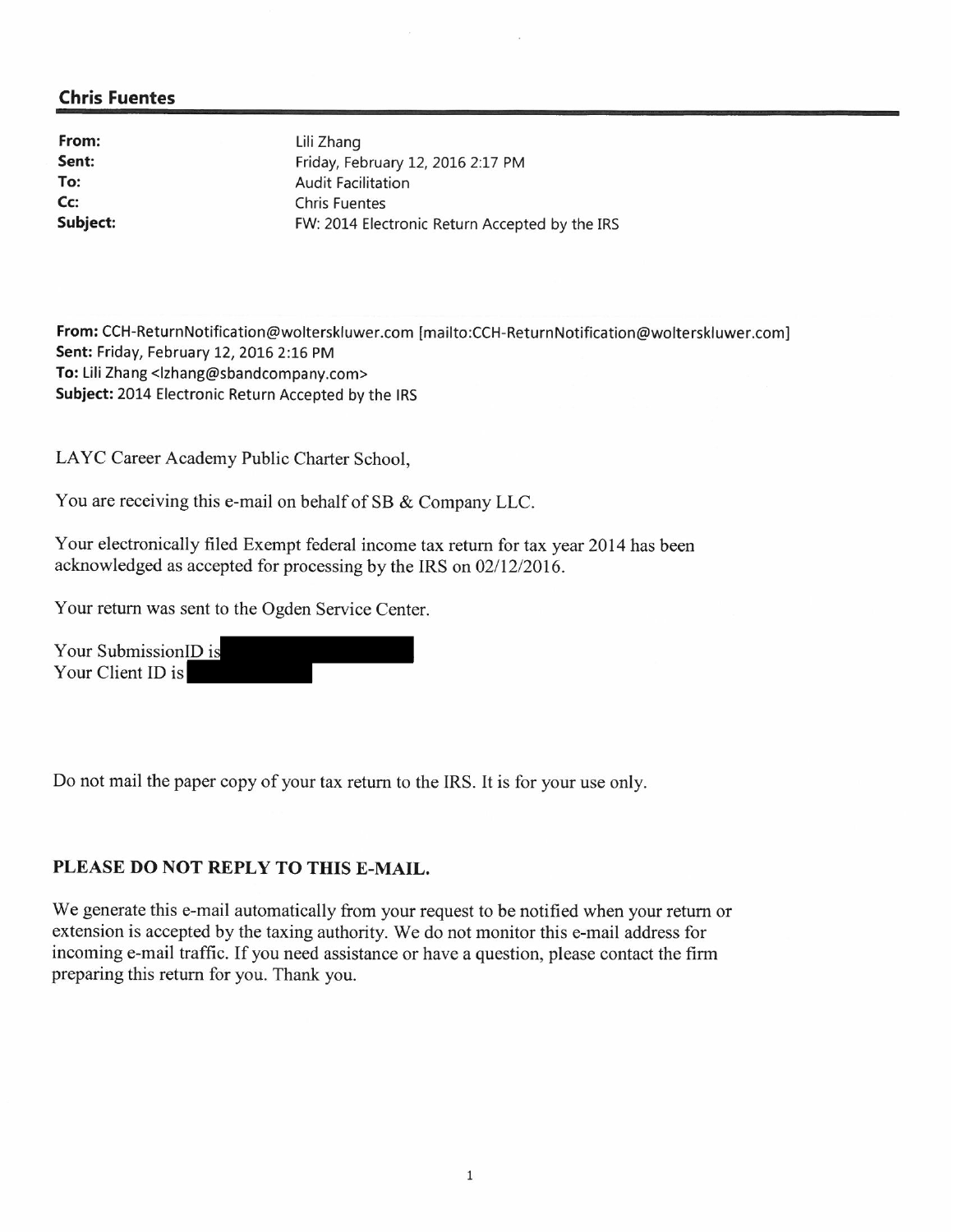|                                                                                                                                       |                                                         | <b>IRS e-file Signature Authorization</b><br>for an Exempt Organization |                                                                                                                                                                                                                                                                                                                                                                                                                                                                                                                                                                                                                                                                                                                                                                             |                 | OMB No. 1545-1878                     |
|---------------------------------------------------------------------------------------------------------------------------------------|---------------------------------------------------------|-------------------------------------------------------------------------|-----------------------------------------------------------------------------------------------------------------------------------------------------------------------------------------------------------------------------------------------------------------------------------------------------------------------------------------------------------------------------------------------------------------------------------------------------------------------------------------------------------------------------------------------------------------------------------------------------------------------------------------------------------------------------------------------------------------------------------------------------------------------------|-----------------|---------------------------------------|
| Form 8879-EO                                                                                                                          |                                                         |                                                                         | For calendar year 2014, or fiscal year beginning $JUL$ 1 .2014, and ending $JUN$ 30 .20 15                                                                                                                                                                                                                                                                                                                                                                                                                                                                                                                                                                                                                                                                                  |                 |                                       |
|                                                                                                                                       |                                                         | Do not send to the IRS. Keep for your records.                          |                                                                                                                                                                                                                                                                                                                                                                                                                                                                                                                                                                                                                                                                                                                                                                             |                 | 2014                                  |
| Department of the Treasury<br><b>Internal Revenue Service</b>                                                                         |                                                         |                                                                         | Information about Form 8879-EO and its instructions is at www.irs.nov/form8879eo.                                                                                                                                                                                                                                                                                                                                                                                                                                                                                                                                                                                                                                                                                           |                 |                                       |
| Name of exempt organization                                                                                                           |                                                         |                                                                         |                                                                                                                                                                                                                                                                                                                                                                                                                                                                                                                                                                                                                                                                                                                                                                             |                 | <b>Employer identification number</b> |
| LAYC Career Academy Public Charter                                                                                                    |                                                         |                                                                         |                                                                                                                                                                                                                                                                                                                                                                                                                                                                                                                                                                                                                                                                                                                                                                             |                 |                                       |
| School                                                                                                                                |                                                         |                                                                         |                                                                                                                                                                                                                                                                                                                                                                                                                                                                                                                                                                                                                                                                                                                                                                             |                 | 45-4928100                            |
| Name and title of officer                                                                                                             |                                                         |                                                                         |                                                                                                                                                                                                                                                                                                                                                                                                                                                                                                                                                                                                                                                                                                                                                                             |                 |                                       |
| Nicole Hanrahan                                                                                                                       |                                                         |                                                                         |                                                                                                                                                                                                                                                                                                                                                                                                                                                                                                                                                                                                                                                                                                                                                                             |                 |                                       |
| <b>Executive Director</b>                                                                                                             |                                                         |                                                                         |                                                                                                                                                                                                                                                                                                                                                                                                                                                                                                                                                                                                                                                                                                                                                                             |                 |                                       |
| Part I                                                                                                                                |                                                         | Type of Return and Return Information (Whole Dollars Only)              |                                                                                                                                                                                                                                                                                                                                                                                                                                                                                                                                                                                                                                                                                                                                                                             |                 |                                       |
| than 1 line in Part I.                                                                                                                |                                                         |                                                                         | Check the box for the return for which you are using this Form 8879-EO and enter the applicable amount, if any, from the return. If you check the box<br>on line 1a, 2a, 3a, 4a, or 5a, below, and the amount on that line for the return being filed with this form was blank, then leave line 1b, 2b, 3b, 4b, or 5b,<br>whichever is applicable, blank (do not enter -0-). But, if you entered -0- on the return, then enter -0- on the applicable line below. Do not complete more                                                                                                                                                                                                                                                                                       |                 |                                       |
| 1a Form 990 check here                                                                                                                | $\blacktriangleright$ $\lfloor$ X                       |                                                                         | <b>b</b> Total revenue, if any (Form 990, Part VIII, column (A), line 12) _____________ 1b ______3, 632, 240.                                                                                                                                                                                                                                                                                                                                                                                                                                                                                                                                                                                                                                                               |                 |                                       |
| 2a Form 990-EZ check here                                                                                                             |                                                         |                                                                         | b Total revenue, if any (Form 990-EZ, line 9) manufactured and all the state of the state of the state of the state of the state of the state of the state of the state of the state of the state of the state of the state of                                                                                                                                                                                                                                                                                                                                                                                                                                                                                                                                              |                 |                                       |
| 3a Form 1120-POL check here                                                                                                           |                                                         |                                                                         |                                                                                                                                                                                                                                                                                                                                                                                                                                                                                                                                                                                                                                                                                                                                                                             |                 |                                       |
| Form 990-PF check here<br>4а                                                                                                          |                                                         |                                                                         |                                                                                                                                                                                                                                                                                                                                                                                                                                                                                                                                                                                                                                                                                                                                                                             |                 |                                       |
| 5a Form 8868 check here                                                                                                               |                                                         |                                                                         |                                                                                                                                                                                                                                                                                                                                                                                                                                                                                                                                                                                                                                                                                                                                                                             |                 |                                       |
|                                                                                                                                       |                                                         |                                                                         |                                                                                                                                                                                                                                                                                                                                                                                                                                                                                                                                                                                                                                                                                                                                                                             |                 |                                       |
| Part II                                                                                                                               |                                                         | <b>Declaration and Signature Authorization of Officer</b>               | Under penalties of perjury, I declare that I am an officer of the above organization and that I have examined a copy of the organization's 2014                                                                                                                                                                                                                                                                                                                                                                                                                                                                                                                                                                                                                             |                 |                                       |
|                                                                                                                                       |                                                         |                                                                         | debit) entry to the financial institution account indicated in the tax preparation software for payment of the organization's federal taxes owed on this<br>return, and the financial institution to debit the entry to this account. To revoke a payment, I must contact the U.S. Treasury Financial Agent at<br>1-888-353-4537 no later than 2 business days prior to the payment (settlement) date. I also authorize the financial institutions involved in the<br>processing of the electronic payment of taxes to receive confidential information necessary to answer inquiries and resolve issues related to the<br>payment. I have selected a personal identification number (PIN) as my signature for the organization's electronic return and, if applicable, the |                 |                                       |
| organization's consent to electronic funds withdrawal.<br>Officer's PIN: check one box only                                           |                                                         |                                                                         |                                                                                                                                                                                                                                                                                                                                                                                                                                                                                                                                                                                                                                                                                                                                                                             |                 |                                       |
|                                                                                                                                       | X   authorize SB & Company, LLC                         |                                                                         |                                                                                                                                                                                                                                                                                                                                                                                                                                                                                                                                                                                                                                                                                                                                                                             | to enter my PIN | 28100                                 |
|                                                                                                                                       |                                                         | <b>ERO firm name</b>                                                    |                                                                                                                                                                                                                                                                                                                                                                                                                                                                                                                                                                                                                                                                                                                                                                             |                 | Enter five numbers, but               |
|                                                                                                                                       |                                                         |                                                                         |                                                                                                                                                                                                                                                                                                                                                                                                                                                                                                                                                                                                                                                                                                                                                                             |                 | do not enter all zeros                |
|                                                                                                                                       | enter my PIN on the return's disclosure consent screen. |                                                                         | as my signature on the organization's tax year 2014 electronically filed return. If I have indicated within this return that a copy of the return<br>is being filed with a state agency(ies) regulating charities as part of the IRS Fed/State program, I also authorize the aforementioned ERO to                                                                                                                                                                                                                                                                                                                                                                                                                                                                          |                 |                                       |
|                                                                                                                                       |                                                         |                                                                         | As an officer of the organization, I will enter my PIN as my signature on the organization's tax year 2014 electronically filed return. If I have                                                                                                                                                                                                                                                                                                                                                                                                                                                                                                                                                                                                                           |                 |                                       |
|                                                                                                                                       |                                                         |                                                                         | indicated within this return that a copy of the return is being filed with a state agency(ies) regulating charities as part of the IRS Fed/State                                                                                                                                                                                                                                                                                                                                                                                                                                                                                                                                                                                                                            |                 |                                       |
|                                                                                                                                       |                                                         | program, I will enter my PIN on the return's disclosure consent screen. |                                                                                                                                                                                                                                                                                                                                                                                                                                                                                                                                                                                                                                                                                                                                                                             |                 |                                       |
| Officer's signature                                                                                                                   |                                                         |                                                                         | Date $\blacktriangleright$ 2                                                                                                                                                                                                                                                                                                                                                                                                                                                                                                                                                                                                                                                                                                                                                |                 |                                       |
|                                                                                                                                       |                                                         |                                                                         |                                                                                                                                                                                                                                                                                                                                                                                                                                                                                                                                                                                                                                                                                                                                                                             |                 |                                       |
| Part III                                                                                                                              | <b>Certification and Authentication</b>                 |                                                                         |                                                                                                                                                                                                                                                                                                                                                                                                                                                                                                                                                                                                                                                                                                                                                                             |                 |                                       |
| ERO's EFIN/PIN. Enter your six-digit electronic filing identification<br>number (EFIN) followed by your five-digit self-selected PIN. |                                                         |                                                                         | 27037520721                                                                                                                                                                                                                                                                                                                                                                                                                                                                                                                                                                                                                                                                                                                                                                 |                 |                                       |
|                                                                                                                                       |                                                         |                                                                         | do not enter all zeros                                                                                                                                                                                                                                                                                                                                                                                                                                                                                                                                                                                                                                                                                                                                                      |                 |                                       |
| e-file Providers for Business Returns.                                                                                                |                                                         |                                                                         | I certify that the above numeric entry is my PIN, which is my signature on the 2014 electronically filed return for the organization indicated above. I<br>confirm that I am submitting this return in accordance with the requirements of Pub. 4163, Modernized e-File (MeF) Information for Authorized IRS                                                                                                                                                                                                                                                                                                                                                                                                                                                                |                 |                                       |
|                                                                                                                                       |                                                         |                                                                         |                                                                                                                                                                                                                                                                                                                                                                                                                                                                                                                                                                                                                                                                                                                                                                             |                 |                                       |
| ERO's signature $\blacktriangleright$                                                                                                 |                                                         |                                                                         | Date $\triangleright$ 02/10/16                                                                                                                                                                                                                                                                                                                                                                                                                                                                                                                                                                                                                                                                                                                                              |                 |                                       |
|                                                                                                                                       |                                                         | <b>ERO Must Retain This Form - See Instructions</b>                     | Do Not Submit This Form To the IRS Unless Requested To Do So                                                                                                                                                                                                                                                                                                                                                                                                                                                                                                                                                                                                                                                                                                                |                 |                                       |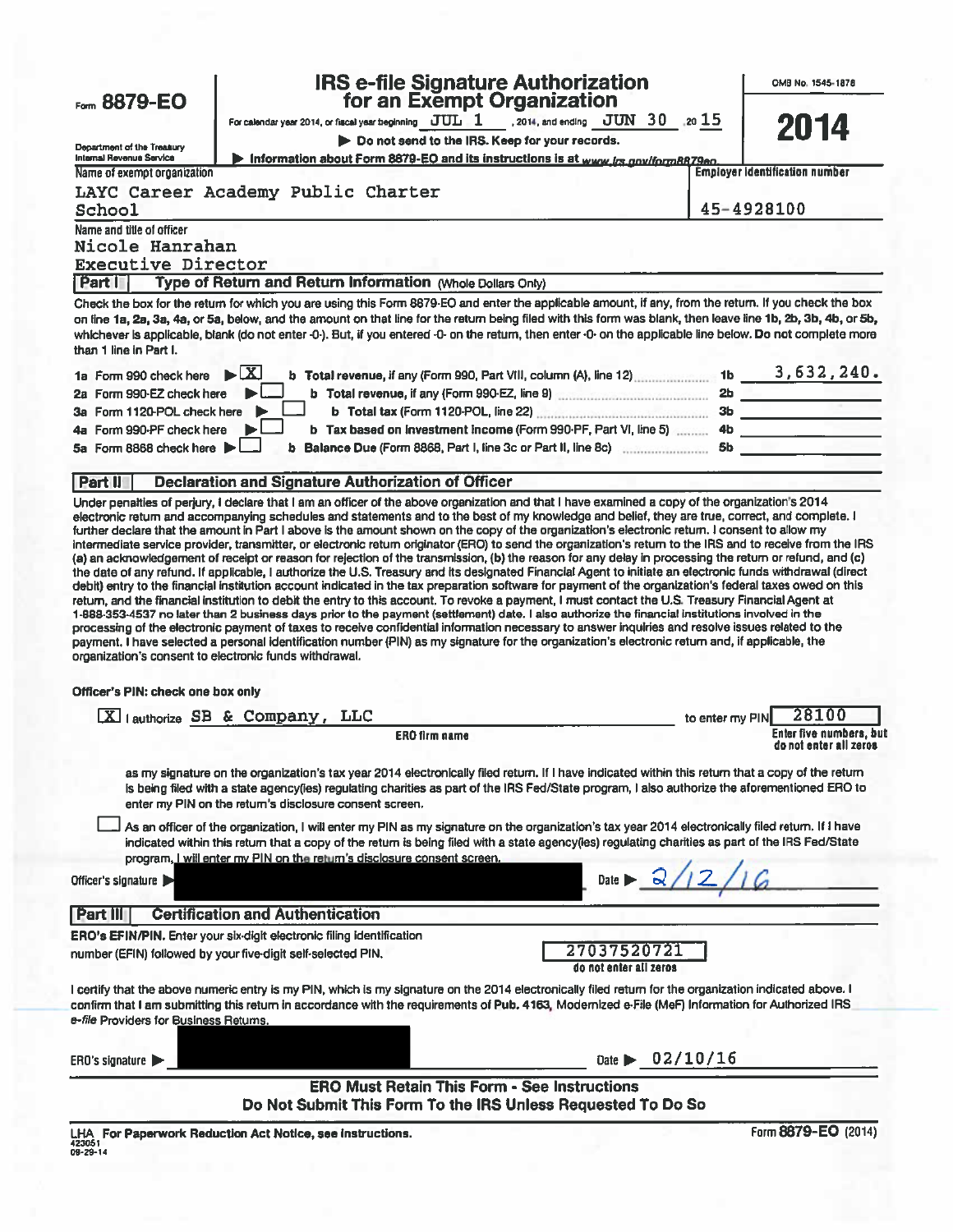|                                |                             |                                                                                                    | Extended to May 16, 2016                                                                                                                                                   |                                                                                                                  |                                                            |  |
|--------------------------------|-----------------------------|----------------------------------------------------------------------------------------------------|----------------------------------------------------------------------------------------------------------------------------------------------------------------------------|------------------------------------------------------------------------------------------------------------------|------------------------------------------------------------|--|
|                                |                             | 990                                                                                                | <b>Return of Organization Exempt From Income Tax</b>                                                                                                                       |                                                                                                                  | OMB No. 1545-0047                                          |  |
| Form                           |                             | Under section 501(c), 527, or 4947(a)(1) of the Internal Revenue Code (except private foundations) |                                                                                                                                                                            |                                                                                                                  |                                                            |  |
|                                | Department of the Treasury  | Do not enter social security numbers on this form as it may be made public.                        | <b>Open to Public</b>                                                                                                                                                      |                                                                                                                  |                                                            |  |
|                                |                             | Internal Revenue Service                                                                           | Information about Form 990 and its instructions is at www.irs.gov/form990.<br>A For the 2014 calendar year, or tax year beginning $JUL$ 1, $2014$                          | and ending $J\bar{U}N$ 30, $2015$                                                                                | Inspection                                                 |  |
|                                | <b>B</b> Check if           |                                                                                                    | C Name of organization                                                                                                                                                     | D Employer identification number                                                                                 |                                                            |  |
|                                | applicable:                 |                                                                                                    | LAYC Career Academy Public Charter                                                                                                                                         |                                                                                                                  |                                                            |  |
|                                | Address<br>change           | School                                                                                             |                                                                                                                                                                            |                                                                                                                  |                                                            |  |
|                                | 1Name<br>change             |                                                                                                    | Doing business as                                                                                                                                                          |                                                                                                                  | 45-4928100                                                 |  |
|                                | Initial<br>return           |                                                                                                    | Number and street (or P.O. box if mail is not delivered to street address)                                                                                                 | Room/suite   E Telephone number                                                                                  |                                                            |  |
|                                | Final<br>return/            |                                                                                                    | 1419 Columbia Road, NW                                                                                                                                                     |                                                                                                                  | $(202)319-2228$                                            |  |
|                                | termin-<br>ated             |                                                                                                    | City or town, state or province, country, and ZIP or foreign postal code                                                                                                   | G Gross receipts \$                                                                                              | 3,632,240.                                                 |  |
|                                | Amended<br>return           |                                                                                                    | Washington, DC<br>20009                                                                                                                                                    | H(a) Is this a group return                                                                                      |                                                            |  |
|                                | Applica-<br>tion<br>pending |                                                                                                    | F Name and address of principal officer: Nicole Hanrahan                                                                                                                   |                                                                                                                  | for subordinates? $\begin{array}{c} \boxed{\textbf{X}}$ No |  |
|                                |                             |                                                                                                    | same as C above                                                                                                                                                            | $H(b)$ Are all subordinates included? $\Box$ Yes                                                                 | <b>No</b>                                                  |  |
|                                |                             | Tax-exempt status: $X \over 301(c)(3)$                                                             | $4947(a)(1)$ or<br>$501(c)$ (<br>$\sqrt{\frac{1}{1}}$ (insert no.)<br>J Website: $\triangleright$ WWW. laycca.org                                                          | 527                                                                                                              | If "No," attach a list. (see instructions)                 |  |
|                                |                             |                                                                                                    | K Form of organization:   X Corporation<br>Trust<br>Association<br>Other $\blacktriangleright$                                                                             | $H(c)$ Group exemption number $\blacktriangleright$<br>L Year of formation: $2012$ M State of legal domicile: DC |                                                            |  |
|                                | Part II                     | <b>Summary</b>                                                                                     |                                                                                                                                                                            |                                                                                                                  |                                                            |  |
|                                | 1.                          |                                                                                                    | Briefly describe the organization's mission or most significant activities: LAYC Career Academy engages and                                                                |                                                                                                                  |                                                            |  |
| Governance                     |                             |                                                                                                    | empowers young people between the ages of $16 - 24$ by providing a                                                                                                         |                                                                                                                  |                                                            |  |
|                                | 2                           |                                                                                                    | Check this box $\blacktriangleright$ $\Box$ if the organization discontinued its operations or disposed of more than 25% of its net assets.                                |                                                                                                                  |                                                            |  |
|                                | З                           | $\bf 3$<br>Number of voting members of the governing body (Part VI, line 1a)                       |                                                                                                                                                                            |                                                                                                                  |                                                            |  |
|                                | 4                           |                                                                                                    |                                                                                                                                                                            | $\overline{\mathbf{4}}$                                                                                          | $\overline{11}$                                            |  |
|                                | 5                           |                                                                                                    |                                                                                                                                                                            | 5                                                                                                                | $\overline{27}$                                            |  |
| <b>Activities &amp;</b>        | 6                           |                                                                                                    |                                                                                                                                                                            | 6                                                                                                                | 11                                                         |  |
|                                |                             |                                                                                                    |                                                                                                                                                                            | 7a                                                                                                               | σ.                                                         |  |
|                                |                             |                                                                                                    |                                                                                                                                                                            | 7b                                                                                                               | σ.                                                         |  |
|                                |                             |                                                                                                    |                                                                                                                                                                            | <b>Prior Year</b><br>1,985,803.                                                                                  | <b>Current Year</b><br>3,612,355.                          |  |
| Revenue                        | 8<br>9                      |                                                                                                    |                                                                                                                                                                            | о.                                                                                                               | 0.                                                         |  |
|                                | 10                          |                                                                                                    |                                                                                                                                                                            | о.                                                                                                               | 269.                                                       |  |
|                                | 11                          |                                                                                                    | Other revenue (Part VIII, column (A), lines 5, 6d, 8c, 9c, 10c, and 11e)                                                                                                   | 6,225.                                                                                                           | 19,616.                                                    |  |
|                                | 12                          |                                                                                                    | Total revenue - add lines 8 through 11 (must equal Part VIII, column (A), line 12)                                                                                         | 1,992,028.                                                                                                       | 3,632,240.                                                 |  |
|                                | 13                          |                                                                                                    | Grants and similar amounts paid (Part IX, column (A), lines 1-3)                                                                                                           | О.                                                                                                               |                                                            |  |
|                                | 14                          |                                                                                                    | Benefits paid to or for members (Part IX, column (A), line 4)                                                                                                              | σ.                                                                                                               | $\overline{0}$ .                                           |  |
|                                |                             |                                                                                                    | 15 Salaries, other compensation, employee benefits (Part IX, column (A), lines 5-10)                                                                                       | 1,202,822.                                                                                                       | $1,483,976$ .                                              |  |
|                                |                             |                                                                                                    |                                                                                                                                                                            | 0.                                                                                                               | 0.                                                         |  |
| Expenses                       |                             |                                                                                                    |                                                                                                                                                                            |                                                                                                                  |                                                            |  |
|                                |                             |                                                                                                    |                                                                                                                                                                            | 1,078,809.<br>2,281,631.                                                                                         | 1,545,380.<br>3,029,356.                                   |  |
|                                | 18                          |                                                                                                    | Total expenses. Add lines 13-17 (must equal Part IX, column (A), line 25)                                                                                                  | $-289,603.$                                                                                                      | 602,884.                                                   |  |
|                                | 19                          |                                                                                                    |                                                                                                                                                                            | <b>Beginning of Current Year</b>                                                                                 | <b>End of Year</b>                                         |  |
| Net Assets or<br>Fund Balances | 20                          |                                                                                                    | Total assets (Part X, line 16)                                                                                                                                             | 682,538.                                                                                                         | 1,451,123.                                                 |  |
|                                | 21                          |                                                                                                    | Total liabilities (Part X, line 26)                                                                                                                                        | 138,593.                                                                                                         | 304, 294.                                                  |  |
|                                | 22                          |                                                                                                    |                                                                                                                                                                            | 543,945.                                                                                                         | 1,146,829.                                                 |  |
|                                |                             | Part II   Signature Block                                                                          |                                                                                                                                                                            |                                                                                                                  |                                                            |  |
|                                |                             |                                                                                                    | Under penalties of perjury, I declare that I have examined this return, including accompanying schedules and statements, and to the best of my knowledge and belief, it is |                                                                                                                  |                                                            |  |
|                                |                             |                                                                                                    | true, correct, and complete. Declaration of preparer (other than officer) is based on all information of which preparer has any knowledge.                                 |                                                                                                                  |                                                            |  |
|                                |                             |                                                                                                    | Signature of officer                                                                                                                                                       | <b>Nate</b>                                                                                                      |                                                            |  |

| Sign<br>Here | Signature of officer<br>Nicole Hanrahan, Executive Director<br>Type or print name and title                        |                      | Date                                      |                            |  |  |  |
|--------------|--------------------------------------------------------------------------------------------------------------------|----------------------|-------------------------------------------|----------------------------|--|--|--|
| Paid         | Print/Type preparer's name<br>Uzma Malik-Dorman                                                                    | Preparer's signature | Date<br>Check<br>$02/12/16$ self-employed | PTIN<br>P01779554          |  |  |  |
| Preparer     | Firm's name SB & Company, LLC                                                                                      |                      | Firm's $EIN$                              | 20-2153727                 |  |  |  |
| Use Only     | Firm's address 200 International Circle, Suite 5500                                                                |                      |                                           |                            |  |  |  |
|              | Hunt Valley, MD 21030                                                                                              |                      |                                           | Phone no. $(410)$ 584-0060 |  |  |  |
|              | $\mathbf{X}$ Yes<br><b>No</b><br>May the IRS discuss this return with the preparer shown above? (see instructions) |                      |                                           |                            |  |  |  |
|              | Form 990 (2014)<br>LHA For Paperwork Reduction Act Notice, see the separate instructions.<br>432001 11-07-14       |                      |                                           |                            |  |  |  |

See Schedule O for Organization Mission Statement Continuation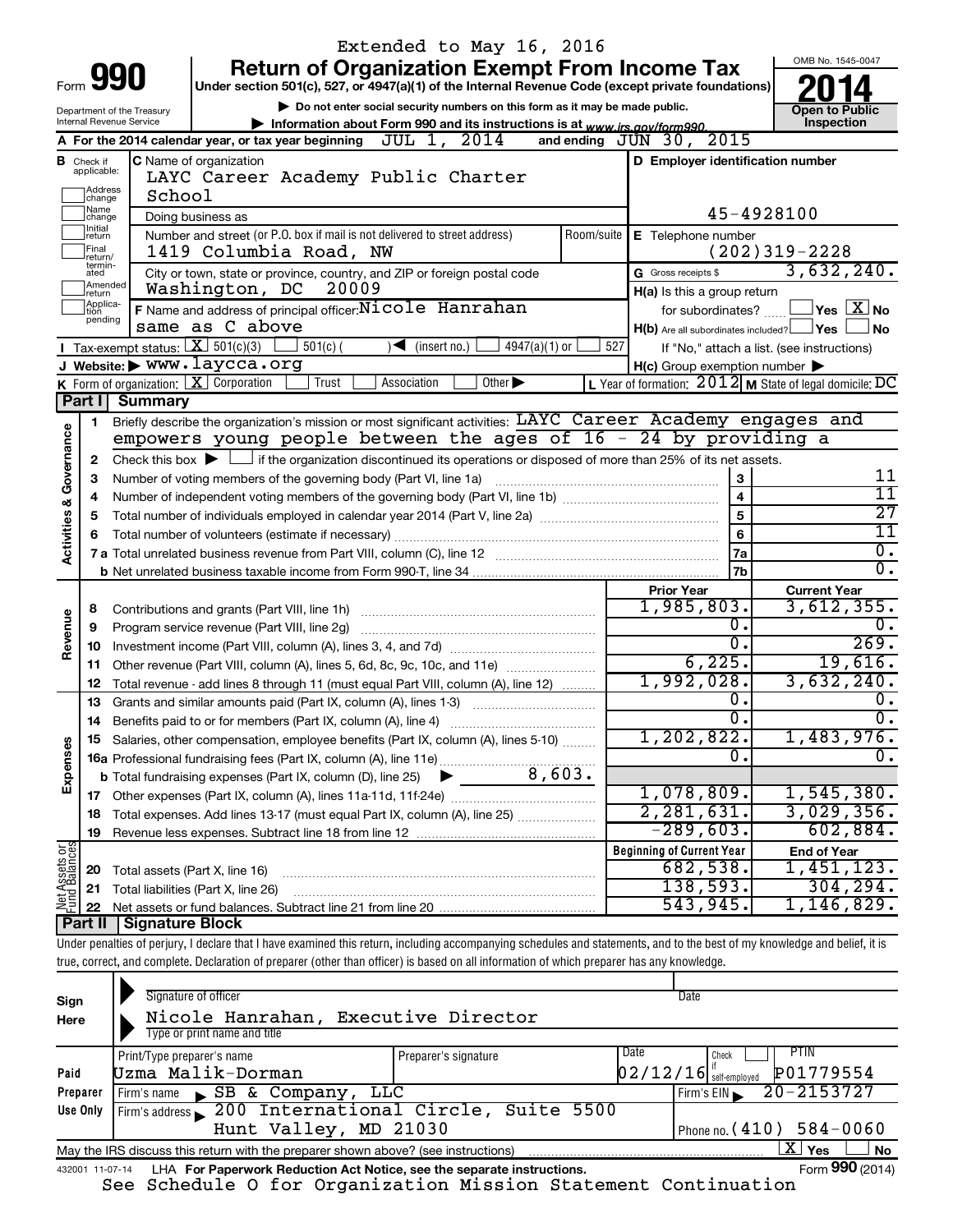|              | LAYC Career Academy Public Charter<br>45-4928100<br>School<br>Page 2<br>Form 990 (2014)                                                             |
|--------------|-----------------------------------------------------------------------------------------------------------------------------------------------------|
|              | Part III   Statement of Program Service Accomplishments                                                                                             |
|              |                                                                                                                                                     |
| 1.           | Briefly describe the organization's mission:                                                                                                        |
|              | LAYC Career Academy engages and empowers young people between the ages<br>of 16 - 24 by providing a college preparatory education, career           |
|              | training in high growth occupations, and college-credit classes.                                                                                    |
|              |                                                                                                                                                     |
| $\mathbf{2}$ | Did the organization undertake any significant program services during the year which were not listed on                                            |
|              | $\overline{\ }$ Yes $\overline{\rm X}$ No<br>the prior Form 990 or 990-EZ?                                                                          |
|              | If "Yes," describe these new services on Schedule O.                                                                                                |
| 3            | $\exists$ Yes $\boxed{\text{X}}$ No<br>Did the organization cease conducting, or make significant changes in how it conducts, any program services? |
|              | If "Yes," describe these changes on Schedule O.                                                                                                     |
| 4            | Describe the organization's program service accomplishments for each of its three largest program services, as measured by expenses.                |
|              | Section 501(c)(3) and 501(c)(4) organizations are required to report the amount of grants and allocations to others, the total expenses, and        |
|              | revenue, if any, for each program service reported.                                                                                                 |
| 4a l         | $1,457,736$ $\cdot$ including grants of \$<br>(Expenses \$<br>) (Revenue \$<br>(Code:                                                               |
|              | The LAYC Career Academy has achieved a high level of success during its                                                                             |
|              | first three years. During this time, 413 students have enrolled and                                                                                 |
|              | have accomplished the following academic benchmarks:<br>-Gained two years in reading for every year at the LAYC Career Academy                      |
|              | as measured by the Northwest Evaluation Association (NWEA) MAP exam                                                                                 |
|              | -Earned over 400 IT and healthcare certifications                                                                                                   |
|              | -Earned over 140 college credits                                                                                                                    |
|              | -Succeeded in careers and college. 94% of school graduates are working                                                                              |
|              | or in school or both. 100% who started college are still enrolled.                                                                                  |
|              | Our graduates are currently employed at the Advisory Board Company,                                                                                 |
|              | CareFirst and many local healthcare facilities                                                                                                      |
|              | -Received over \$154,000 in scholarships                                                                                                            |
| 4b           |                                                                                                                                                     |
|              |                                                                                                                                                     |
|              |                                                                                                                                                     |
|              |                                                                                                                                                     |
|              |                                                                                                                                                     |
|              |                                                                                                                                                     |
|              |                                                                                                                                                     |
|              |                                                                                                                                                     |
|              |                                                                                                                                                     |
|              |                                                                                                                                                     |
|              |                                                                                                                                                     |
|              |                                                                                                                                                     |
| 4с           | ) (Revenue \$<br>$\left(\text{Code:} \right)$ $\left(\text{Expenses $}\right)$<br>including grants of \$                                            |
|              |                                                                                                                                                     |
|              |                                                                                                                                                     |
|              |                                                                                                                                                     |
|              |                                                                                                                                                     |
|              |                                                                                                                                                     |
|              |                                                                                                                                                     |
|              |                                                                                                                                                     |
|              |                                                                                                                                                     |
|              |                                                                                                                                                     |
|              |                                                                                                                                                     |
|              |                                                                                                                                                     |
|              |                                                                                                                                                     |
|              |                                                                                                                                                     |
| 4d           | Other program services (Describe in Schedule O.)                                                                                                    |
|              | (Expenses \$<br>Revenue \$<br>including grants of \$                                                                                                |
| 4e           | 1,457,736.<br>Total program service expenses<br>Form 990 (2014)                                                                                     |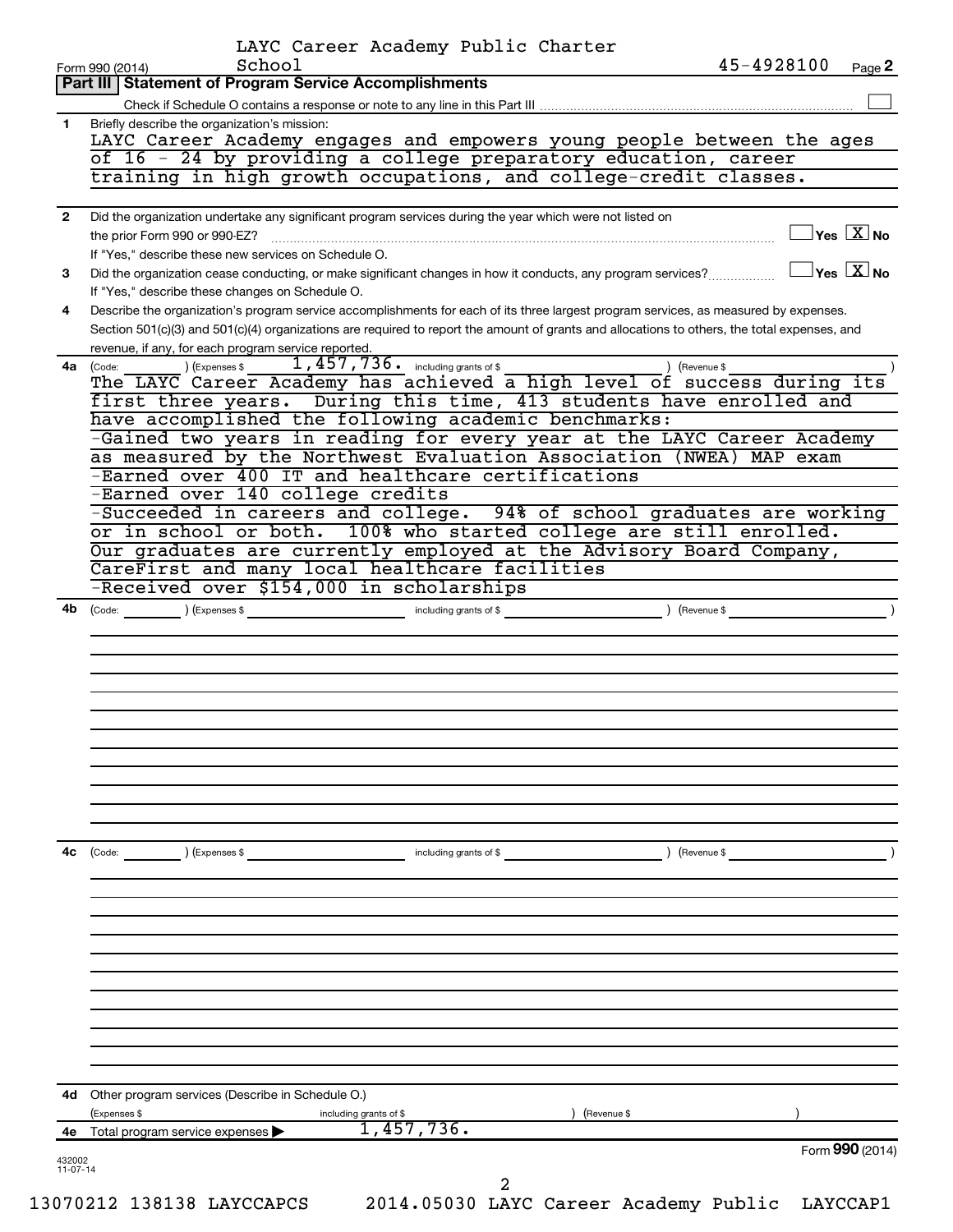|    | Part IV   Checklist of Required Schedules                                                                                                                                                                                           |                 |                         |                         |
|----|-------------------------------------------------------------------------------------------------------------------------------------------------------------------------------------------------------------------------------------|-----------------|-------------------------|-------------------------|
|    |                                                                                                                                                                                                                                     |                 | Yes                     | No                      |
| 1  | Is the organization described in section 501(c)(3) or $4947(a)(1)$ (other than a private foundation)?                                                                                                                               |                 |                         |                         |
|    |                                                                                                                                                                                                                                     | 1               | х                       |                         |
| 2  |                                                                                                                                                                                                                                     | $\overline{2}$  | $\overline{\textbf{x}}$ |                         |
| З  | Did the organization engage in direct or indirect political campaign activities on behalf of or in opposition to candidates for                                                                                                     |                 |                         |                         |
|    |                                                                                                                                                                                                                                     | 3               |                         | x                       |
| 4  | Section 501(c)(3) organizations. Did the organization engage in lobbying activities, or have a section 501(h) election in effect                                                                                                    |                 |                         |                         |
|    |                                                                                                                                                                                                                                     | 4               |                         | x                       |
|    | Is the organization a section 501(c)(4), 501(c)(5), or 501(c)(6) organization that receives membership dues, assessments, or                                                                                                        |                 |                         |                         |
| 5  |                                                                                                                                                                                                                                     |                 |                         | x                       |
|    |                                                                                                                                                                                                                                     | 5               |                         |                         |
| 6  | Did the organization maintain any donor advised funds or any similar funds or accounts for which donors have the right to                                                                                                           |                 |                         |                         |
|    | provide advice on the distribution or investment of amounts in such funds or accounts? If "Yes," complete Schedule D, Part I                                                                                                        | 6               |                         | x                       |
| 7  | Did the organization receive or hold a conservation easement, including easements to preserve open space,                                                                                                                           |                 |                         |                         |
|    | the environment, historic land areas, or historic structures? If "Yes," complete Schedule D, Part II                                                                                                                                | $\overline{7}$  |                         | x                       |
| 8  | Did the organization maintain collections of works of art, historical treasures, or other similar assets? If "Yes," complete                                                                                                        | 8               |                         | x                       |
| 9  | Did the organization report an amount in Part X, line 21, for escrow or custodial account liability; serve as a custodian for                                                                                                       |                 |                         |                         |
|    | amounts not listed in Part X; or provide credit counseling, debt management, credit repair, or debt negotiation services?                                                                                                           |                 |                         |                         |
|    | If "Yes," complete Schedule D, Part IV                                                                                                                                                                                              | 9               |                         | x                       |
| 10 | Did the organization, directly or through a related organization, hold assets in temporarily restricted endowments, permanent                                                                                                       |                 |                         |                         |
|    |                                                                                                                                                                                                                                     | 10              |                         | x                       |
| 11 | If the organization's answer to any of the following questions is "Yes," then complete Schedule D, Parts VI, VII, VIII, IX, or X                                                                                                    |                 |                         |                         |
|    | as applicable.                                                                                                                                                                                                                      |                 |                         |                         |
|    | a Did the organization report an amount for land, buildings, and equipment in Part X, line 10? If "Yes," complete Schedule D,                                                                                                       |                 |                         |                         |
|    |                                                                                                                                                                                                                                     |                 | х                       |                         |
|    | Part VI                                                                                                                                                                                                                             | 11a             |                         |                         |
|    | <b>b</b> Did the organization report an amount for investments - other securities in Part X, line 12 that is 5% or more of its total                                                                                                |                 |                         | х                       |
|    |                                                                                                                                                                                                                                     | 11 <sub>b</sub> |                         |                         |
|    | c Did the organization report an amount for investments - program related in Part X, line 13 that is 5% or more of its total                                                                                                        |                 |                         |                         |
|    |                                                                                                                                                                                                                                     | 11c             |                         | х                       |
|    | d Did the organization report an amount for other assets in Part X, line 15 that is 5% or more of its total assets reported in                                                                                                      |                 |                         |                         |
|    |                                                                                                                                                                                                                                     | 11d             |                         | х                       |
|    | e Did the organization report an amount for other liabilities in Part X, line 25? If "Yes," complete Schedule D, Part X                                                                                                             | 11e             | $\overline{\textbf{x}}$ |                         |
| f  | Did the organization's separate or consolidated financial statements for the tax year include a footnote that addresses                                                                                                             |                 |                         |                         |
|    | the organization's liability for uncertain tax positions under FIN 48 (ASC 740)? If "Yes," complete Schedule D, Part X                                                                                                              | 11f             | X                       |                         |
|    | 12a Did the organization obtain separate, independent audited financial statements for the tax year? If "Yes," complete                                                                                                             |                 |                         |                         |
|    | Schedule D, Parts XI and XII <b>continuum continuum continuum continuum continuum continuum continuum continuum</b> continuum continuum continuum continuum continuum continuum continuum continuum continuum continuum continuum c | 12a             | х                       |                         |
|    | b Was the organization included in consolidated, independent audited financial statements for the tax year?                                                                                                                         |                 |                         |                         |
|    | If "Yes," and if the organization answered "No" to line 12a, then completing Schedule D, Parts XI and XII is optional                                                                                                               | 12 <sub>b</sub> |                         | х                       |
| 13 |                                                                                                                                                                                                                                     | 13              | X                       |                         |
|    | 14a Did the organization maintain an office, employees, or agents outside of the United States?                                                                                                                                     | 14a             |                         | x                       |
|    | <b>b</b> Did the organization have aggregate revenues or expenses of more than \$10,000 from grantmaking, fundraising, business,                                                                                                    |                 |                         |                         |
|    | investment, and program service activities outside the United States, or aggregate foreign investments valued at \$100,000                                                                                                          |                 |                         |                         |
|    |                                                                                                                                                                                                                                     | 14 <sub>b</sub> |                         | x                       |
| 15 | Did the organization report on Part IX, column (A), line 3, more than \$5,000 of grants or other assistance to or for any                                                                                                           |                 |                         |                         |
|    |                                                                                                                                                                                                                                     | 15              |                         | x                       |
| 16 | Did the organization report on Part IX, column (A), line 3, more than \$5,000 of aggregate grants or other assistance to                                                                                                            |                 |                         |                         |
|    |                                                                                                                                                                                                                                     | 16              |                         | х                       |
| 17 | Did the organization report a total of more than \$15,000 of expenses for professional fundraising services on Part IX,                                                                                                             |                 |                         |                         |
|    |                                                                                                                                                                                                                                     | 17              |                         | x                       |
| 18 | Did the organization report more than \$15,000 total of fundraising event gross income and contributions on Part VIII, lines                                                                                                        |                 |                         |                         |
|    |                                                                                                                                                                                                                                     | 18              |                         | x                       |
| 19 | Did the organization report more than \$15,000 of gross income from gaming activities on Part VIII, line 9a? If "Yes,"                                                                                                              |                 |                         |                         |
|    |                                                                                                                                                                                                                                     | 19              |                         | x                       |
|    | 20a Did the organization operate one or more hospital facilities? If "Yes," complete Schedule H                                                                                                                                     | 20a             |                         | $\overline{\textbf{X}}$ |
|    |                                                                                                                                                                                                                                     | 20 <sub>b</sub> |                         |                         |
|    |                                                                                                                                                                                                                                     |                 |                         |                         |

Form (2014) **990**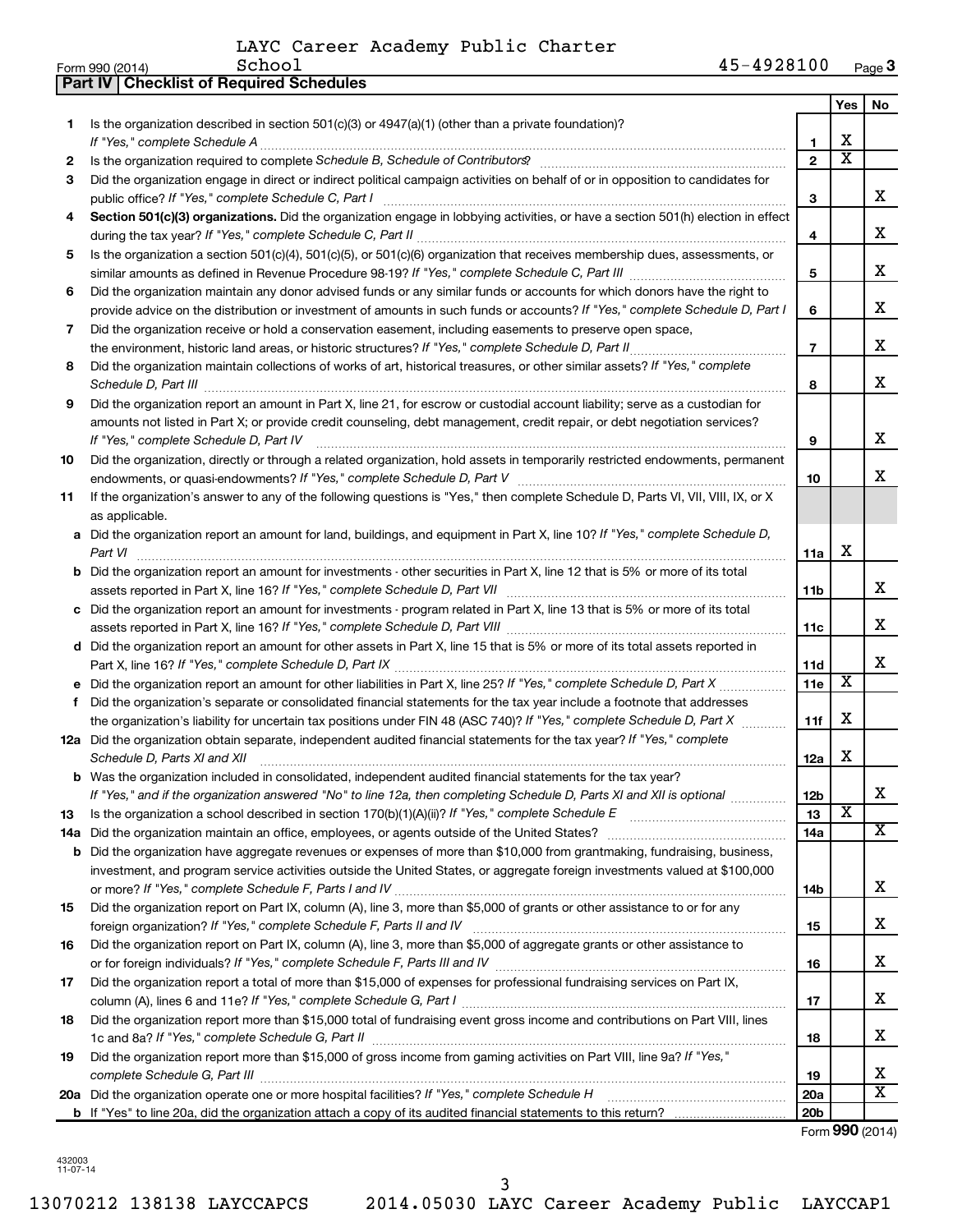| 45-4928100<br>-<br>School<br>Form 990 (2014) | Page 4 |
|----------------------------------------------|--------|

|    | <b>Part IV   Checklist of Required Schedules (continued)</b>                                                                        |                 |     |                         |
|----|-------------------------------------------------------------------------------------------------------------------------------------|-----------------|-----|-------------------------|
|    |                                                                                                                                     |                 | Yes | No                      |
| 21 | Did the organization report more than \$5,000 of grants or other assistance to any domestic organization or                         |                 |     |                         |
|    | domestic government on Part IX, column (A), line 1? If "Yes," complete Schedule I, Parts I and II [[[[[[[[[[[                       | 21              |     | x                       |
| 22 | Did the organization report more than \$5,000 of grants or other assistance to or for domestic individuals on                       |                 |     |                         |
|    |                                                                                                                                     | 22              |     | x                       |
| 23 | Did the organization answer "Yes" to Part VII, Section A, line 3, 4, or 5 about compensation of the organization's current          |                 |     |                         |
|    | and former officers, directors, trustees, key employees, and highest compensated employees? If "Yes," complete                      |                 |     |                         |
|    | Schedule J <b>Execute Schedule J Execute Schedule J</b>                                                                             | 23              |     | x                       |
|    | 24a Did the organization have a tax-exempt bond issue with an outstanding principal amount of more than \$100,000 as of the         |                 |     |                         |
|    | last day of the year, that was issued after December 31, 2002? If "Yes," answer lines 24b through 24d and complete                  |                 |     |                         |
|    | Schedule K. If "No", go to line 25a                                                                                                 | 24a             |     | x                       |
|    |                                                                                                                                     | 24 <sub>b</sub> |     |                         |
|    | c Did the organization maintain an escrow account other than a refunding escrow at any time during the year to defease              |                 |     |                         |
|    |                                                                                                                                     | 24c             |     |                         |
|    |                                                                                                                                     | 24d             |     |                         |
|    | 25a Section 501(c)(3), 501(c)(4), and 501(c)(29) organizations. Did the organization engage in an excess benefit                    |                 |     |                         |
|    |                                                                                                                                     | 25a             |     | x                       |
|    | <b>b</b> Is the organization aware that it engaged in an excess benefit transaction with a disqualified person in a prior year, and |                 |     |                         |
|    | that the transaction has not been reported on any of the organization's prior Forms 990 or 990-EZ? If "Yes," complete               |                 |     |                         |
|    | Schedule L, Part I                                                                                                                  | 25 <sub>b</sub> |     | x                       |
| 26 | Did the organization report any amount on Part X, line 5, 6, or 22 for receivables from or payables to any current or               |                 |     |                         |
|    | former officers, directors, trustees, key employees, highest compensated employees, or disqualified persons? If "Yes,"              |                 |     |                         |
|    | complete Schedule L, Part II                                                                                                        | 26              |     | x                       |
| 27 | Did the organization provide a grant or other assistance to an officer, director, trustee, key employee, substantial                |                 |     |                         |
|    | contributor or employee thereof, a grant selection committee member, or to a 35% controlled entity or family member                 |                 |     |                         |
|    |                                                                                                                                     | 27              |     | x                       |
| 28 | Was the organization a party to a business transaction with one of the following parties (see Schedule L, Part IV                   |                 |     |                         |
|    | instructions for applicable filing thresholds, conditions, and exceptions):                                                         |                 |     |                         |
|    | a A current or former officer, director, trustee, or key employee? If "Yes," complete Schedule L, Part IV                           | 28a             |     | x                       |
|    | <b>b</b> A family member of a current or former officer, director, trustee, or key employee? If "Yes," complete Schedule L, Part IV | 28 <sub>b</sub> |     | $\overline{\texttt{x}}$ |
|    | c An entity of which a current or former officer, director, trustee, or key employee (or a family member thereof) was an officer,   |                 |     |                         |
|    |                                                                                                                                     | <b>28c</b>      |     | х                       |
| 29 |                                                                                                                                     | 29              |     | $\overline{\texttt{x}}$ |
| 30 | Did the organization receive contributions of art, historical treasures, or other similar assets, or qualified conservation         |                 |     |                         |
|    |                                                                                                                                     | 30              |     | x                       |
| 31 | Did the organization liquidate, terminate, or dissolve and cease operations?                                                        |                 |     |                         |
|    | If "Yes," complete Schedule N, Part I                                                                                               | 31              |     | X                       |
| 32 | Did the organization sell, exchange, dispose of, or transfer more than 25% of its net assets? If "Yes," complete                    |                 |     | x                       |
|    | Schedule N, Part II                                                                                                                 | 32              |     |                         |
| 33 | Did the organization own 100% of an entity disregarded as separate from the organization under Regulations                          |                 |     | х                       |
|    |                                                                                                                                     | 33              |     |                         |
| 34 | Was the organization related to any tax-exempt or taxable entity? If "Yes," complete Schedule R, Part II, III, or IV, and           |                 | х   |                         |
|    | Part V, line 1                                                                                                                      | 34              |     | x                       |
|    |                                                                                                                                     | <b>35a</b>      |     |                         |
|    | b If "Yes" to line 35a, did the organization receive any payment from or engage in any transaction with a controlled entity         |                 |     |                         |
|    |                                                                                                                                     | 35 <sub>b</sub> |     |                         |
| 36 | Section 501(c)(3) organizations. Did the organization make any transfers to an exempt non-charitable related organization?          |                 |     | x                       |
|    | Did the organization conduct more than 5% of its activities through an entity that is not a related organization                    | 36              |     |                         |
| 37 | and that is treated as a partnership for federal income tax purposes? If "Yes," complete Schedule R, Part VI                        | 37              |     | х                       |
| 38 | Did the organization complete Schedule O and provide explanations in Schedule O for Part VI, lines 11b and 19?                      |                 |     |                         |
|    |                                                                                                                                     | 38              | х   |                         |
|    |                                                                                                                                     |                 |     |                         |

Form (2014) **990**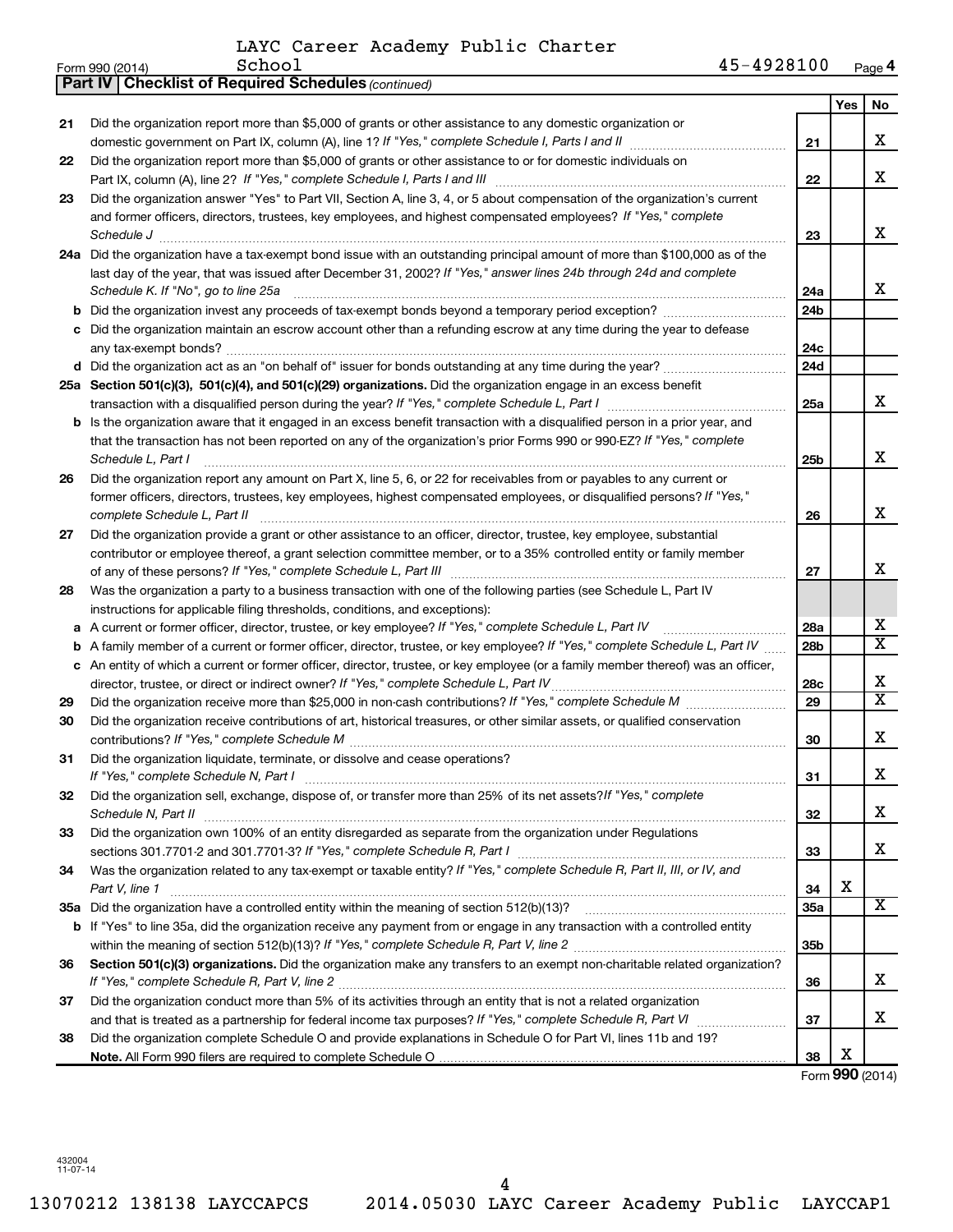|  | LAYC Career Academy Public Charter |  |
|--|------------------------------------|--|
|  |                                    |  |

|               | School<br>Form 990 (2014)                                                                                                                       | 45-4928100           |                |     | Page 5                  |
|---------------|-------------------------------------------------------------------------------------------------------------------------------------------------|----------------------|----------------|-----|-------------------------|
| <b>Part V</b> | <b>Statements Regarding Other IRS Filings and Tax Compliance</b>                                                                                |                      |                |     |                         |
|               | Check if Schedule O contains a response or note to any line in this Part V                                                                      |                      |                |     |                         |
|               |                                                                                                                                                 |                      |                | Yes | <b>No</b>               |
|               |                                                                                                                                                 | 17<br>1a             |                |     |                         |
| b             | Enter the number of Forms W-2G included in line 1a. Enter -0- if not applicable <i>manumumumum</i>                                              | ΩI<br>1 <sub>b</sub> |                |     |                         |
| с             | Did the organization comply with backup withholding rules for reportable payments to vendors and reportable gaming                              |                      |                |     |                         |
|               |                                                                                                                                                 |                      | 1c             |     |                         |
|               | 2a Enter the number of employees reported on Form W-3, Transmittal of Wage and Tax Statements,                                                  |                      |                |     |                         |
|               | filed for the calendar year ending with or within the year covered by this return                                                               | 27<br>2a             |                |     |                         |
|               | <b>b</b> If at least one is reported on line 2a, did the organization file all required federal employment tax returns?                         |                      | 2 <sub>b</sub> | х   |                         |
|               | Note. If the sum of lines 1a and 2a is greater than 250, you may be required to e-file (see instructions)                                       |                      |                |     |                         |
|               | 3a Did the organization have unrelated business gross income of \$1,000 or more during the year?                                                |                      | 3a             |     | x                       |
|               | b If "Yes," has it filed a Form 990-T for this year? If "No," to line 3b, provide an explanation in Schedule O                                  |                      | 3 <sub>b</sub> |     |                         |
|               | 4a At any time during the calendar year, did the organization have an interest in, or a signature or other authority over, a                    |                      |                |     |                         |
|               | financial account in a foreign country (such as a bank account, securities account, or other financial account)?                                |                      | 4a             |     | x                       |
|               | <b>b</b> If "Yes," enter the name of the foreign country: $\blacktriangleright$                                                                 |                      |                |     |                         |
|               | See instructions for filing requirements for FinCEN Form 114, Report of Foreign Bank and Financial Accounts (FBAR).                             |                      |                |     |                         |
|               |                                                                                                                                                 |                      | 5a             |     | х                       |
|               | <b>b</b> Did any taxable party notify the organization that it was or is a party to a prohibited tax shelter transaction?                       |                      | 5 <sub>b</sub> |     | $\overline{\textbf{x}}$ |
|               |                                                                                                                                                 |                      | 5 <sub>c</sub> |     |                         |
|               | 6a Does the organization have annual gross receipts that are normally greater than \$100,000, and did the organization solicit                  |                      |                |     |                         |
|               | any contributions that were not tax deductible as charitable contributions?                                                                     |                      | 6а             |     | x                       |
|               | b If "Yes," did the organization include with every solicitation an express statement that such contributions or gifts                          |                      |                |     |                         |
|               |                                                                                                                                                 |                      | 6b             |     |                         |
| 7             | Organizations that may receive deductible contributions under section 170(c).                                                                   |                      |                |     |                         |
| a             | Did the organization receive a payment in excess of \$75 made partly as a contribution and partly for goods and services provided to the payor? |                      | 7а             |     | x                       |
| b             |                                                                                                                                                 |                      | 7b             |     |                         |
|               | c Did the organization sell, exchange, or otherwise dispose of tangible personal property for which it was required                             |                      |                |     |                         |
|               | to file Form 8282?                                                                                                                              |                      | 7c             |     | X                       |
|               | d If "Yes," indicate the number of Forms 8282 filed during the year manufacture intervent contains the New Yes                                  | 7d                   |                |     |                         |
| е             | Did the organization receive any funds, directly or indirectly, to pay premiums on a personal benefit contract?                                 |                      | 7e             |     |                         |
| Ť.            | Did the organization, during the year, pay premiums, directly or indirectly, on a personal benefit contract?                                    |                      | 7f             |     |                         |
| g             | If the organization received a contribution of qualified intellectual property, did the organization file Form 8899 as required?                |                      | 7g             |     |                         |
|               | h If the organization received a contribution of cars, boats, airplanes, or other vehicles, did the organization file a Form 1098-C?            |                      | 7h             |     |                         |
| 8             | Sponsoring organizations maintaining donor advised funds. Did a donor advised fund maintained by the                                            |                      |                |     |                         |
|               | sponsoring organization have excess business holdings at any time during the year?                                                              |                      | 8              |     |                         |
| 9             | Sponsoring organizations maintaining donor advised funds.                                                                                       |                      |                |     |                         |
| а             | Did the sponsoring organization make any taxable distributions under section 4966?                                                              |                      | 9а             |     |                         |
| b             |                                                                                                                                                 |                      | 9b             |     |                         |
| 10            | Section 501(c)(7) organizations. Enter:                                                                                                         |                      |                |     |                         |
| а             |                                                                                                                                                 | 10a                  |                |     |                         |
| b             | Gross receipts, included on Form 990, Part VIII, line 12, for public use of club facilities                                                     | 10 <sub>b</sub>      |                |     |                         |
| 11            | Section 501(c)(12) organizations. Enter:                                                                                                        |                      |                |     |                         |
| а             |                                                                                                                                                 | 11a                  |                |     |                         |
| b             | Gross income from other sources (Do not net amounts due or paid to other sources against                                                        |                      |                |     |                         |
|               |                                                                                                                                                 | 11b                  |                |     |                         |
|               | 12a Section 4947(a)(1) non-exempt charitable trusts. Is the organization filing Form 990 in lieu of Form 1041?                                  |                      | 12a            |     |                         |
|               | <b>b</b> If "Yes," enter the amount of tax-exempt interest received or accrued during the year                                                  | 12b                  |                |     |                         |
| 13            | Section 501(c)(29) qualified nonprofit health insurance issuers.                                                                                |                      |                |     |                         |
|               | a Is the organization licensed to issue qualified health plans in more than one state?                                                          |                      | 1За            |     |                         |
|               | <b>Note.</b> See the instructions for additional information the organization must report on Schedule O.                                        |                      |                |     |                         |
|               | <b>b</b> Enter the amount of reserves the organization is required to maintain by the states in which the                                       |                      |                |     |                         |
|               |                                                                                                                                                 | 13 <sub>b</sub>      |                |     |                         |
|               |                                                                                                                                                 | 13с                  |                |     |                         |
|               | 14a Did the organization receive any payments for indoor tanning services during the tax year?                                                  |                      | 14a            |     | х                       |
|               |                                                                                                                                                 |                      | 14b            |     |                         |

| Form 990 (2014) |  |
|-----------------|--|
|-----------------|--|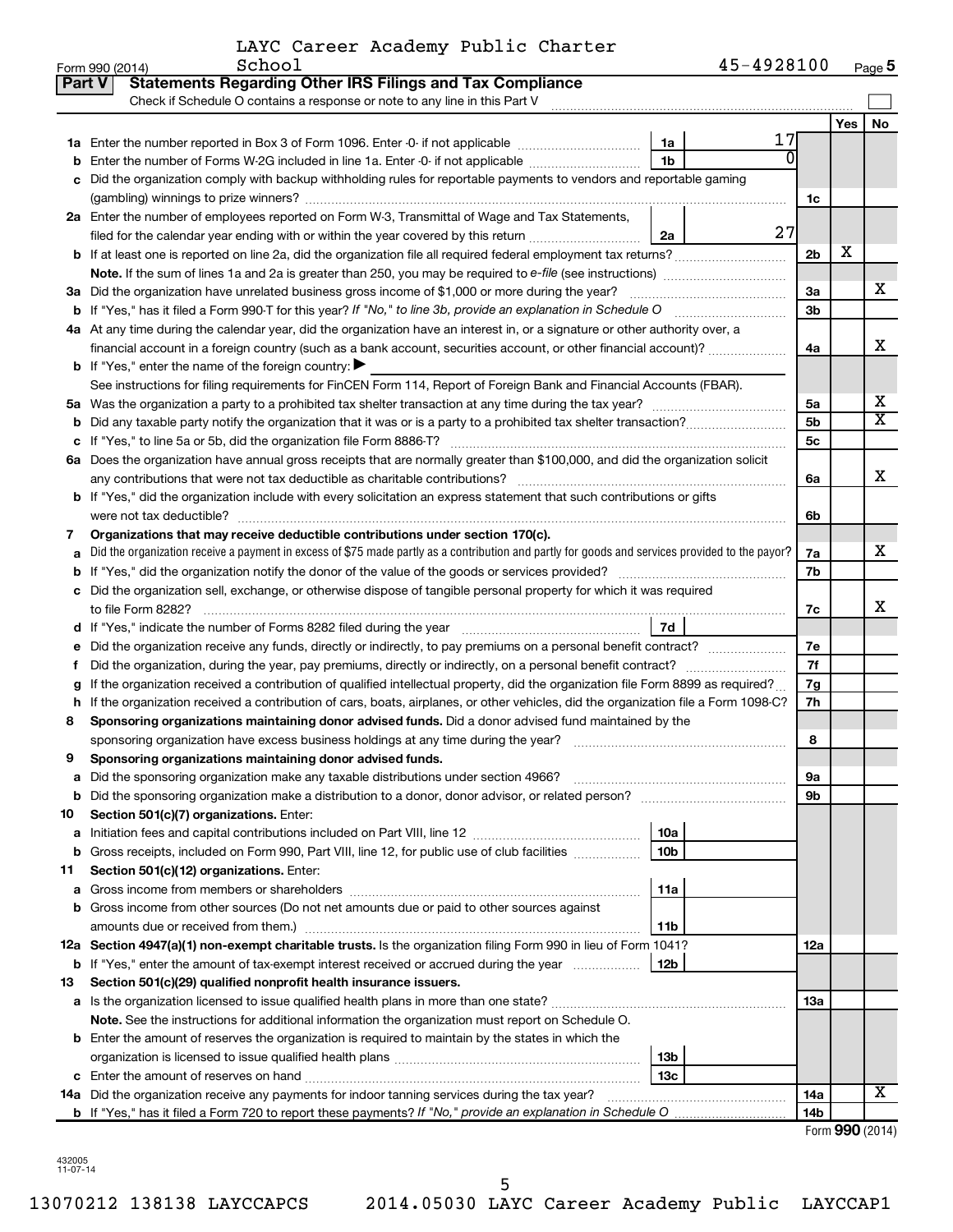|     | LAYC Career Academy Public Charter<br>School<br>Form 990 (2014)                                                                                                                                                                                           |    | 45-4928100 |                        |                         | Page 6                  |
|-----|-----------------------------------------------------------------------------------------------------------------------------------------------------------------------------------------------------------------------------------------------------------|----|------------|------------------------|-------------------------|-------------------------|
|     | Governance, Management, and Disclosure For each "Yes" response to lines 2 through 7b below, and for a "No" response<br><b>Part VI</b>                                                                                                                     |    |            |                        |                         |                         |
|     | to line 8a, 8b, or 10b below, describe the circumstances, processes, or changes in Schedule O. See instructions.                                                                                                                                          |    |            |                        |                         |                         |
|     |                                                                                                                                                                                                                                                           |    |            |                        |                         | $\boxed{\text{X}}$      |
|     | <b>Section A. Governing Body and Management</b>                                                                                                                                                                                                           |    |            |                        |                         |                         |
|     |                                                                                                                                                                                                                                                           |    |            |                        | Yes                     | No                      |
|     | <b>1a</b> Enter the number of voting members of the governing body at the end of the tax year                                                                                                                                                             | 1a | 11         |                        |                         |                         |
|     | If there are material differences in voting rights among members of the governing body, or if the governing                                                                                                                                               |    |            |                        |                         |                         |
|     | body delegated broad authority to an executive committee or similar committee, explain in Schedule O.                                                                                                                                                     |    |            |                        |                         |                         |
| b   | Enter the number of voting members included in line 1a, above, who are independent                                                                                                                                                                        | 1b | 11         |                        |                         |                         |
| 2   | Did any officer, director, trustee, or key employee have a family relationship or a business relationship with any other                                                                                                                                  |    |            |                        |                         |                         |
|     | officer, director, trustee, or key employee?                                                                                                                                                                                                              |    |            | $\mathbf{2}$           |                         | x.                      |
| 3   | Did the organization delegate control over management duties customarily performed by or under the direct supervision                                                                                                                                     |    |            |                        |                         |                         |
|     |                                                                                                                                                                                                                                                           |    |            | 3                      | X                       |                         |
| 4   | Did the organization make any significant changes to its governing documents since the prior Form 990 was filed?                                                                                                                                          |    |            | 4                      |                         | $\overline{\textbf{X}}$ |
| 5   |                                                                                                                                                                                                                                                           |    |            | 5                      |                         | $\overline{\mathbf{x}}$ |
| 6   |                                                                                                                                                                                                                                                           |    |            | 6                      |                         | $\overline{\textbf{x}}$ |
| 7a  | Did the organization have members, stockholders, or other persons who had the power to elect or appoint one or                                                                                                                                            |    |            |                        |                         |                         |
|     |                                                                                                                                                                                                                                                           |    |            | 7a                     |                         | x                       |
|     | <b>b</b> Are any governance decisions of the organization reserved to (or subject to approval by) members, stockholders, or                                                                                                                               |    |            |                        |                         |                         |
|     |                                                                                                                                                                                                                                                           |    |            | 7b                     |                         | x                       |
| 8   | Did the organization contemporaneously document the meetings held or written actions undertaken during the year by the following:                                                                                                                         |    |            |                        |                         |                         |
| a   |                                                                                                                                                                                                                                                           |    |            | 8a                     | х                       |                         |
| b   | Each committee with authority to act on behalf of the governing body?                                                                                                                                                                                     |    |            | 8b                     | $\overline{\mathbf{x}}$ |                         |
| 9   | Is there any officer, director, trustee, or key employee listed in Part VII, Section A, who cannot be reached at the                                                                                                                                      |    |            |                        |                         |                         |
|     | organization's mailing address? If "Yes," provide the names and addresses in Schedule O                                                                                                                                                                   |    |            | 9                      |                         | x                       |
|     | Section B. Policies (This Section B requests information about policies not required by the Internal Revenue Code.)                                                                                                                                       |    |            |                        |                         |                         |
|     |                                                                                                                                                                                                                                                           |    |            |                        | Yes                     | No<br>X                 |
|     |                                                                                                                                                                                                                                                           |    |            | 10a                    |                         |                         |
|     | <b>b</b> If "Yes," did the organization have written policies and procedures governing the activities of such chapters, affiliates,                                                                                                                       |    |            |                        |                         |                         |
|     | and branches to ensure their operations are consistent with the organization's exempt purposes?                                                                                                                                                           |    |            | 10b                    | $\overline{\mathbf{X}}$ |                         |
|     | 11a Has the organization provided a complete copy of this Form 990 to all members of its governing body before filing the form?                                                                                                                           |    |            | 11a                    |                         |                         |
| b   | Describe in Schedule O the process, if any, used by the organization to review this Form 990.                                                                                                                                                             |    |            |                        | х                       |                         |
| 12a | Did the organization have a written conflict of interest policy? If "No," go to line 13                                                                                                                                                                   |    |            | 12a<br>12 <sub>b</sub> | $\overline{\mathbf{X}}$ |                         |
| b   | Were officers, directors, or trustees, and key employees required to disclose annually interests that could give rise to conflicts?<br>Did the organization regularly and consistently monitor and enforce compliance with the policy? If "Yes," describe |    |            |                        |                         |                         |
| с   |                                                                                                                                                                                                                                                           |    |            | 12c                    | X                       |                         |
| 13  | in Schedule O how this was done manufactured and an architecture of the state of the state of the state of the<br>Did the organization have a written whistleblower policy?                                                                               |    |            | 13                     | $\overline{\textbf{x}}$ |                         |
| 14  | Did the organization have a written document retention and destruction policy?                                                                                                                                                                            |    |            | 14                     | $\overline{\text{x}}$   |                         |
|     |                                                                                                                                                                                                                                                           |    |            |                        |                         |                         |

#### exempt status with respect to such arrangements? **Section C. Disclosure**

|    | oconon o. Disolosuic                                                                                                                      |
|----|-------------------------------------------------------------------------------------------------------------------------------------------|
| 17 | None<br>List the states with which a copy of this Form 990 is required to be filed $\blacktriangleright$                                  |
| 18 | Section 6104 requires an organization to make its Forms 1023 (or 1024 if applicable), 990, and 990-T (Section 501(c)(3)s only) available  |
|    | for public inspection. Indicate how you made these available. Check all that apply.                                                       |
|    | $\bar{X}$ Upon request<br>Another's website<br>Other (explain in Schedule O)<br>Own website                                               |
| 19 | Describe in Schedule O whether (and if so, how) the organization made its governing documents, conflict of interest policy, and financial |
|    | statements available to the public during the tax year.                                                                                   |
| 20 | State the name, address, and telephone number of the person who possesses the organization's books and records:                           |
|    | James McIntyre - (202)319-2225                                                                                                            |
|    | 1419 Columbia Road, NW, Washington, DC<br>20009                                                                                           |
|    | Form 990 (2014)<br>432006 11-07-14                                                                                                        |
|    | h                                                                                                                                         |

13070212 138138 LAYCCAPCS 2014.05030 LAYC Career Academy Public LAYCCAP1

**15** Did the process for determining compensation of the following persons include a review and approval by independent

**16a** Did the organization invest in, contribute assets to, or participate in a joint venture or similar arrangement with a

in joint venture arrangements under applicable federal tax law, and take steps to safeguard the organization's

persons, comparability data, and contemporaneous substantiation of the deliberation and decision?

If "Yes" to line 15a or 15b, describe the process in Schedule O (see instructions).

**b** If "Yes," did the organization follow a written policy or procedure requiring the organization to evaluate its participation

**a** The organization's CEO, Executive Director, or top management official www.community.community.community.com **b** Other officers or key employees of the organization ~~~~~~~~~~~~~~~~~~~~~~~~~~~~~~~~~~~~

taxable entity during the year? ~~~~~~~~~~~~~~~~~~~~~~~~~~~~~~~~~~~~~~~~~~~~~~

**15a 15b**

X X

X

**16a**

**16b**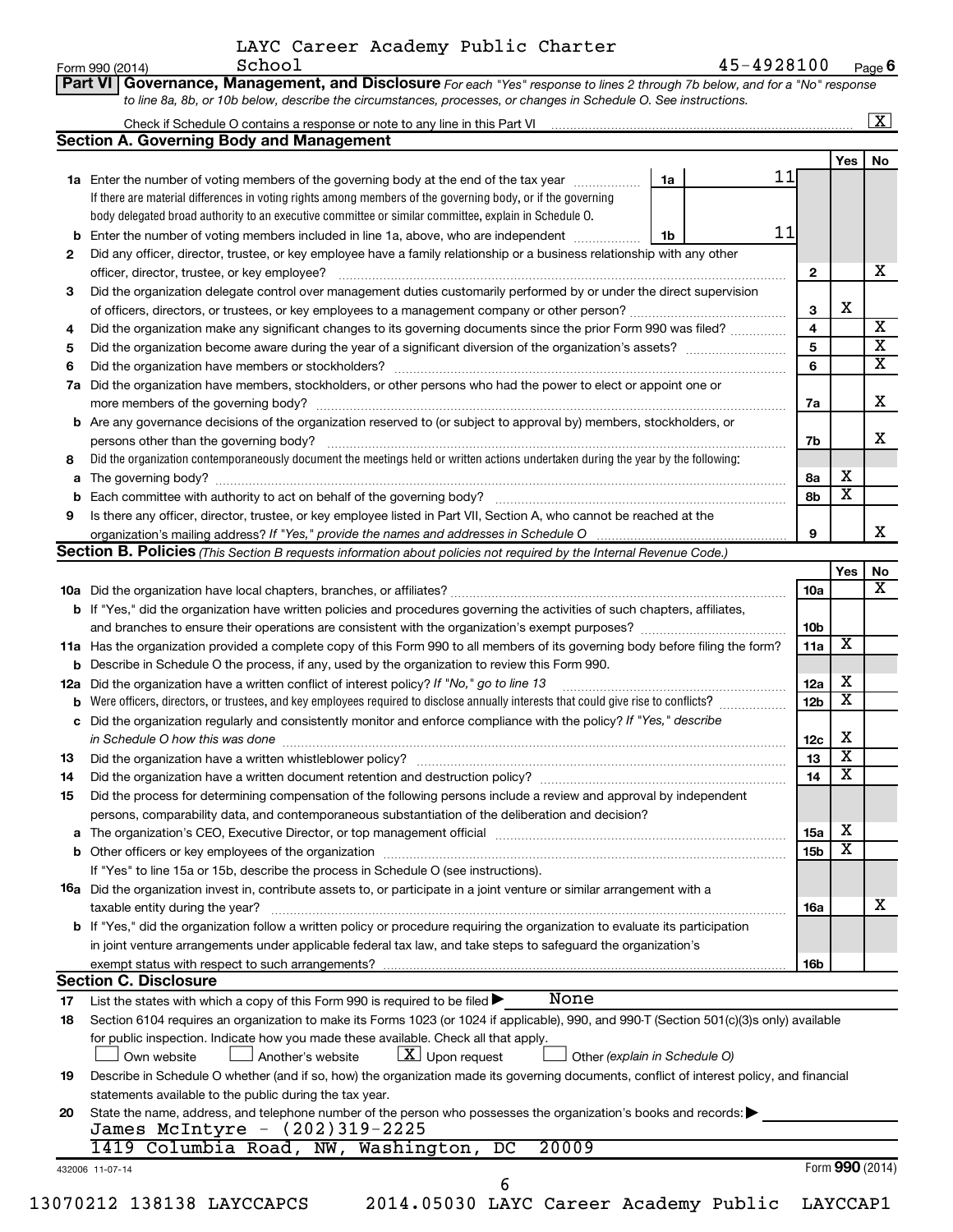|  | LAYC Career Academy Public Charter |  |
|--|------------------------------------|--|
|  |                                    |  |

| Form 990 (2014) |                                               | School |  | 45-4928100                                                                                 | Page |
|-----------------|-----------------------------------------------|--------|--|--------------------------------------------------------------------------------------------|------|
|                 |                                               |        |  | Part VII Compensation of Officers, Directors, Trustees, Key Employees, Highest Compensated |      |
|                 | <b>Employees, and Independent Contractors</b> |        |  |                                                                                            |      |

Check if Schedule O contains a response or note to any line in this Part VII

**Section A. Officers, Directors, Trustees, Key Employees, and Highest Compensated Employees**

**1a**  Complete this table for all persons required to be listed. Report compensation for the calendar year ending with or within the organization's tax year.

**•** List all of the organization's current officers, directors, trustees (whether individuals or organizations), regardless of amount of compensation. Enter -0- in columns  $(D)$ ,  $(E)$ , and  $(F)$  if no compensation was paid.

**•** List all of the organization's **current** key employees, if any. See instructions for definition of "key employee."

**•** List the organization's five current highest compensated employees (other than an officer, director, trustee, or key employee) who received reportable compensation (Box 5 of Form W-2 and/or Box 7 of Form 1099-MISC) of more than \$100,000 from the organization and any related organizations.

**•** List all of the organization's former officers, key employees, and highest compensated employees who received more than \$100,000 of reportable compensation from the organization and any related organizations.

**•** List all of the organization's former directors or trustees that received, in the capacity as a former director or trustee of the organization, more than \$10,000 of reportable compensation from the organization and any related organizations.

List persons in the following order: individual trustees or directors; institutional trustees; officers; key employees; highest compensated employees; and former such persons.

Check this box if neither the organization nor any related organization compensated any current officer, director, or trustee.  $\Box$ 

| (A)                        | (B)                    | (C)                                     |                                                                  |             |              |                                   |        | (D)             | (E)                              | (F)                      |  |  |
|----------------------------|------------------------|-----------------------------------------|------------------------------------------------------------------|-------------|--------------|-----------------------------------|--------|-----------------|----------------------------------|--------------------------|--|--|
| Name and Title             | Average                | Position<br>(do not check more than one |                                                                  |             |              |                                   |        | Reportable      | Reportable                       | Estimated                |  |  |
|                            | hours per              |                                         | box, unless person is both an<br>officer and a director/trustee) |             |              |                                   |        | compensation    | compensation                     | amount of                |  |  |
|                            | week                   |                                         |                                                                  |             |              |                                   |        | from<br>the     | from related                     | other                    |  |  |
|                            | (list any<br>hours for |                                         |                                                                  |             |              |                                   |        | organization    | organizations<br>(W-2/1099-MISC) | compensation<br>from the |  |  |
|                            | related                |                                         |                                                                  |             |              |                                   |        | (W-2/1099-MISC) |                                  | organization             |  |  |
|                            | organizations          |                                         |                                                                  |             |              |                                   |        |                 |                                  | and related              |  |  |
|                            | below                  | Individual trustee or director          | Institutional trustee                                            |             | Key employee |                                   |        |                 |                                  | organizations            |  |  |
|                            | line)                  |                                         |                                                                  | Officer     |              | Highest compensated<br>  employee | Former |                 |                                  |                          |  |  |
| G. Kenneth Robinson<br>(1) | 1.00                   |                                         |                                                                  |             |              |                                   |        |                 |                                  |                          |  |  |
| President                  |                        | $\mathbf X$                             |                                                                  | $\mathbf X$ |              |                                   |        | 0.              | 0.                               | $\mathbf 0$ .            |  |  |
| (2)<br>Elizabeth Burrell   | 1.00                   |                                         |                                                                  |             |              |                                   |        |                 |                                  |                          |  |  |
| Vice President             |                        | $\mathbf X$                             |                                                                  | $\rm X$     |              |                                   |        | 0.              | $\mathbf 0$ .                    | $\mathbf 0$ .            |  |  |
| (3)<br>Mala Thakur         | 1.00                   |                                         |                                                                  |             |              |                                   |        |                 |                                  |                          |  |  |
| Secretary                  |                        | X                                       |                                                                  | $\mathbf X$ |              |                                   |        | $\mathbf 0$ .   | $\mathbf 0$ .                    | $\boldsymbol{0}$ .       |  |  |
| (4)<br>Lori Kaplan         | 1.00                   |                                         |                                                                  |             |              |                                   |        |                 |                                  |                          |  |  |
| Member                     | 39.00                  | X                                       |                                                                  |             |              |                                   |        | $\mathbf 0$ .   | $\mathbf 0$ .                    | $\mathbf 0$ .            |  |  |
| (5)<br>Kate Brannon        | 1.00                   |                                         |                                                                  |             |              |                                   |        |                 |                                  |                          |  |  |
| Member                     |                        | X                                       |                                                                  |             |              |                                   |        | $\mathbf 0$ .   | $\mathbf 0$ .                    | $\mathbf 0$ .            |  |  |
| (6)<br>Wilma Robinson      | 1.00                   |                                         |                                                                  |             |              |                                   |        |                 |                                  |                          |  |  |
| Member                     |                        | $\mathbf X$                             |                                                                  |             |              |                                   |        | $\mathbf 0$     | $\mathbf 0$ .                    | $\mathbf 0$ .            |  |  |
| Ben Mayrides<br>(7)        | 1.00                   |                                         |                                                                  |             |              |                                   |        |                 |                                  |                          |  |  |
| Member                     |                        | $\mathbf X$                             |                                                                  |             |              |                                   |        | $\mathbf 0$ .   | $\mathbf 0$ .                    | $\mathbf 0$ .            |  |  |
| Emmanuel Caudillo<br>(8)   | 1.00                   |                                         |                                                                  |             |              |                                   |        |                 |                                  |                          |  |  |
| Member                     |                        | $\mathbf X$                             |                                                                  |             |              |                                   |        | 0.              | $\mathbf 0$ .                    | $\mathbf 0$ .            |  |  |
| (9)<br>Erika Bryant        | 1.00                   |                                         |                                                                  |             |              |                                   |        |                 |                                  |                          |  |  |
| Member                     |                        | $\mathbf X$                             |                                                                  |             |              |                                   |        | $\mathbf 0$     | $\mathbf 0$ .                    | $\mathbf 0$ .            |  |  |
| (10) Andre Barber          | 1.00                   |                                         |                                                                  |             |              |                                   |        |                 |                                  |                          |  |  |
| Member                     |                        | $\rm X$                                 |                                                                  |             |              |                                   |        | $\mathbf 0$     | $\mathbf 0$ .                    | $\mathbf 0$ .            |  |  |
| (11) Charlandra Stevens    | 1.00                   |                                         |                                                                  |             |              |                                   |        |                 |                                  |                          |  |  |
| Member                     |                        | $\mathbf X$                             |                                                                  |             |              |                                   |        | $\mathbf 0$ .   | $\mathbf 0$ .                    | $\mathbf 0$ .            |  |  |
| (12) Nicole Hanrahan       | 20.00                  |                                         |                                                                  |             |              |                                   |        |                 |                                  |                          |  |  |
| Executive Director         | 20.00                  |                                         |                                                                  | $\mathbf X$ |              |                                   |        | 0.              | 110,000.                         | 0.                       |  |  |
| (13) Angela Stepancic      | 40.00                  |                                         |                                                                  |             |              |                                   |        |                 |                                  |                          |  |  |
| School Principal           |                        |                                         |                                                                  |             |              | $\mathbf X$                       |        | 102,978.        | О.                               | 0.                       |  |  |
|                            |                        |                                         |                                                                  |             |              |                                   |        |                 |                                  |                          |  |  |
|                            |                        |                                         |                                                                  |             |              |                                   |        |                 |                                  |                          |  |  |
|                            |                        |                                         |                                                                  |             |              |                                   |        |                 |                                  |                          |  |  |
|                            |                        |                                         |                                                                  |             |              |                                   |        |                 |                                  |                          |  |  |
|                            |                        |                                         |                                                                  |             |              |                                   |        |                 |                                  |                          |  |  |
|                            |                        |                                         |                                                                  |             |              |                                   |        |                 |                                  |                          |  |  |
|                            |                        |                                         |                                                                  |             |              |                                   |        |                 |                                  |                          |  |  |
|                            |                        |                                         |                                                                  |             |              |                                   |        |                 |                                  |                          |  |  |

7

432007 11-07-14

Form (2014) **990**

**7**

 $\Box$ 

13070212 138138 LAYCCAPCS 2014.05030 LAYC Career Academy Public LAYCCAP1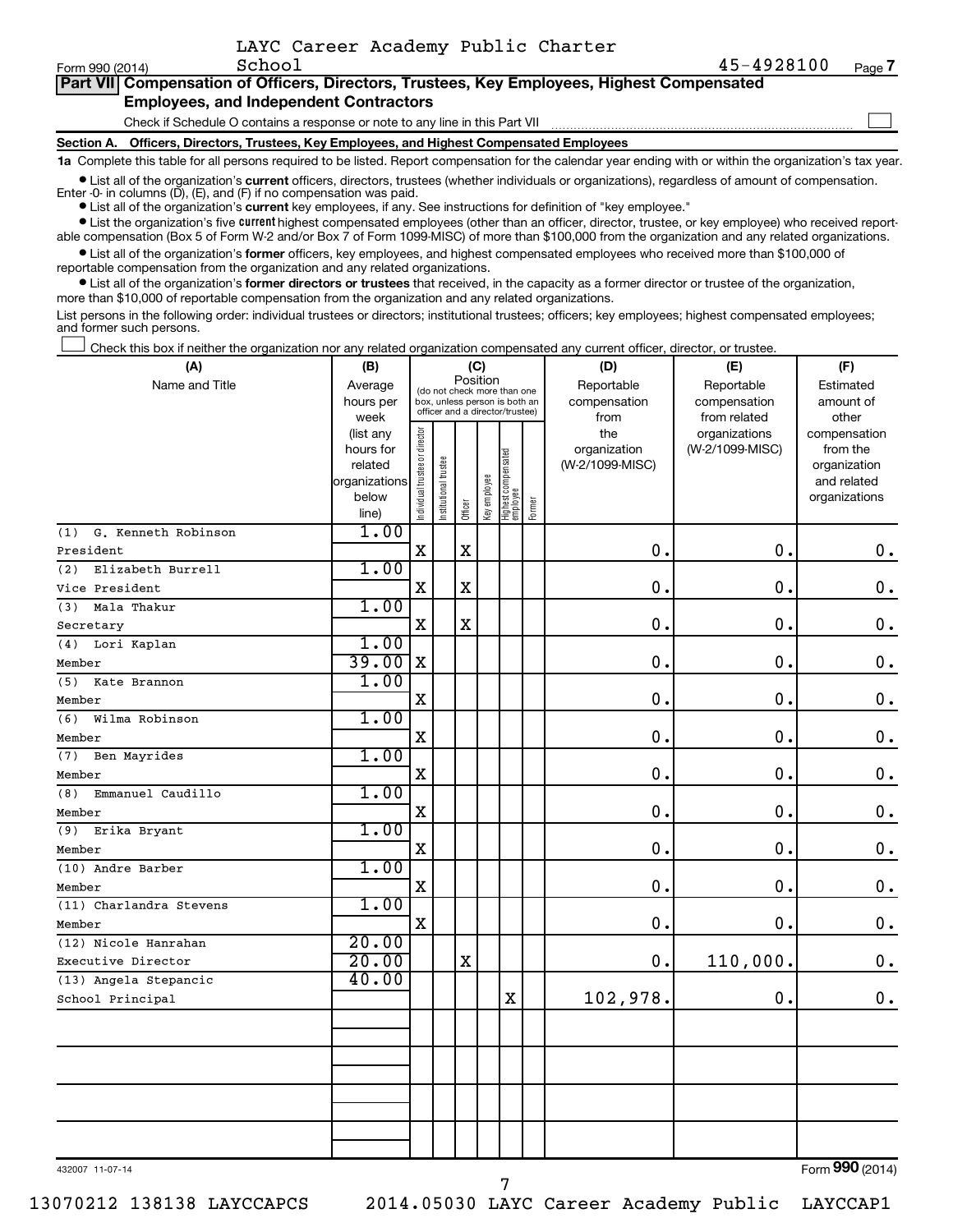|                    | LAYC Career Academy Public Charter                                                                                                                                                                                                                     |                                                                      |                                |                                                                                                             |         |              |                                 |        |                                        |                                            |    |                     |                                                                          |                  |
|--------------------|--------------------------------------------------------------------------------------------------------------------------------------------------------------------------------------------------------------------------------------------------------|----------------------------------------------------------------------|--------------------------------|-------------------------------------------------------------------------------------------------------------|---------|--------------|---------------------------------|--------|----------------------------------------|--------------------------------------------|----|---------------------|--------------------------------------------------------------------------|------------------|
|                    | School<br>Form 990 (2014)<br><b>Part VII</b>                                                                                                                                                                                                           |                                                                      |                                |                                                                                                             |         |              |                                 |        |                                        | 45-4928100                                 |    |                     |                                                                          | Page 8           |
|                    | Section A. Officers, Directors, Trustees, Key Employees, and Highest Compensated Employees (continued)<br>(A)                                                                                                                                          | (B)                                                                  |                                |                                                                                                             | (C)     |              |                                 |        | (D)                                    | (E)                                        |    |                     | (F)                                                                      |                  |
|                    | Name and title                                                                                                                                                                                                                                         | Average<br>hours per<br>week                                         |                                | Position<br>(do not check more than one<br>box, unless person is both an<br>officer and a director/trustee) |         |              |                                 |        | Reportable<br>compensation<br>from     | Reportable<br>compensation<br>from related |    |                     | Estimated<br>amount of<br>other                                          |                  |
|                    |                                                                                                                                                                                                                                                        | (list any<br>hours for<br>related<br>organizations<br>below<br>line) | Individual trustee or director | Institutional trustee                                                                                       | Officer | Key employee | Highest compensated<br>employee | Former | the<br>organization<br>(W-2/1099-MISC) | organizations<br>(W-2/1099-MISC)           |    |                     | compensation<br>from the<br>organization<br>and related<br>organizations |                  |
|                    |                                                                                                                                                                                                                                                        |                                                                      |                                |                                                                                                             |         |              |                                 |        |                                        |                                            |    |                     |                                                                          |                  |
|                    |                                                                                                                                                                                                                                                        |                                                                      |                                |                                                                                                             |         |              |                                 |        |                                        |                                            |    |                     |                                                                          |                  |
|                    |                                                                                                                                                                                                                                                        |                                                                      |                                |                                                                                                             |         |              |                                 |        |                                        |                                            |    |                     |                                                                          |                  |
|                    |                                                                                                                                                                                                                                                        |                                                                      |                                |                                                                                                             |         |              |                                 |        |                                        |                                            |    |                     |                                                                          |                  |
|                    |                                                                                                                                                                                                                                                        |                                                                      |                                |                                                                                                             |         |              |                                 |        | 102,978.                               | 110,000.                                   |    |                     |                                                                          | $\overline{0}$ . |
|                    | 1b Sub-total<br>c Total from continuation sheets to Part VII, Section A                                                                                                                                                                                |                                                                      |                                |                                                                                                             |         |              |                                 |        | σ.                                     |                                            | σ. |                     |                                                                          | $\overline{0}$ . |
|                    |                                                                                                                                                                                                                                                        |                                                                      |                                |                                                                                                             |         |              |                                 |        | 102,978.                               | 110,000.                                   |    |                     |                                                                          | $\overline{0}$ . |
| 2                  | Total number of individuals (including but not limited to those listed above) who received more than \$100,000 of reportable                                                                                                                           |                                                                      |                                |                                                                                                             |         |              |                                 |        |                                        |                                            |    |                     |                                                                          |                  |
|                    | compensation from the organization $\blacktriangleright$                                                                                                                                                                                               |                                                                      |                                |                                                                                                             |         |              |                                 |        |                                        |                                            |    |                     |                                                                          | 1                |
| З                  | Did the organization list any former officer, director, or trustee, key employee, or highest compensated employee on                                                                                                                                   |                                                                      |                                |                                                                                                             |         |              |                                 |        |                                        |                                            |    |                     | Yes                                                                      | No               |
| 4                  | line 1a? If "Yes," complete Schedule J for such individual<br>For any individual listed on line 1a, is the sum of reportable compensation and other compensation from the organization                                                                 |                                                                      |                                |                                                                                                             |         |              |                                 |        |                                        |                                            |    | 3                   |                                                                          | X                |
|                    | and related organizations greater than \$150,000? If "Yes," complete Schedule J for such individual                                                                                                                                                    |                                                                      |                                |                                                                                                             |         |              |                                 |        |                                        |                                            |    | 4                   |                                                                          | x                |
| 5                  | Did any person listed on line 1a receive or accrue compensation from any unrelated organization or individual for services                                                                                                                             |                                                                      |                                |                                                                                                             |         |              |                                 |        |                                        |                                            |    |                     |                                                                          |                  |
|                    | rendered to the organization? If "Yes," complete Schedule J for such person manufactured to the organization? If "Yes," complete Schedule J for such person manufactured and the organization?<br><b>Section B. Independent Contractors</b>            |                                                                      |                                |                                                                                                             |         |              |                                 |        |                                        |                                            |    | 5                   |                                                                          | x                |
| 1                  | Complete this table for your five highest compensated independent contractors that received more than \$100,000 of compensation from<br>the organization. Report compensation for the calendar year ending with or within the organization's tax year. |                                                                      |                                |                                                                                                             |         |              |                                 |        |                                        |                                            |    |                     |                                                                          |                  |
|                    | (A)<br>Name and business address                                                                                                                                                                                                                       |                                                                      |                                | <b>NONE</b>                                                                                                 |         |              |                                 |        | (B)<br>Description of services         |                                            |    | (C)<br>Compensation |                                                                          |                  |
|                    |                                                                                                                                                                                                                                                        |                                                                      |                                |                                                                                                             |         |              |                                 |        |                                        |                                            |    |                     |                                                                          |                  |
|                    |                                                                                                                                                                                                                                                        |                                                                      |                                |                                                                                                             |         |              |                                 |        |                                        |                                            |    |                     |                                                                          |                  |
|                    |                                                                                                                                                                                                                                                        |                                                                      |                                |                                                                                                             |         |              |                                 |        |                                        |                                            |    |                     |                                                                          |                  |
|                    |                                                                                                                                                                                                                                                        |                                                                      |                                |                                                                                                             |         |              |                                 |        |                                        |                                            |    |                     |                                                                          |                  |
|                    |                                                                                                                                                                                                                                                        |                                                                      |                                |                                                                                                             |         |              |                                 |        |                                        |                                            |    |                     |                                                                          |                  |
| 2                  | Total number of independent contractors (including but not limited to those listed above) who received more than<br>\$100,000 of compensation from the organization                                                                                    |                                                                      |                                |                                                                                                             |         |              | 0                               |        |                                        |                                            |    |                     |                                                                          |                  |
| 432008<br>11-07-14 |                                                                                                                                                                                                                                                        |                                                                      |                                |                                                                                                             |         |              |                                 |        |                                        |                                            |    | Form 990 (2014)     |                                                                          |                  |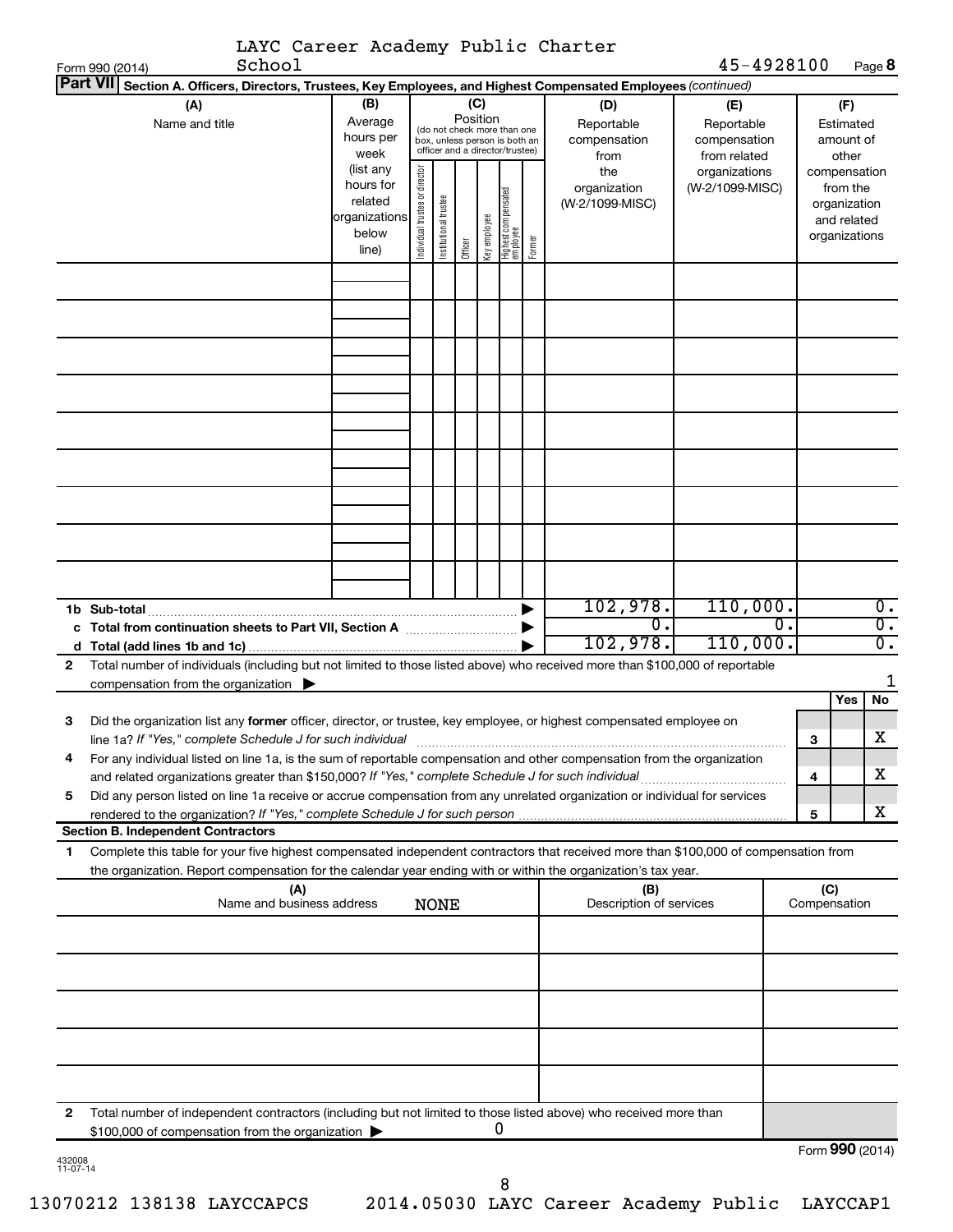|  | LAYC Career Academy Public Charter |  |
|--|------------------------------------|--|
|  |                                    |  |

|                                                           | <b>Part VIII</b> | <b>Statement of Revenue</b>                                                |                |                                |                      |                                                 |                                         |                                                                    |
|-----------------------------------------------------------|------------------|----------------------------------------------------------------------------|----------------|--------------------------------|----------------------|-------------------------------------------------|-----------------------------------------|--------------------------------------------------------------------|
|                                                           |                  |                                                                            |                |                                |                      |                                                 |                                         |                                                                    |
|                                                           |                  |                                                                            |                |                                | (A)<br>Total revenue | (B)<br>Related or<br>exempt function<br>revenue | (C)<br>Unrelated<br>business<br>revenue | (D)<br>Revenue excluded<br>from tax under<br>sections<br>512 - 514 |
|                                                           |                  | 1 a Federated campaigns                                                    | 1a             |                                |                      |                                                 |                                         |                                                                    |
|                                                           |                  | <b>b</b> Membership dues                                                   | 1b             |                                |                      |                                                 |                                         |                                                                    |
|                                                           |                  | c Fundraising events                                                       | 1c             |                                |                      |                                                 |                                         |                                                                    |
|                                                           |                  | d Related organizations                                                    | 1d             |                                |                      |                                                 |                                         |                                                                    |
|                                                           |                  | e Government grants (contributions)                                        |                | $1e$ 3, 594, 095.              |                      |                                                 |                                         |                                                                    |
|                                                           |                  | All other contributions, gifts, grants, and                                |                |                                |                      |                                                 |                                         |                                                                    |
|                                                           |                  | similar amounts not included above                                         | 1f             | 18,260.                        |                      |                                                 |                                         |                                                                    |
| Contributions, Gifts, Grants<br>and Other Similar Amounts |                  | g Noncash contributions included in lines 1a-1f: \$                        |                |                                |                      |                                                 |                                         |                                                                    |
|                                                           |                  |                                                                            |                |                                | 3,612,355.           |                                                 |                                         |                                                                    |
|                                                           |                  |                                                                            |                | <b>Business Code</b>           |                      |                                                 |                                         |                                                                    |
|                                                           | 2a               | <u> 1980 - Johann Barn, mars an t-Amerikaansk politiker (</u>              |                |                                |                      |                                                 |                                         |                                                                    |
|                                                           | b                | the control of the control of the control of the control of the control of |                |                                |                      |                                                 |                                         |                                                                    |
|                                                           | с                | the control of the control of the control of the control of the control of |                |                                |                      |                                                 |                                         |                                                                    |
|                                                           | d                | <u> 1989 - Johann Barn, amerikansk politiker (</u>                         |                |                                |                      |                                                 |                                         |                                                                    |
| Program Service<br>Revenue                                |                  |                                                                            |                |                                |                      |                                                 |                                         |                                                                    |
|                                                           |                  |                                                                            |                |                                |                      |                                                 |                                         |                                                                    |
|                                                           |                  |                                                                            |                |                                |                      |                                                 |                                         |                                                                    |
|                                                           | 3                | Investment income (including dividends, interest, and                      |                |                                | 269.                 |                                                 |                                         | 269.                                                               |
|                                                           |                  |                                                                            |                |                                |                      |                                                 |                                         |                                                                    |
|                                                           | 4                | Income from investment of tax-exempt bond proceeds                         |                |                                |                      |                                                 |                                         |                                                                    |
|                                                           | 5                |                                                                            | (i) Real       |                                |                      |                                                 |                                         |                                                                    |
|                                                           |                  |                                                                            |                | (ii) Personal                  |                      |                                                 |                                         |                                                                    |
|                                                           |                  | 6 a Gross rents<br>Less: rental expenses                                   |                |                                |                      |                                                 |                                         |                                                                    |
|                                                           |                  | Rental income or (loss)                                                    |                |                                |                      |                                                 |                                         |                                                                    |
|                                                           |                  |                                                                            |                |                                |                      |                                                 |                                         |                                                                    |
|                                                           |                  | 7 a Gross amount from sales of                                             | (i) Securities | (ii) Other                     |                      |                                                 |                                         |                                                                    |
|                                                           |                  | assets other than inventory                                                |                |                                |                      |                                                 |                                         |                                                                    |
|                                                           |                  | <b>b</b> Less: cost or other basis                                         |                |                                |                      |                                                 |                                         |                                                                    |
|                                                           |                  | and sales expenses                                                         |                |                                |                      |                                                 |                                         |                                                                    |
|                                                           |                  |                                                                            |                |                                |                      |                                                 |                                         |                                                                    |
|                                                           |                  |                                                                            |                |                                |                      |                                                 |                                         |                                                                    |
|                                                           |                  | 8 a Gross income from fundraising events (not                              |                |                                |                      |                                                 |                                         |                                                                    |
| <b>Other Revenue</b>                                      |                  | including \$                                                               | оf             |                                |                      |                                                 |                                         |                                                                    |
|                                                           |                  | contributions reported on line 1c). See                                    |                |                                |                      |                                                 |                                         |                                                                    |
|                                                           |                  |                                                                            |                |                                |                      |                                                 |                                         |                                                                    |
|                                                           |                  |                                                                            |                |                                |                      |                                                 |                                         |                                                                    |
|                                                           |                  | c Net income or (loss) from fundraising events                             |                | .                              |                      |                                                 |                                         |                                                                    |
|                                                           |                  | 9 a Gross income from gaming activities. See                               |                |                                |                      |                                                 |                                         |                                                                    |
|                                                           |                  |                                                                            |                |                                |                      |                                                 |                                         |                                                                    |
|                                                           |                  |                                                                            | b              |                                |                      |                                                 |                                         |                                                                    |
|                                                           |                  | c Net income or (loss) from gaming activities                              |                |                                |                      |                                                 |                                         |                                                                    |
|                                                           |                  | 10 a Gross sales of inventory, less returns                                |                |                                |                      |                                                 |                                         |                                                                    |
|                                                           |                  |                                                                            |                |                                |                      |                                                 |                                         |                                                                    |
|                                                           |                  | <b>b</b> Less: cost of goods sold                                          | b              |                                |                      |                                                 |                                         |                                                                    |
|                                                           |                  | c Net income or (loss) from sales of inventory                             |                |                                |                      |                                                 |                                         |                                                                    |
|                                                           | 11 a             | Miscellaneous Revenue<br>DC Lunch Revenue                                  |                | <b>Business Code</b><br>900099 | 18,224.              | 18,224.                                         |                                         |                                                                    |
|                                                           | b                |                                                                            |                |                                |                      |                                                 |                                         |                                                                    |
|                                                           | с                |                                                                            |                |                                |                      |                                                 |                                         |                                                                    |
|                                                           | d                |                                                                            |                | 900099                         | 1,392.               | 1,392.                                          |                                         |                                                                    |
|                                                           |                  |                                                                            |                |                                | 19,616.              |                                                 |                                         |                                                                    |
|                                                           | 12               |                                                                            |                |                                | 3,632,240.           | 19,616.                                         | $\overline{0}$ .                        | 269.                                                               |
| 432009<br>$11-07-14$                                      |                  |                                                                            |                |                                |                      |                                                 |                                         | Form 990 (2014)                                                    |

9

13070212 138138 LAYCCAPCS 2014.05030 LAYC Career Academy Public LAYCCAP1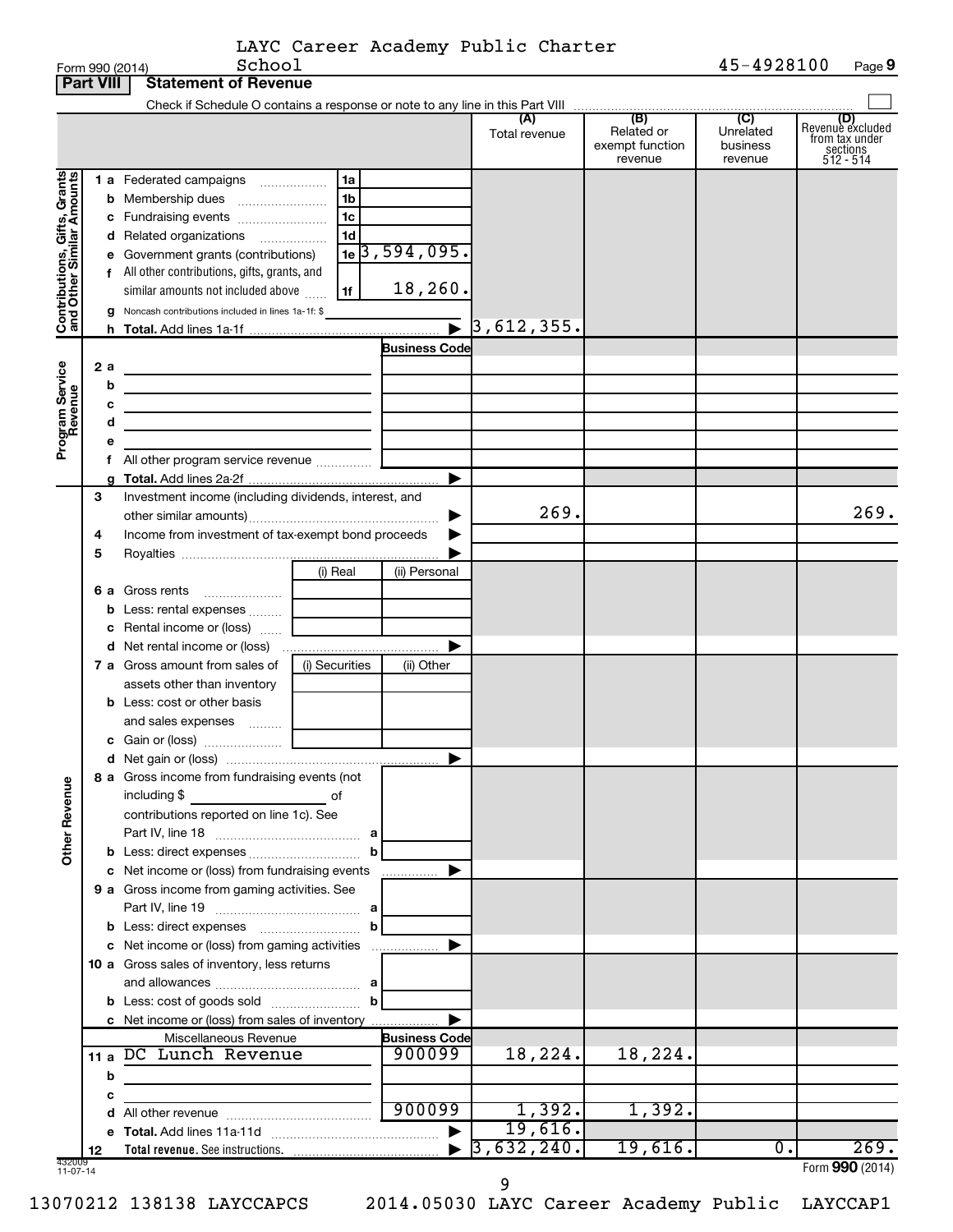Form 990 (2014) Page **10** School 45-4928100

|              | Part IX Statement of Functional Expenses                                                                                                                                                                    |                       |                                    |                                                      |                                |
|--------------|-------------------------------------------------------------------------------------------------------------------------------------------------------------------------------------------------------------|-----------------------|------------------------------------|------------------------------------------------------|--------------------------------|
|              | Section 501(c)(3) and 501(c)(4) organizations must complete all columns. All other organizations must complete column (A).                                                                                  |                       |                                    |                                                      |                                |
|              |                                                                                                                                                                                                             |                       |                                    |                                                      |                                |
|              | Do not include amounts reported on lines 6b,<br>7b, 8b, 9b, and 10b of Part VIII.                                                                                                                           | (A)<br>Total expenses | (B)<br>Program service<br>expenses | $\overline{C}$<br>Management and<br>general expenses | (D)<br>Fundraising<br>expenses |
| 1            | Grants and other assistance to domestic organizations                                                                                                                                                       |                       |                                    |                                                      |                                |
|              | and domestic governments. See Part IV, line 21                                                                                                                                                              |                       |                                    |                                                      |                                |
| $\mathbf{2}$ | Grants and other assistance to domestic                                                                                                                                                                     |                       |                                    |                                                      |                                |
|              | individuals. See Part IV, line 22                                                                                                                                                                           |                       |                                    |                                                      |                                |
| 3            | Grants and other assistance to foreign                                                                                                                                                                      |                       |                                    |                                                      |                                |
|              | organizations, foreign governments, and foreign                                                                                                                                                             |                       |                                    |                                                      |                                |
|              | individuals. See Part IV, lines 15 and 16                                                                                                                                                                   |                       |                                    |                                                      |                                |
| 4            | Benefits paid to or for members                                                                                                                                                                             |                       |                                    |                                                      |                                |
| 5            | Compensation of current officers, directors,                                                                                                                                                                |                       |                                    |                                                      |                                |
|              | trustees, and key employees                                                                                                                                                                                 |                       |                                    |                                                      |                                |
| 6            | Compensation not included above, to disqualified                                                                                                                                                            |                       |                                    |                                                      |                                |
|              | persons (as defined under section 4958(f)(1)) and                                                                                                                                                           |                       |                                    |                                                      |                                |
|              | persons described in section 4958(c)(3)(B)                                                                                                                                                                  |                       |                                    |                                                      |                                |
| 7            | Other salaries and wages                                                                                                                                                                                    | 1,318,653.            | 1, 219, 384.                       | 91,625.                                              | 7,644.                         |
| 8            | Pension plan accruals and contributions (include                                                                                                                                                            |                       |                                    |                                                      |                                |
|              | section 401(k) and 403(b) employer contributions)                                                                                                                                                           | 840.                  | 777.                               | 58.                                                  | 5.                             |
| 9            | Other employee benefits                                                                                                                                                                                     | 59,180.               | 54,724.                            | 4,113.                                               | 343.                           |
| 10           |                                                                                                                                                                                                             | 105, 303.             | 97, 373.                           | 7,319.                                               | 611.                           |
| 11           | Fees for services (non-employees):                                                                                                                                                                          |                       |                                    |                                                      |                                |
| a            |                                                                                                                                                                                                             |                       |                                    |                                                      |                                |
| b            |                                                                                                                                                                                                             |                       |                                    |                                                      |                                |
|              |                                                                                                                                                                                                             | 2,541.                | 1,858.                             | 683.                                                 |                                |
| d            |                                                                                                                                                                                                             |                       |                                    |                                                      |                                |
|              | Professional fundraising services. See Part IV, line 17                                                                                                                                                     |                       |                                    |                                                      |                                |
| f            | Investment management fees                                                                                                                                                                                  |                       |                                    |                                                      |                                |
| g            | Other. (If line 11g amount exceeds 10% of line 25,                                                                                                                                                          |                       |                                    |                                                      |                                |
|              | column (A) amount, list line 11g expenses on Sch O.)                                                                                                                                                        | 119,501.              | 12,069.                            | 107,432.                                             |                                |
| 12           |                                                                                                                                                                                                             |                       |                                    |                                                      |                                |
| 13           |                                                                                                                                                                                                             | 119,765.              | 31,526.                            | 88, 239.                                             |                                |
| 14           |                                                                                                                                                                                                             |                       |                                    |                                                      |                                |
| 15           |                                                                                                                                                                                                             |                       |                                    |                                                      |                                |
| 16           |                                                                                                                                                                                                             | 542, 187.             | 1,657.                             | 540, 530.                                            |                                |
| 17           | Travel                                                                                                                                                                                                      |                       |                                    |                                                      |                                |
| 18           | Payments of travel or entertainment expenses                                                                                                                                                                |                       |                                    |                                                      |                                |
|              | for any federal, state, or local public officials                                                                                                                                                           |                       |                                    |                                                      |                                |
| 19           | Conferences, conventions, and meetings                                                                                                                                                                      | 52,692.               | 7,381.                             | 45,311.                                              |                                |
| 20           | Interest                                                                                                                                                                                                    |                       |                                    |                                                      |                                |
| 21           |                                                                                                                                                                                                             | 442,669.              |                                    | 442,669.                                             |                                |
| 22           | Depreciation, depletion, and amortization                                                                                                                                                                   | 39,572.               |                                    | 39,572.                                              |                                |
| 23           | Insurance                                                                                                                                                                                                   | 18,066.               | 141.                               | 17,925.                                              |                                |
| 24           | Other expenses. Itemize expenses not covered<br>above. (List miscellaneous expenses in line 24e. If line<br>24e amount exceeds 10% of line 25, column (A)<br>amount, list line 24e expenses on Schedule O.) |                       |                                    |                                                      |                                |
|              | Consultants and profess                                                                                                                                                                                     | 163,822.              | 24,801.                            | 139,021.                                             |                                |
| b            |                                                                                                                                                                                                             |                       |                                    |                                                      |                                |
| с            |                                                                                                                                                                                                             |                       |                                    |                                                      |                                |
| d            |                                                                                                                                                                                                             |                       |                                    |                                                      |                                |
|              | e All other expenses                                                                                                                                                                                        | 44,565.               | 6,045.                             | 38,520.                                              |                                |
| 25           | Total functional expenses. Add lines 1 through 24e                                                                                                                                                          | 3,029,356.            | 1,457,736.                         | 1,563,017.                                           | 8,603.                         |
| 26           | Joint costs. Complete this line only if the organization                                                                                                                                                    |                       |                                    |                                                      |                                |
|              | reported in column (B) joint costs from a combined                                                                                                                                                          |                       |                                    |                                                      |                                |
|              | educational campaign and fundraising solicitation.                                                                                                                                                          |                       |                                    |                                                      |                                |
|              | Check here $\blacktriangleright$<br>if following SOP 98-2 (ASC 958-720)                                                                                                                                     |                       |                                    |                                                      |                                |

432010 11-07-14

Form (2014) **990**

13070212 138138 LAYCCAPCS 2014.05030 LAYC Career Academy Public LAYCCAP1

10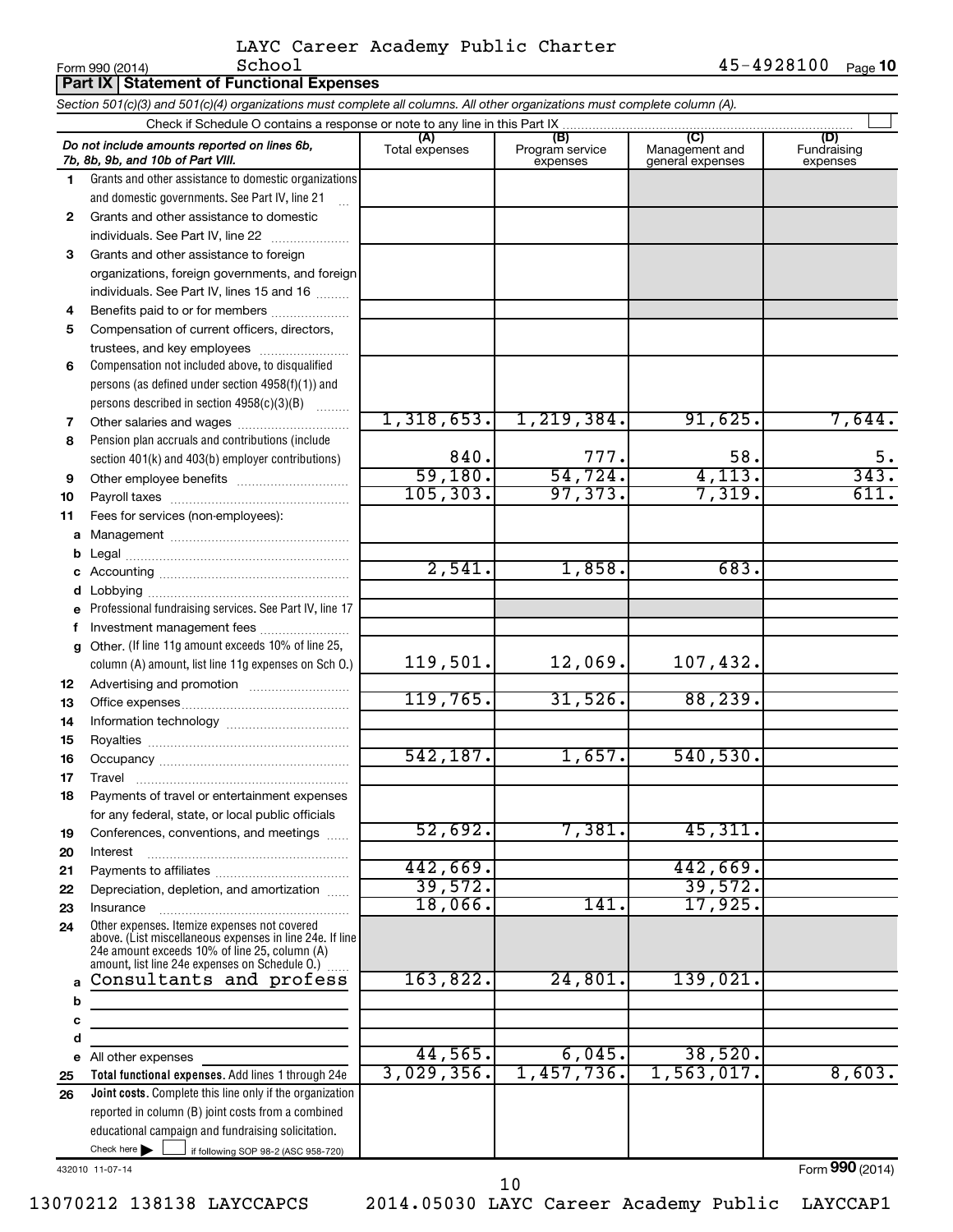| Form 990 $(2014)$ |  |  |
|-------------------|--|--|

|                             | Part X | <b>Balance Sheet</b>                                                                                                         |           |                          |                          |                 |                    |
|-----------------------------|--------|------------------------------------------------------------------------------------------------------------------------------|-----------|--------------------------|--------------------------|-----------------|--------------------|
|                             |        |                                                                                                                              |           |                          |                          |                 |                    |
|                             |        |                                                                                                                              |           |                          | (A)<br>Beginning of year |                 | (B)<br>End of year |
|                             | 1      |                                                                                                                              | 146,070.  | $\mathbf{1}$             | 1,101,992.               |                 |                    |
|                             | 2      |                                                                                                                              | 134, 180. | $\mathbf{2}$             | 134,448.                 |                 |                    |
|                             | З      |                                                                                                                              | 200,000.  | $\overline{3}$           |                          |                 |                    |
|                             | 4      |                                                                                                                              | 28,016.   | 4                        |                          |                 |                    |
|                             | 5      | Loans and other receivables from current and former officers, directors,                                                     |           |                          |                          |                 |                    |
|                             |        | trustees, key employees, and highest compensated employees. Complete                                                         |           |                          |                          |                 |                    |
|                             |        |                                                                                                                              |           |                          |                          | 5               |                    |
|                             | 6      | Loans and other receivables from other disqualified persons (as defined under                                                |           |                          |                          |                 |                    |
|                             |        | section 4958(f)(1)), persons described in section 4958(c)(3)(B), and contributing                                            |           |                          |                          |                 |                    |
|                             |        | employers and sponsoring organizations of section 501(c)(9) voluntary                                                        |           |                          |                          |                 |                    |
|                             |        | employees' beneficiary organizations (see instr). Complete Part II of Sch L                                                  |           |                          |                          | 6               |                    |
| Assets                      | 7      |                                                                                                                              |           |                          |                          | $\overline{7}$  |                    |
|                             | 8      |                                                                                                                              |           |                          |                          | 8               |                    |
|                             | 9      | Prepaid expenses and deferred charges                                                                                        |           |                          | 35,449.                  | 9               | 49,191.            |
|                             |        | <b>10a</b> Land, buildings, and equipment: cost or other                                                                     |           |                          |                          |                 |                    |
|                             |        | basis. Complete Part VI of Schedule D  10a                                                                                   |           |                          |                          |                 |                    |
|                             |        |                                                                                                                              |           | $\frac{157,524}{62,032}$ | 68,823.                  | 10 <sub>c</sub> | 95,492.            |
|                             | 11     |                                                                                                                              |           |                          |                          | 11              |                    |
|                             | 12     |                                                                                                                              |           |                          | 12                       |                 |                    |
|                             | 13     |                                                                                                                              |           | 13                       |                          |                 |                    |
|                             | 14     |                                                                                                                              |           | 14                       |                          |                 |                    |
|                             | 15     |                                                                                                                              | 70,000.   | 15                       | 70,000.                  |                 |                    |
|                             | 16     |                                                                                                                              |           |                          | 682,538.                 | 16              | 1,451,123.         |
|                             | 17     |                                                                                                                              |           | 85,084.                  | 17                       | 280,062.        |                    |
|                             | 18     |                                                                                                                              |           |                          |                          | 18              |                    |
|                             | 19     |                                                                                                                              |           |                          | 53,509.                  | 19              |                    |
|                             | 20     |                                                                                                                              |           |                          |                          | 20              |                    |
|                             | 21     | Escrow or custodial account liability. Complete Part IV of Schedule D                                                        |           |                          |                          | 21              |                    |
|                             | 22     | Loans and other payables to current and former officers, directors, trustees,                                                |           |                          |                          |                 |                    |
|                             |        | key employees, highest compensated employees, and disqualified persons.                                                      |           |                          |                          |                 |                    |
| Liabilities                 |        |                                                                                                                              |           |                          |                          | 22              |                    |
|                             | 23     | Secured mortgages and notes payable to unrelated third parties                                                               |           |                          |                          | 23              |                    |
|                             | 24     | Unsecured notes and loans payable to unrelated third parties                                                                 |           |                          |                          | 24              |                    |
|                             | 25     | Other liabilities (including federal income tax, payables to related third                                                   |           |                          |                          |                 |                    |
|                             |        | parties, and other liabilities not included on lines 17-24). Complete Part X of                                              |           |                          |                          |                 |                    |
|                             |        | Schedule D                                                                                                                   |           |                          | 0.                       | 25              | 24,232.            |
|                             | 26     | Total liabilities. Add lines 17 through 25                                                                                   |           |                          | 138,593.                 | 26              | 304, 294.          |
|                             |        | Organizations that follow SFAS 117 (ASC 958), check here $\blacktriangleright \begin{array}{c} \boxed{X} \\ \end{array}$ and |           |                          |                          |                 |                    |
|                             |        | complete lines 27 through 29, and lines 33 and 34.                                                                           |           |                          |                          |                 |                    |
|                             | 27     |                                                                                                                              |           |                          | $-36,026$ .              | 27              | 859,380.           |
|                             | 28     |                                                                                                                              |           |                          | 579,971.                 | 28              | 287,449.           |
|                             | 29     | Permanently restricted net assets                                                                                            |           |                          |                          | 29              |                    |
|                             |        | Organizations that do not follow SFAS 117 (ASC 958), check here $\blacktriangleright$                                        |           |                          |                          |                 |                    |
| Net Assets or Fund Balances |        | and complete lines 30 through 34.                                                                                            |           |                          |                          |                 |                    |
|                             | 30     |                                                                                                                              |           |                          |                          | 30              |                    |
|                             | 31     | Paid-in or capital surplus, or land, building, or equipment fund                                                             |           |                          |                          | 31              |                    |
|                             | 32     | Retained earnings, endowment, accumulated income, or other funds                                                             |           |                          |                          | 32              |                    |
|                             | 33     |                                                                                                                              |           |                          | 543,945.                 | 33              | 1,146,829.         |
|                             | 34     |                                                                                                                              |           |                          | 682,538.                 | 34              | 1,451,123.         |

Form (2014) **990**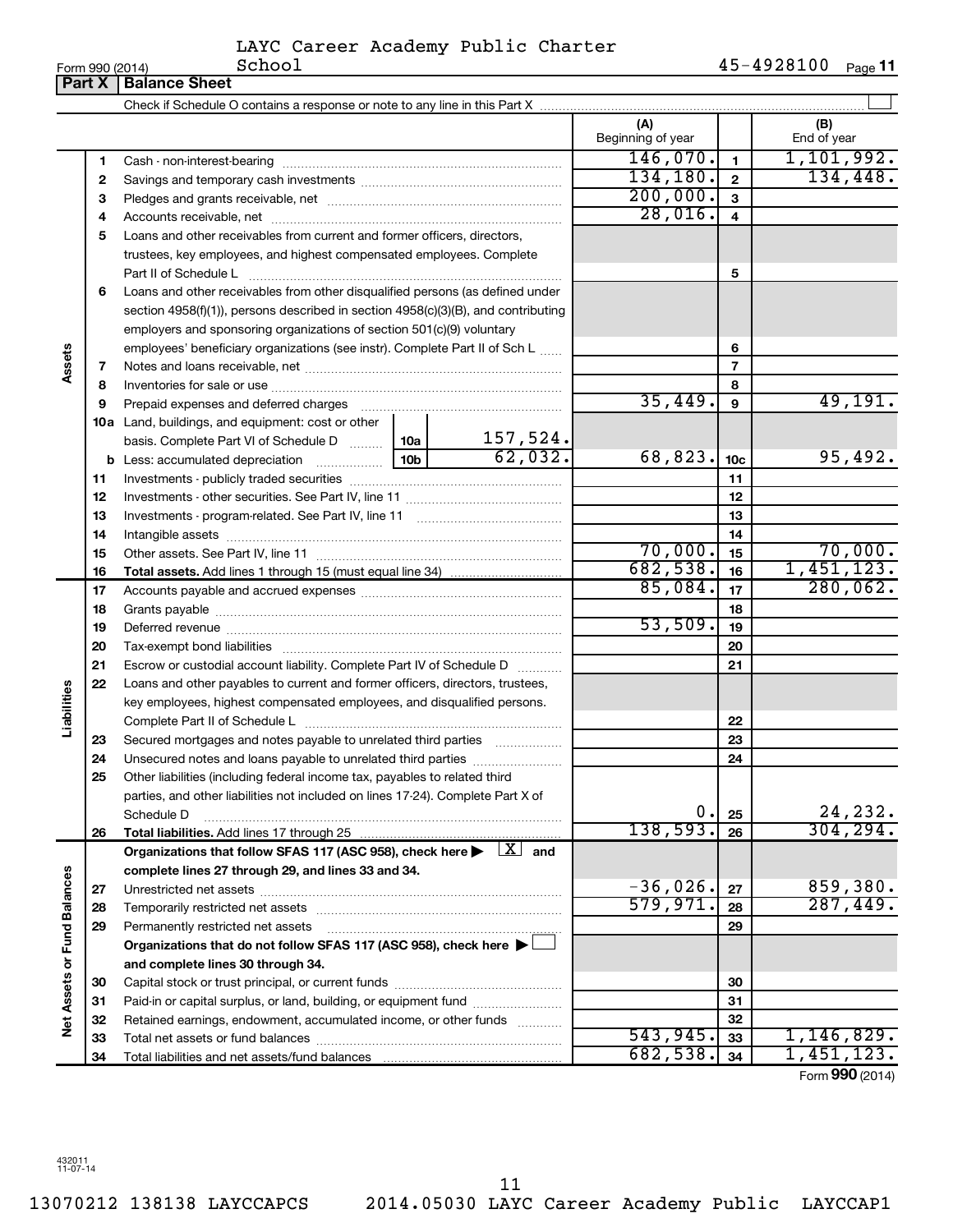| LAYC Career Academy Public Charter<br>45-4928100 Page 12<br>School<br>Form 990 (2014)                                                                                |                         |  |  |  |  |  |
|----------------------------------------------------------------------------------------------------------------------------------------------------------------------|-------------------------|--|--|--|--|--|
|                                                                                                                                                                      |                         |  |  |  |  |  |
| Part XI   Reconciliation of Net Assets                                                                                                                               |                         |  |  |  |  |  |
|                                                                                                                                                                      |                         |  |  |  |  |  |
|                                                                                                                                                                      |                         |  |  |  |  |  |
| 3,632,240.<br>$\mathbf{1}$<br>1                                                                                                                                      |                         |  |  |  |  |  |
| 3,029,356.<br>$\mathbf{2}$<br>2                                                                                                                                      |                         |  |  |  |  |  |
| 3<br>з<br>Revenue less expenses. Subtract line 2 from line 1                                                                                                         | 602,884.                |  |  |  |  |  |
| $\overline{\mathbf{4}}$<br>4                                                                                                                                         | 543,945.                |  |  |  |  |  |
| 5<br>5                                                                                                                                                               |                         |  |  |  |  |  |
| 6<br>Donated services and use of facilities<br>6                                                                                                                     |                         |  |  |  |  |  |
| $\overline{7}$<br>7<br>Investment expenses                                                                                                                           |                         |  |  |  |  |  |
| 8<br>8<br>Prior period adjustments                                                                                                                                   |                         |  |  |  |  |  |
| $\mathbf{Q}$<br>Other changes in net assets or fund balances (explain in Schedule O) manufacture changes in net assets or fund balances (explain in Schedule O)<br>9 | 0.                      |  |  |  |  |  |
| Net assets or fund balances at end of year. Combine lines 3 through 9 (must equal Part X, line 33,<br>10                                                             |                         |  |  |  |  |  |
| 1,146,829.<br>10<br>column (B))                                                                                                                                      |                         |  |  |  |  |  |
| Part XII Financial Statements and Reporting                                                                                                                          |                         |  |  |  |  |  |
|                                                                                                                                                                      | $\overline{\mathbf{X}}$ |  |  |  |  |  |
| Yes                                                                                                                                                                  | <b>No</b>               |  |  |  |  |  |
| $\boxed{\text{X}}$ Accrual<br>Accounting method used to prepare the Form 990: [130] Cash<br>Other<br>1                                                               |                         |  |  |  |  |  |
| If the organization changed its method of accounting from a prior year or checked "Other," explain in Schedule O.                                                    |                         |  |  |  |  |  |
| 2a                                                                                                                                                                   | x                       |  |  |  |  |  |
| If "Yes," check a box below to indicate whether the financial statements for the year were compiled or reviewed on a                                                 |                         |  |  |  |  |  |
| separate basis, consolidated basis, or both:                                                                                                                         |                         |  |  |  |  |  |
| Consolidated basis<br>Both consolidated and separate basis<br>Separate basis                                                                                         |                         |  |  |  |  |  |
| x<br>2 <sub>b</sub><br><b>b</b> Were the organization's financial statements audited by an independent accountant?                                                   |                         |  |  |  |  |  |
| If "Yes," check a box below to indicate whether the financial statements for the year were audited on a separate basis,                                              |                         |  |  |  |  |  |
| consolidated basis, or both:                                                                                                                                         |                         |  |  |  |  |  |
| $ \mathbf{X} $ Separate basis<br>Consolidated basis<br>Both consolidated and separate basis                                                                          |                         |  |  |  |  |  |
| c If "Yes" to line 2a or 2b, does the organization have a committee that assumes responsibility for oversight of the audit,                                          |                         |  |  |  |  |  |
| 2c                                                                                                                                                                   | x                       |  |  |  |  |  |
| If the organization changed either its oversight process or selection process during the tax year, explain in Schedule O.                                            |                         |  |  |  |  |  |
| 3a As a result of a federal award, was the organization required to undergo an audit or audits as set forth in the Single Audit                                      |                         |  |  |  |  |  |
| За                                                                                                                                                                   | x                       |  |  |  |  |  |
| b If "Yes," did the organization undergo the required audit or audits? If the organization did not undergo the required audit                                        |                         |  |  |  |  |  |
| 3b                                                                                                                                                                   | $000 \, \text{m}$       |  |  |  |  |  |

Form (2014) **990**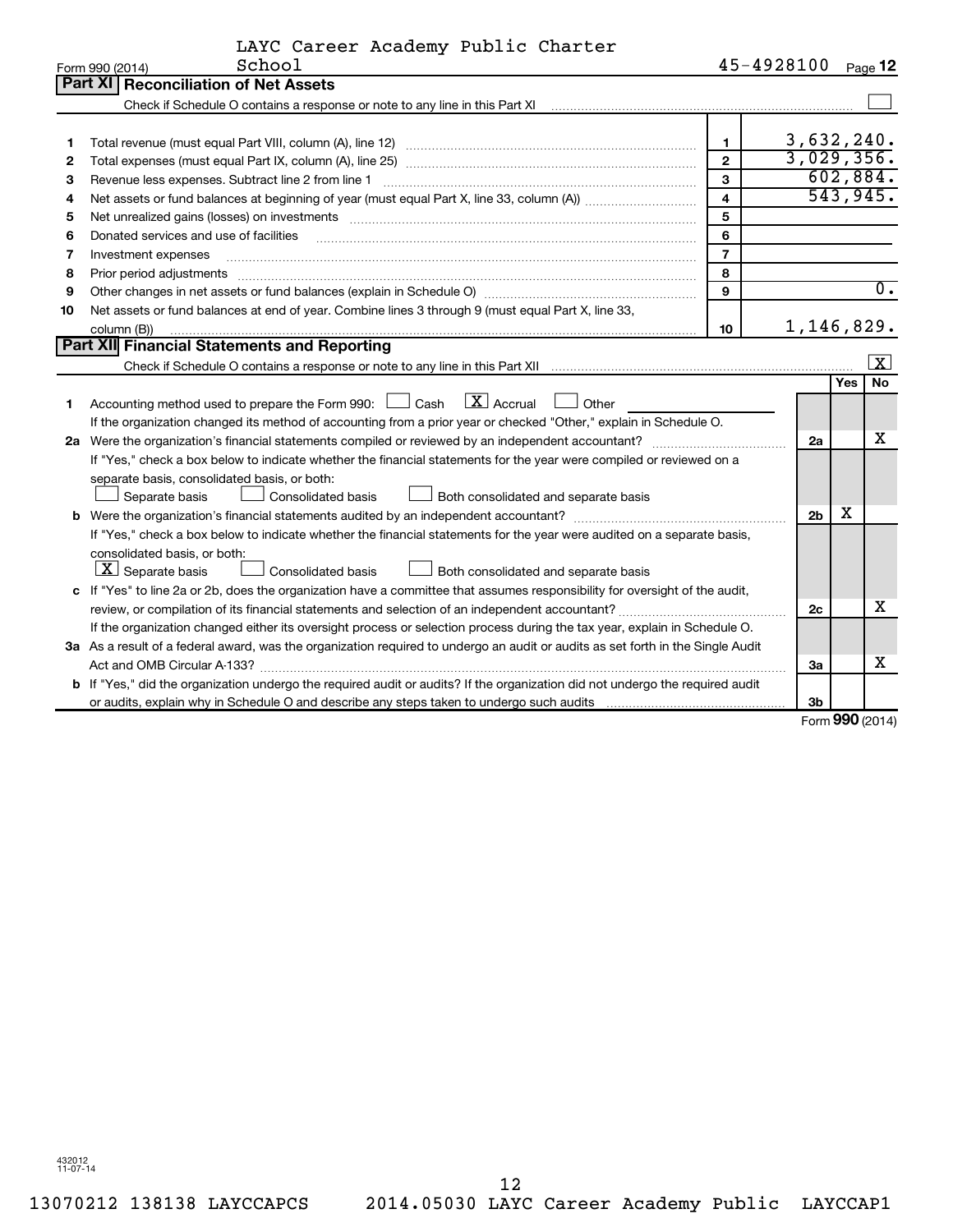|                          | <b>SCHEDULE A</b><br>(Form 990 or 990-EZ)                                                                                                                                                                                                            | <b>Public Charity Status and Public Support</b><br>Complete if the organization is a section 501(c)(3) organization or a section |                                                                                      | OMB No. 1545-0047                                                                                                                             |                                       |    |                        |  |                                            |  |  |  |
|--------------------------|------------------------------------------------------------------------------------------------------------------------------------------------------------------------------------------------------------------------------------------------------|----------------------------------------------------------------------------------------------------------------------------------|--------------------------------------------------------------------------------------|-----------------------------------------------------------------------------------------------------------------------------------------------|---------------------------------------|----|------------------------|--|--------------------------------------------|--|--|--|
| Internal Revenue Service | Department of the Treasury                                                                                                                                                                                                                           |                                                                                                                                  |                                                                                      | Attach to Form 990 or Form 990-EZ.<br>Information about Schedule A (Form 990 or 990-EZ) and its instructions is at www.irs.gov/form990.       |                                       |    |                        |  | <b>Open to Public</b><br><b>Inspection</b> |  |  |  |
|                          | Name of the organization                                                                                                                                                                                                                             |                                                                                                                                  |                                                                                      | LAYC Career Academy Public Charter                                                                                                            |                                       |    |                        |  | <b>Employer identification number</b>      |  |  |  |
|                          |                                                                                                                                                                                                                                                      | School                                                                                                                           |                                                                                      |                                                                                                                                               |                                       |    |                        |  | 45-4928100                                 |  |  |  |
| <b>Part I</b>            |                                                                                                                                                                                                                                                      |                                                                                                                                  |                                                                                      | Reason for Public Charity Status (All organizations must complete this part.) See instructions.                                               |                                       |    |                        |  |                                            |  |  |  |
|                          |                                                                                                                                                                                                                                                      |                                                                                                                                  |                                                                                      | The organization is not a private foundation because it is: (For lines 1 through 11, check only one box.)                                     |                                       |    |                        |  |                                            |  |  |  |
| 1                        |                                                                                                                                                                                                                                                      |                                                                                                                                  |                                                                                      | A church, convention of churches, or association of churches described in section 170(b)(1)(A)(i).                                            |                                       |    |                        |  |                                            |  |  |  |
| X <br>2                  | A school described in section 170(b)(1)(A)(ii). (Attach Schedule E.)                                                                                                                                                                                 |                                                                                                                                  |                                                                                      |                                                                                                                                               |                                       |    |                        |  |                                            |  |  |  |
| 3                        | A hospital or a cooperative hospital service organization described in section 170(b)(1)(A)(iii).<br>A medical research organization operated in conjunction with a hospital described in section 170(b)(1)(A)(iii). Enter the hospital's name,<br>4 |                                                                                                                                  |                                                                                      |                                                                                                                                               |                                       |    |                        |  |                                            |  |  |  |
|                          | city, and state:                                                                                                                                                                                                                                     |                                                                                                                                  |                                                                                      |                                                                                                                                               |                                       |    |                        |  |                                            |  |  |  |
| 5                        |                                                                                                                                                                                                                                                      |                                                                                                                                  |                                                                                      | An organization operated for the benefit of a college or university owned or operated by a governmental unit described in                     |                                       |    |                        |  |                                            |  |  |  |
|                          |                                                                                                                                                                                                                                                      |                                                                                                                                  | section 170(b)(1)(A)(iv). (Complete Part II.)                                        |                                                                                                                                               |                                       |    |                        |  |                                            |  |  |  |
| 6                        |                                                                                                                                                                                                                                                      |                                                                                                                                  |                                                                                      | A federal, state, or local government or governmental unit described in section 170(b)(1)(A)(v).                                              |                                       |    |                        |  |                                            |  |  |  |
| 7                        |                                                                                                                                                                                                                                                      |                                                                                                                                  |                                                                                      | An organization that normally receives a substantial part of its support from a governmental unit or from the general public described in     |                                       |    |                        |  |                                            |  |  |  |
|                          |                                                                                                                                                                                                                                                      |                                                                                                                                  | section 170(b)(1)(A)(vi). (Complete Part II.)                                        |                                                                                                                                               |                                       |    |                        |  |                                            |  |  |  |
| 8                        |                                                                                                                                                                                                                                                      |                                                                                                                                  |                                                                                      | A community trust described in section 170(b)(1)(A)(vi). (Complete Part II.)                                                                  |                                       |    |                        |  |                                            |  |  |  |
| 9                        |                                                                                                                                                                                                                                                      |                                                                                                                                  |                                                                                      | An organization that normally receives: (1) more than 33 1/3% of its support from contributions, membership fees, and gross receipts from     |                                       |    |                        |  |                                            |  |  |  |
|                          |                                                                                                                                                                                                                                                      |                                                                                                                                  |                                                                                      | activities related to its exempt functions - subject to certain exceptions, and (2) no more than 33 1/3% of its support from gross investment |                                       |    |                        |  |                                            |  |  |  |
|                          |                                                                                                                                                                                                                                                      |                                                                                                                                  | See section 509(a)(2). (Complete Part III.)                                          | income and unrelated business taxable income (less section 511 tax) from businesses acquired by the organization after June 30, 1975.         |                                       |    |                        |  |                                            |  |  |  |
| 10                       |                                                                                                                                                                                                                                                      |                                                                                                                                  |                                                                                      | An organization organized and operated exclusively to test for public safety. See section 509(a)(4).                                          |                                       |    |                        |  |                                            |  |  |  |
| 11                       |                                                                                                                                                                                                                                                      |                                                                                                                                  |                                                                                      | An organization organized and operated exclusively for the benefit of, to perform the functions of, or to carry out the purposes of one or    |                                       |    |                        |  |                                            |  |  |  |
|                          |                                                                                                                                                                                                                                                      |                                                                                                                                  |                                                                                      | more publicly supported organizations described in section 509(a)(1) or section 509(a)(2). See section 509(a)(3). Check the box in            |                                       |    |                        |  |                                            |  |  |  |
|                          |                                                                                                                                                                                                                                                      |                                                                                                                                  |                                                                                      | lines 11a through 11d that describes the type of supporting organization and complete lines 11e, 11f, and 11g.                                |                                       |    |                        |  |                                            |  |  |  |
| а                        |                                                                                                                                                                                                                                                      |                                                                                                                                  |                                                                                      | Type I. A supporting organization operated, supervised, or controlled by its supported organization(s), typically by giving                   |                                       |    |                        |  |                                            |  |  |  |
|                          |                                                                                                                                                                                                                                                      |                                                                                                                                  |                                                                                      | the supported organization(s) the power to regularly appoint or elect a majority of the directors or trustees of the supporting               |                                       |    |                        |  |                                            |  |  |  |
|                          |                                                                                                                                                                                                                                                      |                                                                                                                                  | organization. You must complete Part IV, Sections A and B.                           |                                                                                                                                               |                                       |    |                        |  |                                            |  |  |  |
| b                        |                                                                                                                                                                                                                                                      |                                                                                                                                  |                                                                                      | Type II. A supporting organization supervised or controlled in connection with its supported organization(s), by having                       |                                       |    |                        |  |                                            |  |  |  |
|                          |                                                                                                                                                                                                                                                      |                                                                                                                                  | organization(s). You must complete Part IV, Sections A and C.                        | control or management of the supporting organization vested in the same persons that control or manage the supported                          |                                       |    |                        |  |                                            |  |  |  |
| c                        |                                                                                                                                                                                                                                                      |                                                                                                                                  |                                                                                      | Type III functionally integrated. A supporting organization operated in connection with, and functionally integrated with,                    |                                       |    |                        |  |                                            |  |  |  |
|                          |                                                                                                                                                                                                                                                      |                                                                                                                                  |                                                                                      | its supported organization(s) (see instructions). You must complete Part IV, Sections A, D, and E.                                            |                                       |    |                        |  |                                            |  |  |  |
| d                        |                                                                                                                                                                                                                                                      |                                                                                                                                  |                                                                                      | Type III non-functionally integrated. A supporting organization operated in connection with its supported organization(s)                     |                                       |    |                        |  |                                            |  |  |  |
|                          |                                                                                                                                                                                                                                                      |                                                                                                                                  |                                                                                      | that is not functionally integrated. The organization generally must satisfy a distribution requirement and an attentiveness                  |                                       |    |                        |  |                                            |  |  |  |
|                          |                                                                                                                                                                                                                                                      |                                                                                                                                  |                                                                                      | requirement (see instructions). You must complete Part IV, Sections A and D, and Part V.                                                      |                                       |    |                        |  |                                            |  |  |  |
| е                        |                                                                                                                                                                                                                                                      |                                                                                                                                  |                                                                                      | Check this box if the organization received a written determination from the IRS that it is a Type I, Type II, Type III                       |                                       |    |                        |  |                                            |  |  |  |
|                          |                                                                                                                                                                                                                                                      |                                                                                                                                  |                                                                                      | functionally integrated, or Type III non-functionally integrated supporting organization.                                                     |                                       |    |                        |  |                                            |  |  |  |
|                          |                                                                                                                                                                                                                                                      |                                                                                                                                  |                                                                                      |                                                                                                                                               |                                       |    |                        |  |                                            |  |  |  |
|                          | (i) Name of supported                                                                                                                                                                                                                                |                                                                                                                                  | g Provide the following information about the supported organization(s).<br>(ii) EIN | (iii) Type of organization                                                                                                                    | (iv) Is the organization              |    | (v) Amount of monetary |  | (vi) Amount of                             |  |  |  |
|                          | organization                                                                                                                                                                                                                                         |                                                                                                                                  |                                                                                      | (described on lines 1-9                                                                                                                       | listed in your<br>governing document? |    | support (see           |  | other support (see                         |  |  |  |
|                          |                                                                                                                                                                                                                                                      |                                                                                                                                  |                                                                                      | above or IRC section<br>(see instructions))                                                                                                   | Yes                                   | No | Instructions)          |  | Instructions)                              |  |  |  |
|                          |                                                                                                                                                                                                                                                      |                                                                                                                                  |                                                                                      |                                                                                                                                               |                                       |    |                        |  |                                            |  |  |  |
|                          |                                                                                                                                                                                                                                                      |                                                                                                                                  |                                                                                      |                                                                                                                                               |                                       |    |                        |  |                                            |  |  |  |
|                          |                                                                                                                                                                                                                                                      |                                                                                                                                  |                                                                                      |                                                                                                                                               |                                       |    |                        |  |                                            |  |  |  |
|                          |                                                                                                                                                                                                                                                      |                                                                                                                                  |                                                                                      |                                                                                                                                               |                                       |    |                        |  |                                            |  |  |  |
|                          |                                                                                                                                                                                                                                                      |                                                                                                                                  |                                                                                      |                                                                                                                                               |                                       |    |                        |  |                                            |  |  |  |
|                          |                                                                                                                                                                                                                                                      |                                                                                                                                  |                                                                                      |                                                                                                                                               |                                       |    |                        |  |                                            |  |  |  |
|                          |                                                                                                                                                                                                                                                      |                                                                                                                                  |                                                                                      |                                                                                                                                               |                                       |    |                        |  |                                            |  |  |  |
|                          |                                                                                                                                                                                                                                                      |                                                                                                                                  |                                                                                      |                                                                                                                                               |                                       |    |                        |  |                                            |  |  |  |
|                          |                                                                                                                                                                                                                                                      |                                                                                                                                  |                                                                                      |                                                                                                                                               |                                       |    |                        |  |                                            |  |  |  |
|                          |                                                                                                                                                                                                                                                      |                                                                                                                                  |                                                                                      |                                                                                                                                               |                                       |    |                        |  |                                            |  |  |  |
| Total                    |                                                                                                                                                                                                                                                      |                                                                                                                                  |                                                                                      |                                                                                                                                               |                                       |    |                        |  |                                            |  |  |  |
|                          | Form 990 or 990-EZ. 432021 09-17-14                                                                                                                                                                                                                  |                                                                                                                                  | LHA For Paperwork Reduction Act Notice, see the Instructions for                     |                                                                                                                                               |                                       |    |                        |  | Schedule A (Form 990 or 990-EZ) 2014       |  |  |  |

13

13070212 138138 LAYCCAPCS 2014.05030 LAYC Career Academy Public LAYCCAP1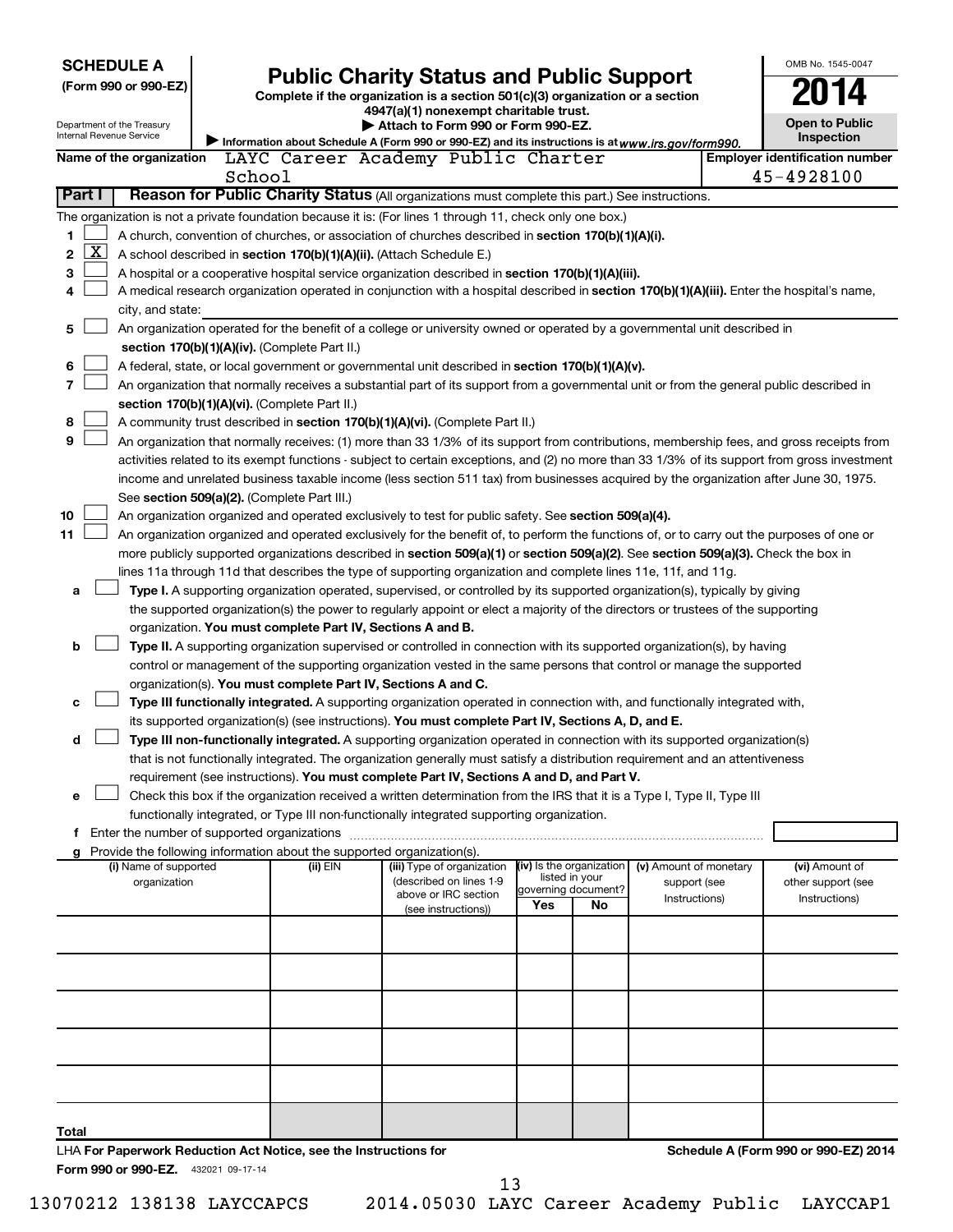# Schedule A (Form 990 or 990-EZ) 2014  $School$

**2** School 45-4928100

(Complete only if you checked the box on line 5, 7, or 8 of Part I or if the organization failed to qualify under Part III. If the organization fails to qualify under the tests listed below, please complete Part III.) **Part II Support Schedule for Organizations Described in Sections 170(b)(1)(A)(iv) and 170(b)(1)(A)(vi)**

|     | <b>Section A. Public Support</b>                                                                                                                                                                                               |          |          |            |            |                                      |           |
|-----|--------------------------------------------------------------------------------------------------------------------------------------------------------------------------------------------------------------------------------|----------|----------|------------|------------|--------------------------------------|-----------|
|     | Calendar year (or fiscal year beginning in) $\blacktriangleright$                                                                                                                                                              | (a) 2010 | (b) 2011 | (c) 2012   | $(d)$ 2013 | $(e)$ 2014                           | (f) Total |
|     | 1 Gifts, grants, contributions, and                                                                                                                                                                                            |          |          |            |            |                                      |           |
|     | membership fees received. (Do not                                                                                                                                                                                              |          |          |            |            |                                      |           |
|     | include any "unusual grants.")                                                                                                                                                                                                 |          |          |            |            |                                      |           |
|     | 2 Tax revenues levied for the organ-                                                                                                                                                                                           |          |          |            |            |                                      |           |
|     | ization's benefit and either paid to                                                                                                                                                                                           |          |          |            |            |                                      |           |
|     | or expended on its behalf                                                                                                                                                                                                      |          |          |            |            |                                      |           |
|     | 3 The value of services or facilities                                                                                                                                                                                          |          |          |            |            |                                      |           |
|     | furnished by a governmental unit to                                                                                                                                                                                            |          |          |            |            |                                      |           |
|     | the organization without charge                                                                                                                                                                                                |          |          |            |            |                                      |           |
|     | 4 Total. Add lines 1 through 3                                                                                                                                                                                                 |          |          |            |            |                                      |           |
| 5.  | The portion of total contributions                                                                                                                                                                                             |          |          |            |            |                                      |           |
|     | by each person (other than a                                                                                                                                                                                                   |          |          |            |            |                                      |           |
|     | governmental unit or publicly                                                                                                                                                                                                  |          |          |            |            |                                      |           |
|     | supported organization) included                                                                                                                                                                                               |          |          |            |            |                                      |           |
|     | on line 1 that exceeds 2% of the                                                                                                                                                                                               |          |          |            |            |                                      |           |
|     | amount shown on line 11,                                                                                                                                                                                                       |          |          |            |            |                                      |           |
|     | column (f)                                                                                                                                                                                                                     |          |          |            |            |                                      |           |
|     | 6 Public support. Subtract line 5 from line 4.                                                                                                                                                                                 |          |          |            |            |                                      |           |
|     | <b>Section B. Total Support</b>                                                                                                                                                                                                |          |          |            |            |                                      |           |
|     | Calendar year (or fiscal year beginning in) $\blacktriangleright$                                                                                                                                                              | (a) 2010 | (b) 2011 | $(c)$ 2012 | $(d)$ 2013 | (e) 2014                             | (f) Total |
|     | 7 Amounts from line 4                                                                                                                                                                                                          |          |          |            |            |                                      |           |
| 8   | Gross income from interest,                                                                                                                                                                                                    |          |          |            |            |                                      |           |
|     | dividends, payments received on                                                                                                                                                                                                |          |          |            |            |                                      |           |
|     | securities loans, rents, royalties                                                                                                                                                                                             |          |          |            |            |                                      |           |
|     | and income from similar sources                                                                                                                                                                                                |          |          |            |            |                                      |           |
| 9   | Net income from unrelated business                                                                                                                                                                                             |          |          |            |            |                                      |           |
|     | activities, whether or not the                                                                                                                                                                                                 |          |          |            |            |                                      |           |
|     | business is regularly carried on                                                                                                                                                                                               |          |          |            |            |                                      |           |
|     | 10 Other income. Do not include gain                                                                                                                                                                                           |          |          |            |            |                                      |           |
|     | or loss from the sale of capital                                                                                                                                                                                               |          |          |            |            |                                      |           |
|     | assets (Explain in Part VI.)                                                                                                                                                                                                   |          |          |            |            |                                      |           |
|     | 11 Total support. Add lines 7 through 10                                                                                                                                                                                       |          |          |            |            |                                      |           |
|     | <b>12</b> Gross receipts from related activities, etc. (see instructions)                                                                                                                                                      |          |          |            |            | 12                                   |           |
|     | 13 First five years. If the Form 990 is for the organization's first, second, third, fourth, or fifth tax year as a section 501(c)(3)                                                                                          |          |          |            |            |                                      |           |
|     | organization, check this box and stop here                                                                                                                                                                                     |          |          |            |            |                                      |           |
|     | <b>Section C. Computation of Public Support Percentage</b>                                                                                                                                                                     |          |          |            |            |                                      |           |
|     |                                                                                                                                                                                                                                |          |          |            |            | 14                                   | %         |
|     |                                                                                                                                                                                                                                |          |          |            |            | 15                                   | %         |
|     | 16a 33 1/3% support test - 2014. If the organization did not check the box on line 13, and line 14 is 33 1/3% or more, check this box and                                                                                      |          |          |            |            |                                      |           |
|     | stop here. The organization qualifies as a publicly supported organization manufaction manufacture or manufacture or the organization manufacture or the organization of the state of the state of the state of the state of t |          |          |            |            |                                      |           |
|     | b 33 1/3% support test - 2013. If the organization did not check a box on line 13 or 16a, and line 15 is 33 1/3% or more, check this box                                                                                       |          |          |            |            |                                      |           |
|     |                                                                                                                                                                                                                                |          |          |            |            |                                      |           |
|     | 17a 10% -facts-and-circumstances test - 2014. If the organization did not check a box on line 13, 16a, or 16b, and line 14 is 10% or more,                                                                                     |          |          |            |            |                                      |           |
|     | and if the organization meets the "facts-and-circumstances" test, check this box and stop here. Explain in Part VI how the organization                                                                                        |          |          |            |            |                                      |           |
|     | meets the "facts-and-circumstances" test. The organization qualifies as a publicly supported organization                                                                                                                      |          |          |            |            |                                      |           |
|     | b 10% -facts-and-circumstances test - 2013. If the organization did not check a box on line 13, 16a, 16b, or 17a, and line 15 is 10% or                                                                                        |          |          |            |            |                                      |           |
|     | more, and if the organization meets the "facts-and-circumstances" test, check this box and stop here. Explain in Part VI how the                                                                                               |          |          |            |            |                                      |           |
|     | organization meets the "facts-and-circumstances" test. The organization qualifies as a publicly supported organization                                                                                                         |          |          |            |            |                                      |           |
| 18. | Private foundation. If the organization did not check a box on line 13, 16a, 16b, 17a, or 17b, check this box and see instructions                                                                                             |          |          |            |            |                                      |           |
|     |                                                                                                                                                                                                                                |          |          |            |            | Schedule A (Form 990 or 990-EZ) 2014 |           |

432022 09-17-14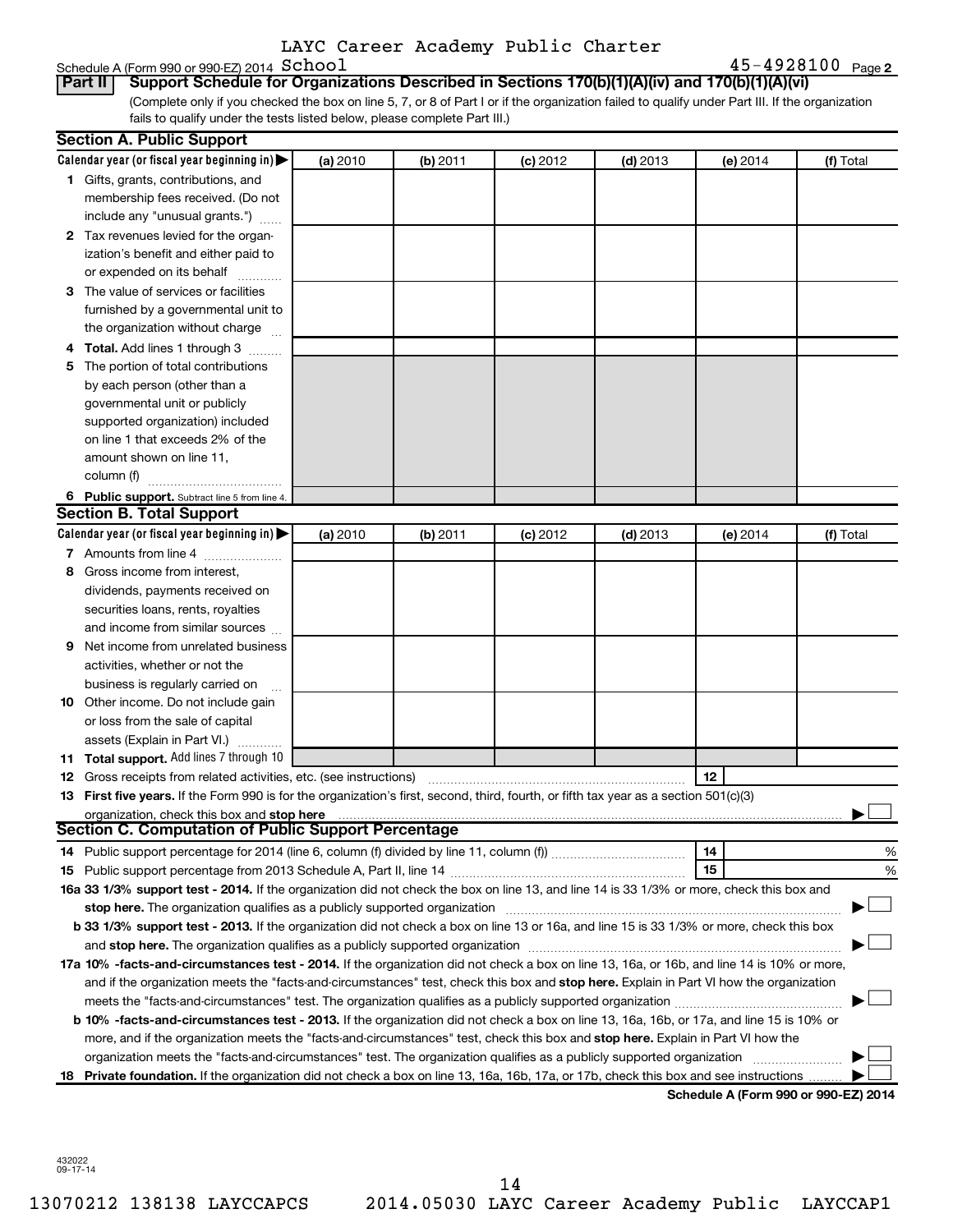### **Part III Support Schedule for Organizations Described in Section 509(a)(2)**

(Complete only if you checked the box on line 9 of Part I or if the organization failed to qualify under Part II. If the organization fails to qualify under the tests listed below, please complete Part II.)

| <b>Section A. Public Support</b>                                                                                                                                                                                         |          |          |            |            |          |                                      |
|--------------------------------------------------------------------------------------------------------------------------------------------------------------------------------------------------------------------------|----------|----------|------------|------------|----------|--------------------------------------|
| Calendar year (or fiscal year beginning in)                                                                                                                                                                              | (a) 2010 | (b) 2011 | $(c)$ 2012 | $(d)$ 2013 | (e) 2014 | (f) Total                            |
| 1 Gifts, grants, contributions, and                                                                                                                                                                                      |          |          |            |            |          |                                      |
| membership fees received. (Do not                                                                                                                                                                                        |          |          |            |            |          |                                      |
| include any "unusual grants.")                                                                                                                                                                                           |          |          |            |            |          |                                      |
| 2 Gross receipts from admissions,<br>merchandise sold or services per-<br>formed, or facilities furnished in<br>any activity that is related to the                                                                      |          |          |            |            |          |                                      |
| organization's tax-exempt purpose<br>3 Gross receipts from activities that                                                                                                                                               |          |          |            |            |          |                                      |
| are not an unrelated trade or bus-                                                                                                                                                                                       |          |          |            |            |          |                                      |
| iness under section 513                                                                                                                                                                                                  |          |          |            |            |          |                                      |
|                                                                                                                                                                                                                          |          |          |            |            |          |                                      |
| 4 Tax revenues levied for the organ-                                                                                                                                                                                     |          |          |            |            |          |                                      |
| ization's benefit and either paid to                                                                                                                                                                                     |          |          |            |            |          |                                      |
| or expended on its behalf<br>.                                                                                                                                                                                           |          |          |            |            |          |                                      |
| 5 The value of services or facilities                                                                                                                                                                                    |          |          |            |            |          |                                      |
| furnished by a governmental unit to                                                                                                                                                                                      |          |          |            |            |          |                                      |
| the organization without charge                                                                                                                                                                                          |          |          |            |            |          |                                      |
| 6 Total. Add lines 1 through 5                                                                                                                                                                                           |          |          |            |            |          |                                      |
| 7a Amounts included on lines 1, 2, and                                                                                                                                                                                   |          |          |            |            |          |                                      |
| 3 received from disqualified persons<br><b>b</b> Amounts included on lines 2 and 3 received<br>from other than disqualified persons that<br>exceed the greater of \$5,000 or 1% of the<br>amount on line 13 for the year |          |          |            |            |          |                                      |
| c Add lines 7a and 7b                                                                                                                                                                                                    |          |          |            |            |          |                                      |
| 8 Public support (Subtract line 7c from line 6.)                                                                                                                                                                         |          |          |            |            |          |                                      |
| <b>Section B. Total Support</b>                                                                                                                                                                                          |          |          |            |            |          |                                      |
| Calendar year (or fiscal year beginning in)                                                                                                                                                                              | (a) 2010 | (b) 2011 | $(c)$ 2012 | $(d)$ 2013 | (e) 2014 | (f) Total                            |
| 9 Amounts from line 6                                                                                                                                                                                                    |          |          |            |            |          |                                      |
| <b>10a</b> Gross income from interest,<br>dividends, payments received on<br>securities loans, rents, royalties<br>and income from similar sources                                                                       |          |          |            |            |          |                                      |
| <b>b</b> Unrelated business taxable income                                                                                                                                                                               |          |          |            |            |          |                                      |
| (less section 511 taxes) from businesses                                                                                                                                                                                 |          |          |            |            |          |                                      |
| acquired after June 30, 1975<br>$\overline{\phantom{a}}$                                                                                                                                                                 |          |          |            |            |          |                                      |
| c Add lines 10a and 10b                                                                                                                                                                                                  |          |          |            |            |          |                                      |
| <b>11</b> Net income from unrelated business<br>activities not included in line 10b.<br>whether or not the business is<br>regularly carried on                                                                           |          |          |            |            |          |                                      |
| 12 Other income. Do not include gain<br>or loss from the sale of capital<br>assets (Explain in Part VI.)                                                                                                                 |          |          |            |            |          |                                      |
| <b>13</b> Total support. (Add lines 9, 10c, 11, and 12.)                                                                                                                                                                 |          |          |            |            |          |                                      |
| 14 First five years. If the Form 990 is for the organization's first, second, third, fourth, or fifth tax year as a section 501(c)(3) organization,                                                                      |          |          |            |            |          |                                      |
| check this box and stop here                                                                                                                                                                                             |          |          |            |            |          |                                      |
| <b>Section C. Computation of Public Support Percentage</b>                                                                                                                                                               |          |          |            |            |          |                                      |
|                                                                                                                                                                                                                          |          |          |            |            | 15       | %                                    |
|                                                                                                                                                                                                                          |          |          |            |            | 16       | %                                    |
| Section D. Computation of Investment Income Percentage                                                                                                                                                                   |          |          |            |            |          |                                      |
|                                                                                                                                                                                                                          |          |          |            |            | 17       | %                                    |
| 18 Investment income percentage from 2013 Schedule A, Part III, line 17                                                                                                                                                  |          |          |            |            | 18       | %                                    |
| 19a 33 1/3% support tests - 2014. If the organization did not check the box on line 14, and line 15 is more than 33 1/3%, and line 17 is not                                                                             |          |          |            |            |          |                                      |
| more than 33 1/3%, check this box and stop here. The organization qualifies as a publicly supported organization                                                                                                         |          |          |            |            |          |                                      |
| b 33 1/3% support tests - 2013. If the organization did not check a box on line 14 or line 19a, and line 16 is more than 33 1/3%, and                                                                                    |          |          |            |            |          |                                      |
| line 18 is not more than 33 1/3%, check this box and stop here. The organization qualifies as a publicly supported organization <i></i>                                                                                  |          |          |            |            |          |                                      |
|                                                                                                                                                                                                                          |          |          |            |            |          |                                      |
| 432023 09-17-14                                                                                                                                                                                                          |          |          | 15         |            |          | Schedule A (Form 990 or 990-EZ) 2014 |
|                                                                                                                                                                                                                          |          |          |            |            |          |                                      |

13070212 138138 LAYCCAPCS 2014.05030 LAYC Career Academy Public LAYCCAP1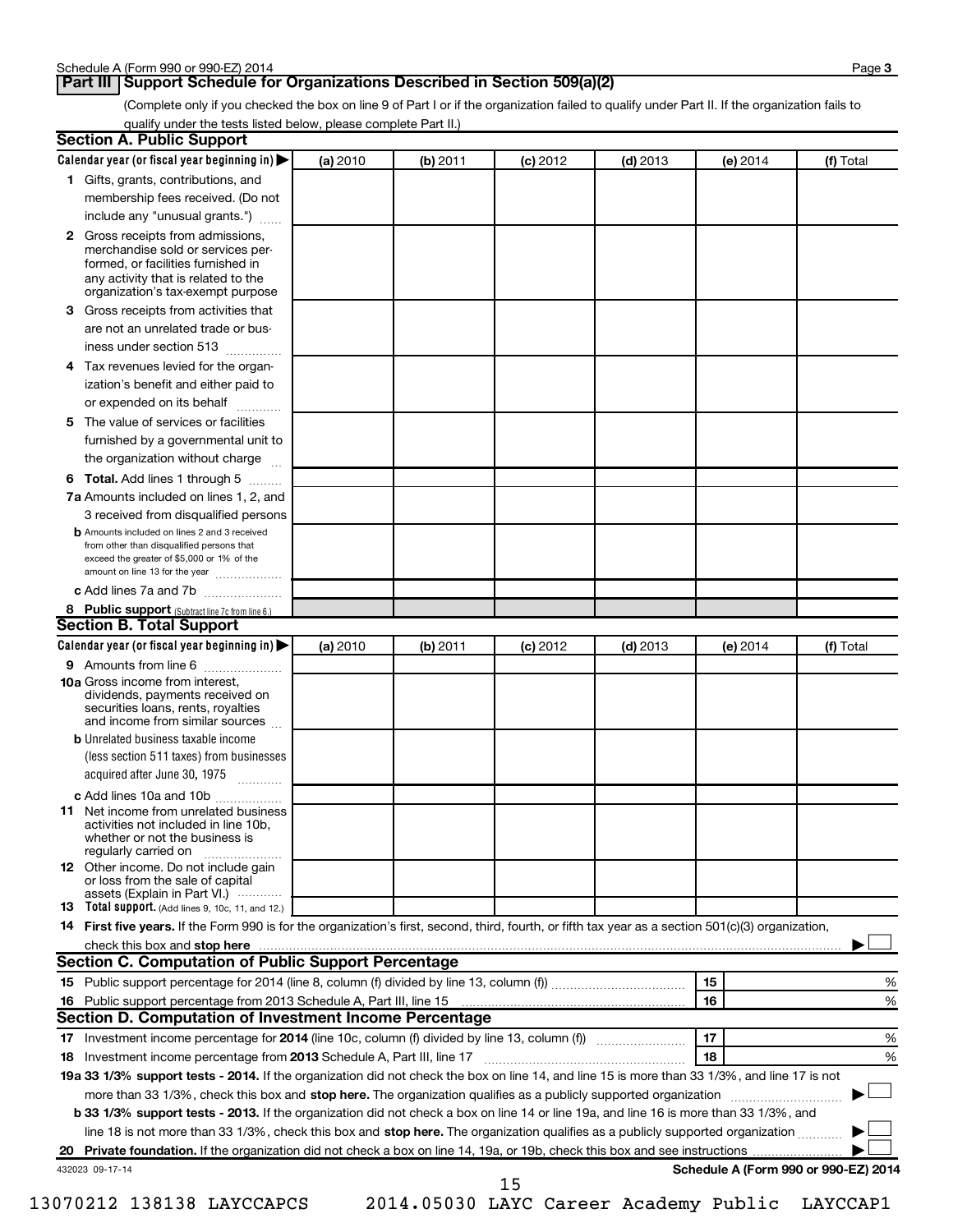(Complete only if you checked a box on line 11 of Part I. If you checked 11a of Part I, complete Sections A and B. If you checked 11b of Part I, complete Sections A and C. If you checked 11c of Part I, complete Sections A, D, and E. If you checked 11d of Part I, complete Sections A and D, and complete Part V.)

### **Section A. All Supporting Organizations**

- **1** Are all of the organization's supported organizations listed by name in the organization's governing documents? If "No" describe in  $_{\mathsf{Part}}$   $_{\mathsf{V}}$  how the supported organizations are designated. If designated by *class or purpose, describe the designation. If historic and continuing relationship, explain.*
- **2** Did the organization have any supported organization that does not have an IRS determination of status under section 509(a)(1) or (2)? If "Yes," explain in  $_{\sf Part}$   $_{\sf VI}$  how the organization determined that the supported *organization was described in section 509(a)(1) or (2).*
- **3a** Did the organization have a supported organization described in section 501(c)(4), (5), or (6)? If "Yes," answer *(b) and (c) below.*
- **b** Did the organization confirm that each supported organization qualified under section 501(c)(4), (5), or (6) and satisfied the public support tests under section 509(a)(2)? If "Yes," describe in  $_{\rm Part}$   $_{\rm VI}$  when and how the *organization made the determination.*
- **c** Did the organization ensure that all support to such organizations was used exclusively for section 170(c)(2) (B) purposes? If "Yes," explain in  $_{\mathsf{Part}}$   $_{\mathsf{V}}$  what controls the organization put in place to ensure such use.
- **4 a** *If* Was any supported organization not organized in the United States ("foreign supported organization")? *"Yes" and if you checked 11a or 11b in Part I, answer (b) and (c) below.*
- **b** Did the organization have ultimate control and discretion in deciding whether to make grants to the foreign supported organization? If "Yes," describe in Part VI how the organization had such control and discretion *despite being controlled or supervised by or in connection with its supported organizations.*
- **c** Did the organization support any foreign supported organization that does not have an IRS determination under sections 501(c)(3) and 509(a)(1) or (2)? If "Yes," ex*plain in*  $_{\sf Part}$  *v*J what controls the organization used *to ensure that all support to the foreign supported organization was used exclusively for section 170(c)(2)(B) purposes.*
- **5a** Did the organization add, substitute, or remove any supported organizations during the tax year? If "Yes," answer (b) and (c) below (if applicable). Also, provide detail in  $_{\mathsf{Part}}$   $_{\mathsf{V{\mathsf{I}}}}$ , including (i) the names and EIN *numbers of the supported organizations added, substituted, or removed, (ii) the reasons for each such action, (iii) the authority under the organization's organizing document authorizing such action, and (iv) how the action was accomplished (such as by amendment to the organizing document).*
- **b** Type I or Type II only. Was any added or substituted supported organization part of a class already designated in the organization's organizing document?
- **c Substitutions only.**  Was the substitution the result of an event beyond the organization's control?
- **6** Did the organization provide support (whether in the form of grants or the provision of services or facilities) to support or benefit one or more of the filing organization's supported organizations? If "Yes," provide detail in anyone other than (a) its supported organizations; (b) individuals that are part of the charitable class benefited by one or more of its supported organizations; or (c) other supporting organizations that also *Part VI.*
- **7** Did the organization provide a grant, loan, compensation, or other similar payment to a substantial controlled entity with regard to a substantial contributor? If "Yes," complete Part I of Schedule L (Form 990). contributor (defined in IRC 4958(c)(3)(C)), a family member of a substantial contributor, or a 35-percent
- **8** Did the organization make a loan to a disqualified person (as defined in section 4958) not described in line 7? *If "Yes," complete Part I of Schedule L (Form 990).*
- **9 a** Was the organization controlled directly or indirectly at any time during the tax year by one or more *If "Yes," provide detail in*  in section 509(a)(1) or (2))? *Part VI.* disqualified persons as defined in section 4946 (other than foundation managers and organizations described
- **b** Did one or more disqualified persons (as defined in line 9(a)) hold a controlling interest in any entity in which  *If "Yes," provide detail in*  the supporting organization had an interest? *Part VI.*
- **c** Did a disqualified person (as defined in line 9(a)) have an ownership interest in, or derive any personal benefit from, assets in which the supporting organization also had an interest? If "Yes," *provide detail in Part VI.*
- **10 a** Was the organization subject to the excess business holdings rules of IRC 4943 because of IRC 4943(f)  *If "Yes," answer (b) below.* organizations)? (regarding certain Type II supporting organizations, and all Type III non-functionally integrated supporting
- **b** Did the organization have any excess business holdings in the tax year? (Use Schedule C, Form 4720, to *determine whether the organization had excess business holdings.)*

432024 09-17-14

**Schedule A (Form 990 or 990-EZ) 2014**

16

**Yes No**

**1**

**2**

**3a**

**3b**

**3c**

**4a**

**4b**

**4c**

**5a**

**5b 5c**

**6**

**7**

**8**

**9a**

**9b**

**9c**

**10a**

**10b**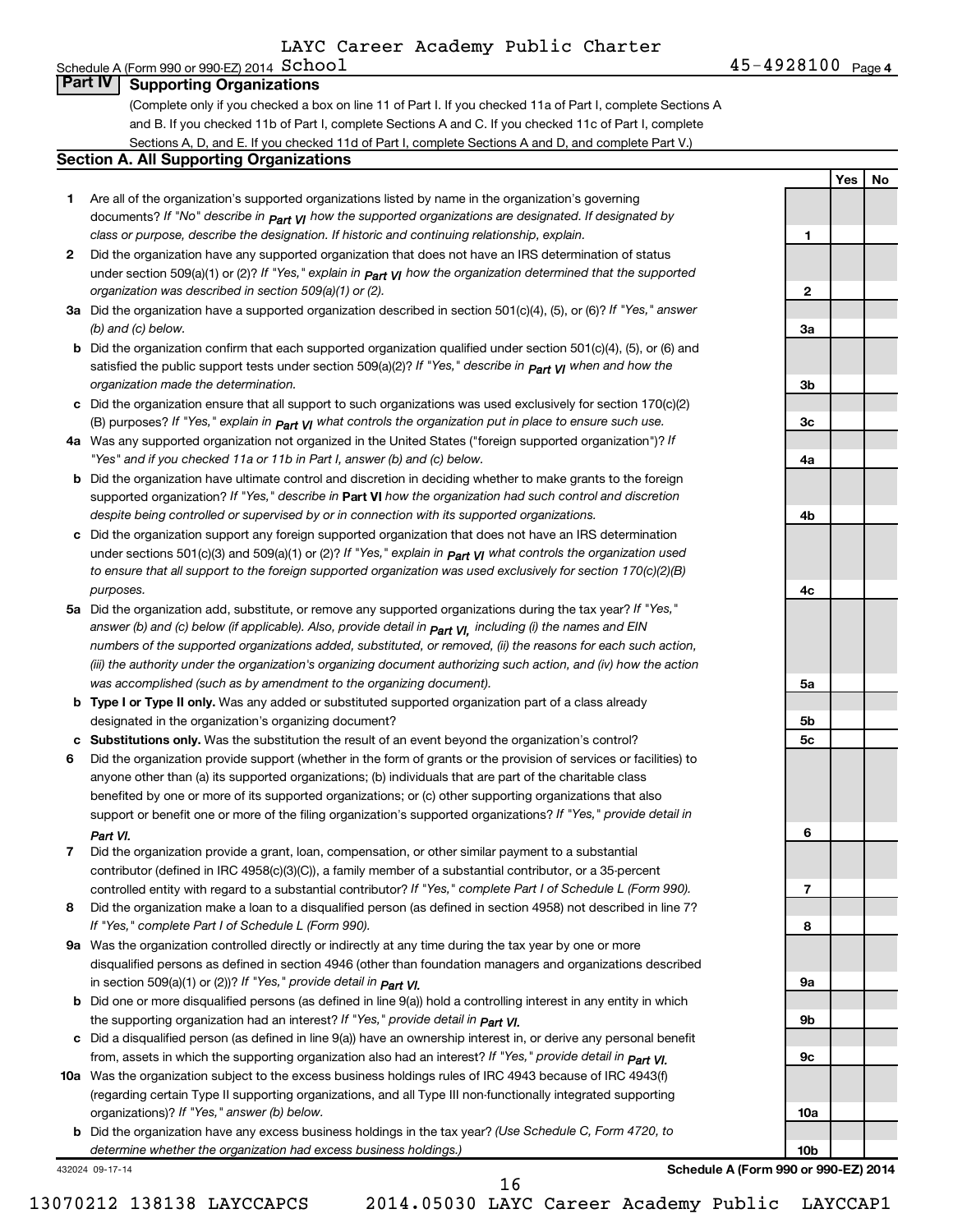|    | Schedule A (Form 990 or 990-EZ) 2014 $\,$ $\rm School$                                                                                                                         | $45 - 4928100$ Page 5                |            |    |
|----|--------------------------------------------------------------------------------------------------------------------------------------------------------------------------------|--------------------------------------|------------|----|
|    | <b>Part IV</b><br><b>Supporting Organizations (continued)</b>                                                                                                                  |                                      |            |    |
|    |                                                                                                                                                                                |                                      | <b>Yes</b> | No |
| 11 | Has the organization accepted a gift or contribution from any of the following persons?                                                                                        |                                      |            |    |
|    | a A person who directly or indirectly controls, either alone or together with persons described in (b) and (c)                                                                 |                                      |            |    |
|    | below, the governing body of a supported organization?                                                                                                                         | 11a                                  |            |    |
|    | <b>b</b> A family member of a person described in (a) above?                                                                                                                   | 11 <sub>b</sub>                      |            |    |
|    |                                                                                                                                                                                | 11c                                  |            |    |
|    | c A 35% controlled entity of a person described in (a) or (b) above? If "Yes" to a, b, or c, provide detail in $Part$ VI.<br><b>Section B. Type I Supporting Organizations</b> |                                      |            |    |
|    |                                                                                                                                                                                |                                      |            |    |
|    |                                                                                                                                                                                |                                      | <b>Yes</b> | No |
| 1  | Did the directors, trustees, or membership of one or more supported organizations have the power to                                                                            |                                      |            |    |
|    | regularly appoint or elect at least a majority of the organization's directors or trustees at all times during the                                                             |                                      |            |    |
|    | tax year? If "No," describe in part VI how the supported organization(s) effectively operated, supervised, or                                                                  |                                      |            |    |
|    | controlled the organization's activities. If the organization had more than one supported organization,                                                                        |                                      |            |    |
|    | describe how the powers to appoint and/or remove directors or trustees were allocated among the supported                                                                      |                                      |            |    |
|    | organizations and what conditions or restrictions, if any, applied to such powers during the tax year.                                                                         | 1                                    |            |    |
| 2  | Did the organization operate for the benefit of any supported organization other than the supported                                                                            |                                      |            |    |
|    | organization(s) that operated, supervised, or controlled the supporting organization? If "Yes," explain in                                                                     |                                      |            |    |
|    | Part VI how providing such benefit carried out the purposes of the supported organization(s) that operated,                                                                    |                                      |            |    |
|    | supervised, or controlled the supporting organization.                                                                                                                         | 2                                    |            |    |
|    | <b>Section C. Type II Supporting Organizations</b>                                                                                                                             |                                      |            |    |
|    |                                                                                                                                                                                |                                      | Yes        | No |
| 1. | Were a majority of the organization's directors or trustees during the tax year also a majority of the directors                                                               |                                      |            |    |
|    | or trustees of each of the organization's supported organization(s)? If "No," describe in $P_{\text{art}}$ $V_I$ how control                                                   |                                      |            |    |
|    | or management of the supporting organization was vested in the same persons that controlled or managed                                                                         |                                      |            |    |
|    | the supported organization(s).                                                                                                                                                 | 1                                    |            |    |
|    | <b>Section D. Type III Supporting Organizations</b>                                                                                                                            |                                      |            |    |
|    |                                                                                                                                                                                |                                      | Yes        | No |
|    | Did the organization provide to each of its supported organizations, by the last day of the fifth month of the                                                                 |                                      |            |    |
| 1. |                                                                                                                                                                                |                                      |            |    |
|    | organization's tax year, (1) a written notice describing the type and amount of support provided during the prior tax                                                          |                                      |            |    |
|    | year, (2) a copy of the Form 990 that was most recently filed as of the date of notification, and (3) copies of the                                                            |                                      |            |    |
|    | organization's governing documents in effect on the date of notification, to the extent not previously provided?                                                               | 1                                    |            |    |
| 2  | Were any of the organization's officers, directors, or trustees either (i) appointed or elected by the supported                                                               |                                      |            |    |
|    | organization(s) or (ii) serving on the governing body of a supported organization? If "No," explain in part VI how                                                             |                                      |            |    |
|    | the organization maintained a close and continuous working relationship with the supported organization(s).                                                                    | 2                                    |            |    |
| 3  | By reason of the relationship described in (2), did the organization's supported organizations have a                                                                          |                                      |            |    |
|    | significant voice in the organization's investment policies and in directing the use of the organization's                                                                     |                                      |            |    |
|    | income or assets at all times during the tax year? If "Yes," describe in part VI the role the organization's                                                                   |                                      |            |    |
|    | supported organizations played in this regard.                                                                                                                                 | З                                    |            |    |
|    | Section E. Type III Functionally-Integrated Supporting Organizations                                                                                                           |                                      |            |    |
| 1  | Check the box next to the method that the organization used to satisfy the Integral Part Test during the year(see instructions):                                               |                                      |            |    |
| a  | The organization satisfied the Activities Test. Complete line 2 below.                                                                                                         |                                      |            |    |
| b  | The organization is the parent of each of its supported organizations. Complete $_{\text{line 3}}$ below.                                                                      |                                      |            |    |
| с  | The organization supported a governmental entity. Describe in Part VI how you supported a government entity (see instructions).                                                |                                      |            |    |
| 2  | Activities Test. Answer (a) and (b) below.                                                                                                                                     |                                      | Yes        | No |
| а  | Did substantially all of the organization's activities during the tax year directly further the exempt purposes of                                                             |                                      |            |    |
|    | the supported organization(s) to which the organization was responsive? If "Yes," then in Part VI identify                                                                     |                                      |            |    |
|    | how these activities directly furthered their exempt purposes,<br>those supported organizations and explain                                                                    |                                      |            |    |
|    | how the organization was responsive to those supported organizations, and how the organization determined                                                                      |                                      |            |    |
|    | that these activities constituted substantially all of its activities.                                                                                                         | 2a                                   |            |    |
| b  | Did the activities described in (a) constitute activities that, but for the organization's involvement, one or more                                                            |                                      |            |    |
|    | of the organization's supported organization(s) would have been engaged in? If "Yes," explain in <b>Part VI</b> the                                                            |                                      |            |    |
|    | reasons for the organization's position that its supported organization(s) would have engaged in these                                                                         |                                      |            |    |
|    | activities but for the organization's involvement.                                                                                                                             | 2b                                   |            |    |
| 3  |                                                                                                                                                                                |                                      |            |    |
|    | Parent of Supported Organizations. Answer (a) and (b) below.                                                                                                                   |                                      |            |    |
| а  | Did the organization have the power to regularly appoint or elect a majority of the officers, directors, or                                                                    |                                      |            |    |
|    | trustees of each of the supported organizations? Provide details in <i>Part VI.</i>                                                                                            | За                                   |            |    |
|    | <b>b</b> Did the organization exercise a substantial degree of direction over the policies, programs, and activities of each                                                   |                                      |            |    |
|    | of its supported organizations? If "Yes," describe in $Part$ $VI$ the role played by the organization in this regard.                                                          | Зb                                   |            |    |
|    | 432025 09-17-14<br>17                                                                                                                                                          | Schedule A (Form 990 or 990-EZ) 2014 |            |    |
|    |                                                                                                                                                                                |                                      |            |    |

<sup>13070212 138138</sup> LAYCCAPCS 2014.05030 LAYC Career Academy Public LAYCCAP1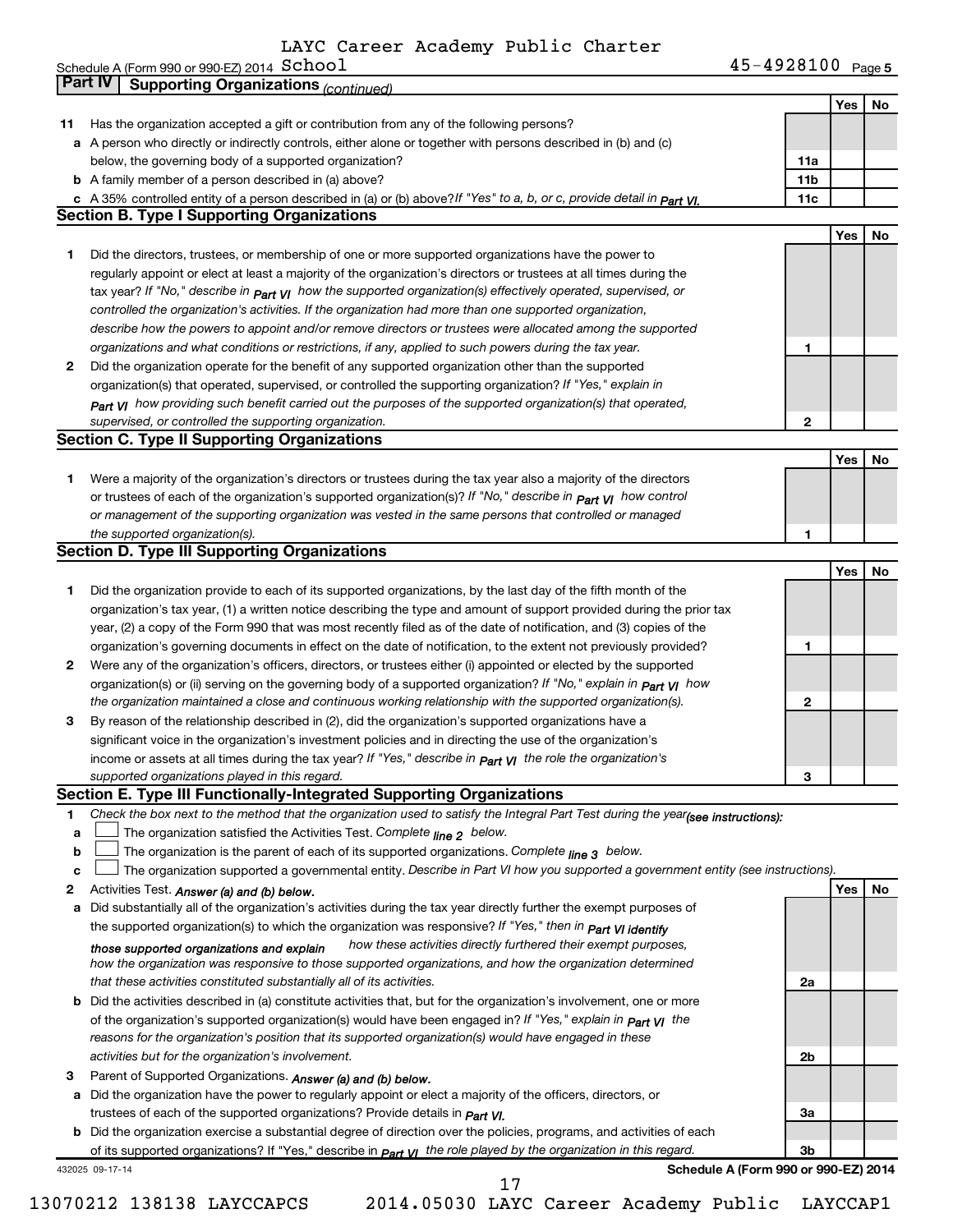|  | LAYC Career Academy Public Charter |  |
|--|------------------------------------|--|
|  |                                    |  |

|              | Schedule A (Form 990 or 990-EZ) 2014 $School$                                                                                 |                |                | $45 - 4928100$ Page 6          |
|--------------|-------------------------------------------------------------------------------------------------------------------------------|----------------|----------------|--------------------------------|
|              | <b>Part V</b><br>Type III Non-Functionally Integrated 509(a)(3) Supporting Organizations                                      |                |                |                                |
| 1            | Check here if the organization satisfied the Integral Part Test as a qualifying trust on Nov. 20, 1970. See instructions. All |                |                |                                |
|              | other Type III non-functionally integrated supporting organizations must complete Sections A through E.                       |                |                |                                |
|              | Section A - Adjusted Net Income                                                                                               |                | (A) Prior Year | (B) Current Year<br>(optional) |
| 1            | Net short-term capital gain                                                                                                   | 1              |                |                                |
| 2            | Recoveries of prior-year distributions                                                                                        | $\mathbf{2}$   |                |                                |
| 3            | Other gross income (see instructions)                                                                                         | 3              |                |                                |
| 4            | Add lines 1 through 3                                                                                                         | 4              |                |                                |
| 5            | Depreciation and depletion                                                                                                    | 5              |                |                                |
| 6            | Portion of operating expenses paid or incurred for production or                                                              |                |                |                                |
|              | collection of gross income or for management, conservation, or                                                                |                |                |                                |
|              | maintenance of property held for production of income (see instructions)                                                      | 6              |                |                                |
| 7            | Other expenses (see instructions)                                                                                             | $\overline{7}$ |                |                                |
| 8            | Adjusted Net Income (subtract lines 5, 6 and 7 from line 4)                                                                   | 8              |                |                                |
|              | <b>Section B - Minimum Asset Amount</b>                                                                                       |                | (A) Prior Year | (B) Current Year<br>(optional) |
| 1            | Aggregate fair market value of all non-exempt-use assets (see                                                                 |                |                |                                |
|              | instructions for short tax year or assets held for part of year):                                                             |                |                |                                |
|              | <b>a</b> Average monthly value of securities                                                                                  | 1a             |                |                                |
|              | <b>b</b> Average monthly cash balances                                                                                        | 1 <sub>b</sub> |                |                                |
|              | <b>c</b> Fair market value of other non-exempt-use assets                                                                     | 1 <sub>c</sub> |                |                                |
|              | d Total (add lines 1a, 1b, and 1c)                                                                                            | 1d             |                |                                |
|              | <b>e</b> Discount claimed for blockage or other                                                                               |                |                |                                |
|              | factors (explain in detail in <b>Part VI</b> ):                                                                               |                |                |                                |
| 2            | Acquisition indebtedness applicable to non-exempt-use assets                                                                  | $\mathbf{2}$   |                |                                |
| З            | Subtract line 2 from line 1d                                                                                                  | 3              |                |                                |
| 4            | Cash deemed held for exempt use. Enter 1-1/2% of line 3 (for greater amount,                                                  |                |                |                                |
|              | see instructions).                                                                                                            | 4              |                |                                |
| 5            | Net value of non-exempt-use assets (subtract line 4 from line 3)                                                              | 5              |                |                                |
| 6            | Multiply line 5 by .035                                                                                                       | 6              |                |                                |
| 7            | Recoveries of prior-year distributions                                                                                        | $\overline{7}$ |                |                                |
| 8            | Minimum Asset Amount (add line 7 to line 6)                                                                                   | 8              |                |                                |
|              | <b>Section C - Distributable Amount</b>                                                                                       |                |                | <b>Current Year</b>            |
| 1            | Adjusted net income for prior year (from Section A, line 8, Column A)                                                         | 1              |                |                                |
| $\mathbf{2}$ | Enter 85% of line 1                                                                                                           | $\mathbf{2}$   |                |                                |
| З            | Minimum asset amount for prior year (from Section B, line 8, Column A)                                                        | 3              |                |                                |
| 4            | Enter greater of line 2 or line 3                                                                                             | 4              |                |                                |
| 5            | Income tax imposed in prior year                                                                                              | 5              |                |                                |
| 6            | <b>Distributable Amount.</b> Subtract line 5 from line 4, unless subject to                                                   |                |                |                                |
|              | emergency temporary reduction (see instructions)                                                                              | 6              |                |                                |

**7** Let Check here if the current year is the organization's first as a non-functionally-integrated Type III supporting organization (see instructions).

**Schedule A (Form 990 or 990-EZ) 2014**

432026 09-17-14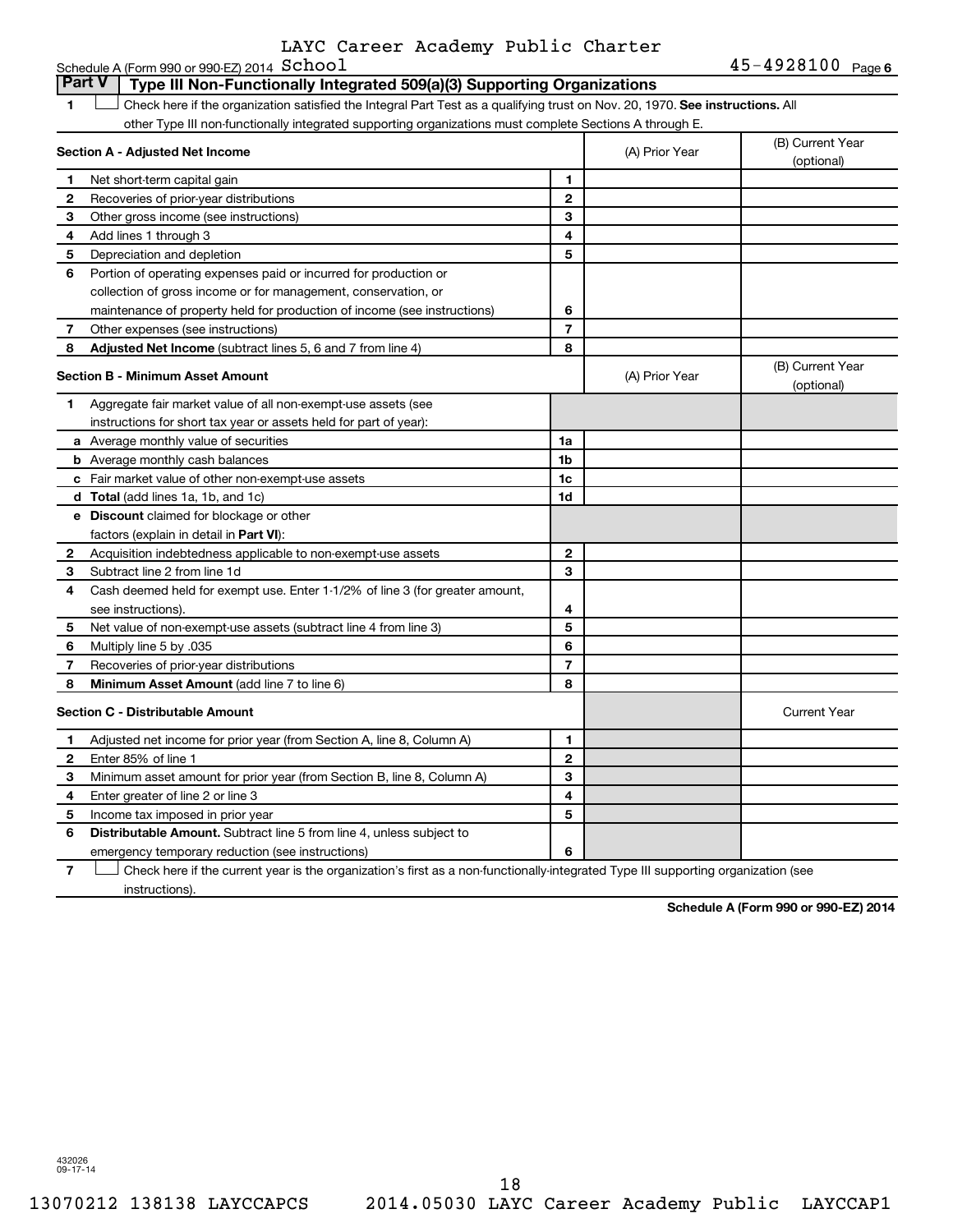|               | Schedule A (Form 990 or 990-EZ) 2014 School                                                |                             |                           | 45-4928100 Page 7    |
|---------------|--------------------------------------------------------------------------------------------|-----------------------------|---------------------------|----------------------|
| <b>Part V</b> | Type III Non-Functionally Integrated 509(a)(3) Supporting Organizations (continued)        |                             |                           |                      |
|               | <b>Section D - Distributions</b>                                                           |                             |                           | <b>Current Year</b>  |
| 1             | Amounts paid to supported organizations to accomplish exempt purposes                      |                             |                           |                      |
| 2             | Amounts paid to perform activity that directly furthers exempt purposes of supported       |                             |                           |                      |
|               | organizations, in excess of income from activity                                           |                             |                           |                      |
| 3             | Administrative expenses paid to accomplish exempt purposes of supported organizations      |                             |                           |                      |
| 4             | Amounts paid to acquire exempt-use assets                                                  |                             |                           |                      |
| 5             | Qualified set-aside amounts (prior IRS approval required)                                  |                             |                           |                      |
| 6             | Other distributions (describe in Part VI). See instructions.                               |                             |                           |                      |
| 7             | Total annual distributions. Add lines 1 through 6.                                         |                             |                           |                      |
| 8             | Distributions to attentive supported organizations to which the organization is responsive |                             |                           |                      |
|               | (provide details in Part VI). See instructions.                                            |                             |                           |                      |
| 9             | Distributable amount for 2014 from Section C, line 6                                       |                             |                           |                      |
| 10            | Line 8 amount divided by Line 9 amount                                                     |                             |                           |                      |
|               |                                                                                            | (i)                         | (ii)                      | (iii)                |
|               | Section E - Distribution Allocations (see instructions)                                    | <b>Excess Distributions</b> | <b>Underdistributions</b> | <b>Distributable</b> |
|               |                                                                                            |                             | Pre-2014                  | Amount for 2014      |
| 1             | Distributable amount for 2014 from Section C, line 6                                       |                             |                           |                      |
| $\mathbf{2}$  | Underdistributions, if any, for years prior to 2014                                        |                             |                           |                      |
|               | (reasonable cause required-see instructions)                                               |                             |                           |                      |
| 3             | Excess distributions carryover, if any, to 2014:                                           |                             |                           |                      |
| a             |                                                                                            |                             |                           |                      |
| b             |                                                                                            |                             |                           |                      |
| c             |                                                                                            |                             |                           |                      |
| d             |                                                                                            |                             |                           |                      |
|               | e From 2013                                                                                |                             |                           |                      |
|               | f Total of lines 3a through e                                                              |                             |                           |                      |
|               | g Applied to underdistributions of prior years                                             |                             |                           |                      |
|               | <b>h</b> Applied to 2014 distributable amount                                              |                             |                           |                      |
| i.            | Carryover from 2009 not applied (see instructions)                                         |                             |                           |                      |
|               | Remainder. Subtract lines 3g, 3h, and 3i from 3f.                                          |                             |                           |                      |
| 4             | Distributions for 2014 from Section D,                                                     |                             |                           |                      |
|               | \$<br>line $7:$                                                                            |                             |                           |                      |
|               | a Applied to underdistributions of prior years                                             |                             |                           |                      |
|               | <b>b</b> Applied to 2014 distributable amount                                              |                             |                           |                      |
|               | c Remainder. Subtract lines 4a and 4b from 4.                                              |                             |                           |                      |
| 5             | Remaining underdistributions for years prior to 2014, if                                   |                             |                           |                      |
|               | any. Subtract lines 3g and 4a from line 2 (if amount                                       |                             |                           |                      |
|               | greater than zero, see instructions).                                                      |                             |                           |                      |
| 6             | Remaining underdistributions for 2014. Subtract lines 3h                                   |                             |                           |                      |
|               | and 4b from line 1 (if amount greater than zero, see                                       |                             |                           |                      |
|               | instructions).                                                                             |                             |                           |                      |
| $\mathbf{7}$  | Excess distributions carryover to 2015. Add lines 3j                                       |                             |                           |                      |
|               | and 4c.                                                                                    |                             |                           |                      |
| 8             | Breakdown of line 7:                                                                       |                             |                           |                      |
| a             |                                                                                            |                             |                           |                      |
| b             |                                                                                            |                             |                           |                      |
| с             |                                                                                            |                             |                           |                      |
|               | d Excess from 2013                                                                         |                             |                           |                      |
|               | e Excess from 2014                                                                         |                             |                           |                      |
|               |                                                                                            |                             |                           |                      |

**Schedule A (Form 990 or 990-EZ) 2014**

432027 09-17-14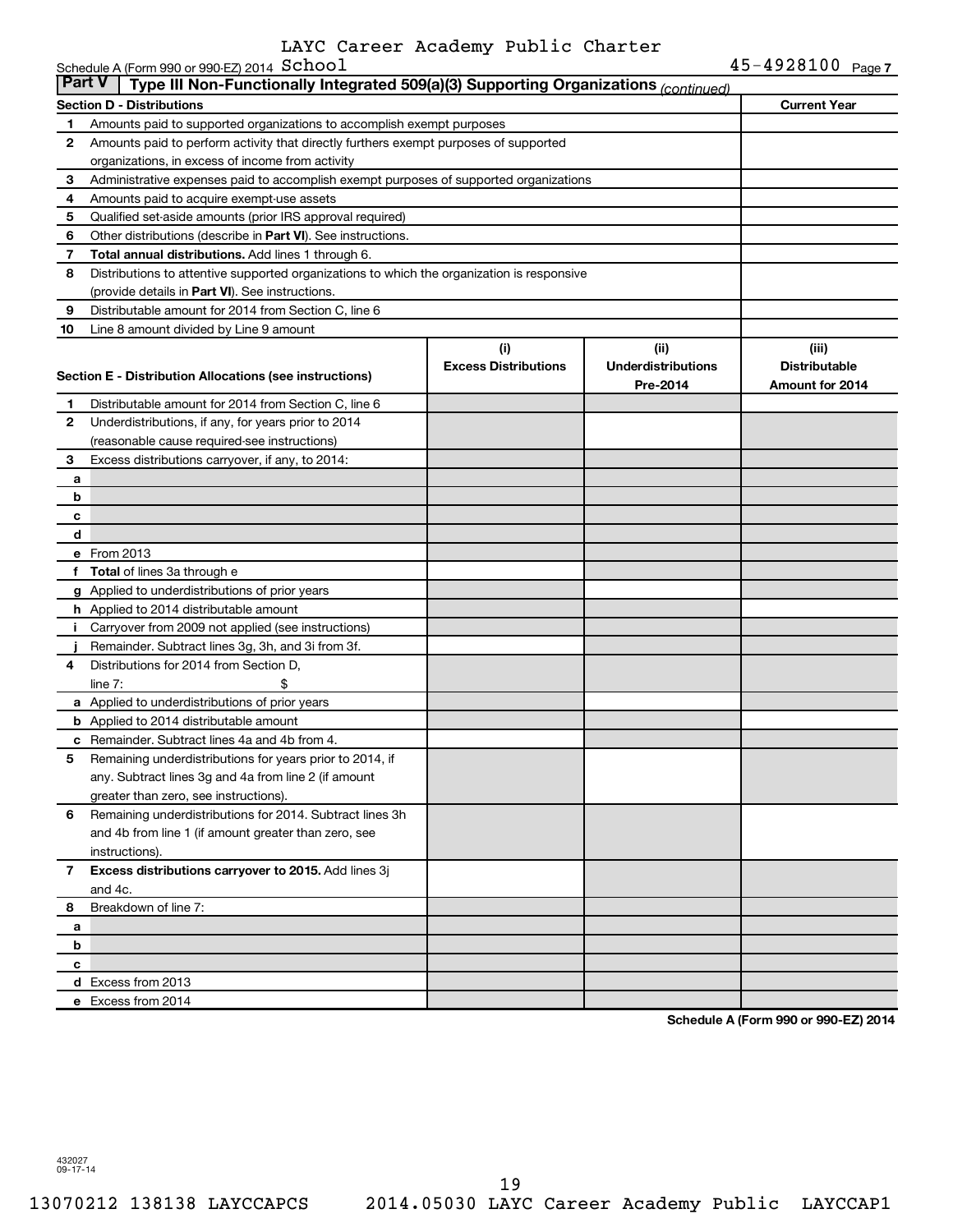|                                               |  | LAYC Career Academy Public Charter |  |
|-----------------------------------------------|--|------------------------------------|--|
| Schedule A (Form 990 or 990-EZ) 2014 $School$ |  |                                    |  |

| Also complete this part for any additional information. (See instructions). |                                      |  |
|-----------------------------------------------------------------------------|--------------------------------------|--|
|                                                                             |                                      |  |
|                                                                             |                                      |  |
|                                                                             |                                      |  |
|                                                                             |                                      |  |
|                                                                             |                                      |  |
|                                                                             |                                      |  |
|                                                                             |                                      |  |
|                                                                             |                                      |  |
|                                                                             |                                      |  |
|                                                                             |                                      |  |
|                                                                             |                                      |  |
|                                                                             |                                      |  |
|                                                                             |                                      |  |
|                                                                             |                                      |  |
|                                                                             |                                      |  |
|                                                                             |                                      |  |
|                                                                             |                                      |  |
|                                                                             |                                      |  |
|                                                                             |                                      |  |
|                                                                             |                                      |  |
|                                                                             |                                      |  |
|                                                                             |                                      |  |
|                                                                             |                                      |  |
|                                                                             |                                      |  |
|                                                                             |                                      |  |
|                                                                             |                                      |  |
|                                                                             |                                      |  |
|                                                                             |                                      |  |
|                                                                             |                                      |  |
|                                                                             |                                      |  |
|                                                                             |                                      |  |
|                                                                             |                                      |  |
|                                                                             |                                      |  |
|                                                                             |                                      |  |
|                                                                             |                                      |  |
|                                                                             |                                      |  |
|                                                                             |                                      |  |
| 432028 09-17-14                                                             | Schedule A (Form 990 or 990-EZ) 2014 |  |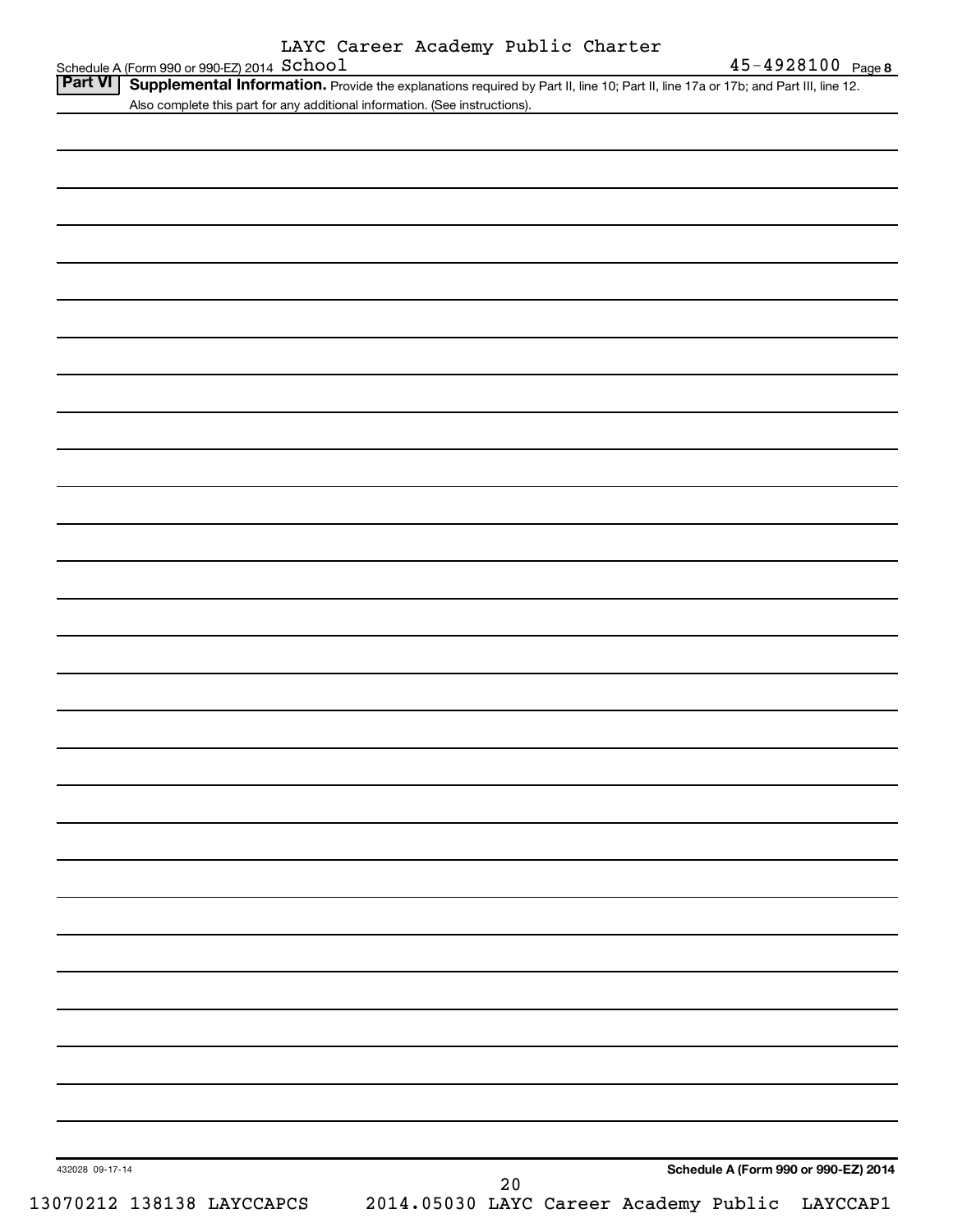| <b>Schedule B</b>  |  |
|--------------------|--|
| (Form 990, 990-EZ, |  |
| $or$ 990-PF)       |  |

### Department of the Treasury Internal Revenue Service

# **Schedule of Contributors**

**or 990-PF) | Attach to Form 990, Form 990-EZ, or Form 990-PF. | Information about Schedule B (Form 990, 990-EZ, or 990-PF) and** its instructions is at <sub>www.irs.gov/form990  $\cdot$ </sub>

OMB No. 1545-0047

**2014**

**Name of the organization Employer identification number**

|        | PAIC CALEEL ACA |  |
|--------|-----------------|--|
| Schon1 |                 |  |

LAYC Career Academy Public Charter

School 45-4928100

| <b>Organization type (check one):</b> |
|---------------------------------------|
|                                       |

| Filers of:         | Section:                                                                  |
|--------------------|---------------------------------------------------------------------------|
| Form 990 or 990-EZ | $\lfloor x \rfloor$ 501(c)( 3) (enter number) organization                |
|                    | 4947(a)(1) nonexempt charitable trust not treated as a private foundation |
|                    | 527 political organization                                                |
| Form 990-PF        | 501(c)(3) exempt private foundation                                       |
|                    | 4947(a)(1) nonexempt charitable trust treated as a private foundation     |
|                    | 501(c)(3) taxable private foundation                                      |

Check if your organization is covered by the General Rule or a Special Rule.

**Note.**  Only a section 501(c)(7), (8), or (10) organization can check boxes for both the General Rule and a Special Rule. See instructions.

### **General Rule**

**K** For an organization filing Form 990, 990-EZ, or 990-PF that received, during the year, contributions totaling \$5,000 or more (in money or property) from any one contributor. Complete Parts I and II. See instructions for determining a contributor's total contributions.

#### **Special Rules**

 $\Box$ 

any one contributor, during the year, total contributions of the greater of **(1)** \$5,000 or **(2)** 2% of the amount on (i) Form 990, Part VIII, line 1h, For an organization described in section 501(c)(3) filing Form 990 or 990-EZ that met the 33 1/3% support test of the regulations under sections 509(a)(1) and 170(b)(1)(A)(vi), that checked Schedule A (Form 990 or 990-EZ), Part II, line 13, 16a, or 16b, and that received from or (ii) Form 990-EZ, line 1. Complete Parts I and II.  $\Box$ 

year, total contributions of more than \$1,000 *exclusively* for religious, charitable, scientific, literary, or educational purposes, or for For an organization described in section 501(c)(7), (8), or (10) filing Form 990 or 990-EZ that received from any one contributor, during the the prevention of cruelty to children or animals. Complete Parts I, II, and III.  $\Box$ 

purpose. Do not complete any of the parts unless the General Rule applies to this organization because it received nonexclusively year, contributions exclusively for religious, charitable, etc., purposes, but no such contributions totaled more than \$1,000. If this box is checked, enter here the total contributions that were received during the year for an exclusively religious, charitable, etc., For an organization described in section 501(c)(7), (8), or (10) filing Form 990 or 990-EZ that received from any one contributor, during the religious, charitable, etc., contributions totaling \$5,000 or more during the year  $\ldots$  $\ldots$  $\ldots$  $\ldots$  $\ldots$  $\ldots$ 

**Caution.** An organization that is not covered by the General Rule and/or the Special Rules does not file Schedule B (Form 990, 990-EZ, or 990-PF),  **must** but it answer "No" on Part IV, line 2, of its Form 990; or check the box on line H of its Form 990-EZ or on its Form 990-PF, Part I, line 2, to certify that it does not meet the filing requirements of Schedule B (Form 990, 990-EZ, or 990-PF).

LHA For Paperwork Reduction Act Notice, see the Instructions for Form 990, 990-EZ, or 990-PF. Schedule B (Form 990, 990-EZ, or 990-PF) (2014)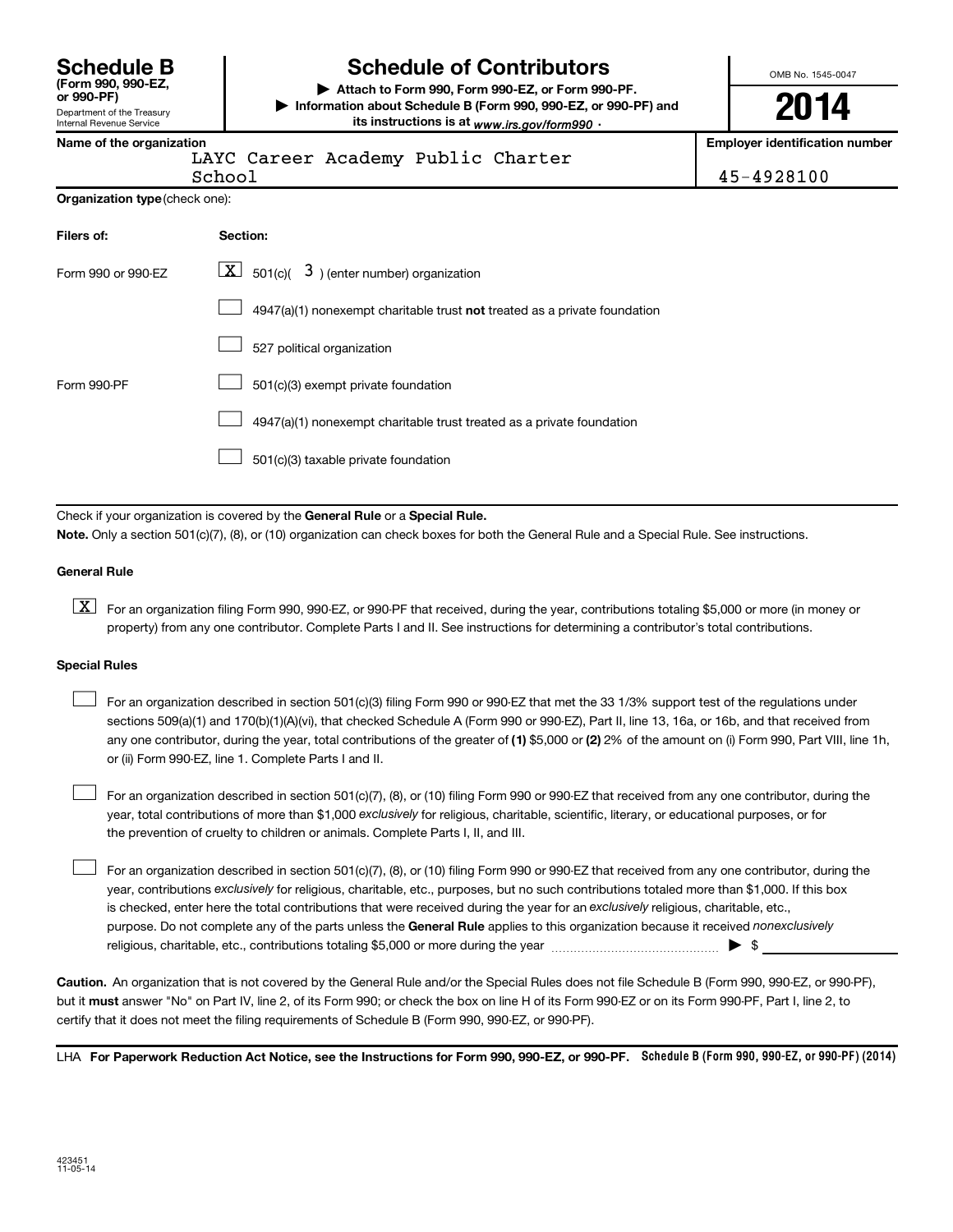### Schedule B (Form 990, 990-EZ, or 990-PF) (2014)

LAYC Career Academy Public Charter

School 45-4928100

| Part I     | <b>Contributors</b> (see instructions). Use duplicate copies of Part I if additional space is needed.                    |                                   |                                                                                                                                     |
|------------|--------------------------------------------------------------------------------------------------------------------------|-----------------------------------|-------------------------------------------------------------------------------------------------------------------------------------|
| (a)<br>No. | (b)<br>Name, address, and ZIP + 4                                                                                        | (c)<br><b>Total contributions</b> | (d)<br>Type of contribution                                                                                                         |
| 1          | DC Office of the State Superintendent<br>of Education<br>810 First Street, NE, 9th Floor<br>Washington, DC 20002         | 3,594,095.<br>\$                  | $\mathbf{X}$<br>Person<br>Payroll<br><b>Noncash</b><br>(Complete Part II for<br>noncash contributions.)                             |
| (a)<br>No. | (b)<br>Name, address, and ZIP + 4                                                                                        | (c)<br><b>Total contributions</b> | (d)<br>Type of contribution                                                                                                         |
| 2          | Bedford Falls Foundation Charitable<br>Trust<br>1001 Pennsylvania Avenue, NW, Suite<br>200S<br>Washington, DC 20004-2505 | 200,000.<br>\$                    | $\mathbf{X}$<br>Person<br><b>Payroll</b><br><b>Noncash</b><br>(Complete Part II for<br>noncash contributions.)                      |
| (a)<br>No. | (b)<br>Name, address, and ZIP + 4                                                                                        | (c)<br><b>Total contributions</b> | (d)<br>Type of contribution                                                                                                         |
| 3          | DC Office of the State Superintendent<br>of Education<br>810 First Street, NE, 9th Floor<br>Washington, DC 20002         | 18,224.<br>\$                     | $\mathbf{X}$<br>Person<br>Payroll<br><b>Noncash</b><br>(Complete Part II for<br>noncash contributions.)                             |
|            |                                                                                                                          |                                   |                                                                                                                                     |
| (a)<br>No. | (b)<br>Name, address, and ZIP + 4                                                                                        | (c)<br><b>Total contributions</b> | (d)<br>Type of contribution                                                                                                         |
| 4          | The Sunrise Foundation<br>P.O. Box 210<br>Williamsburg, MA 01096                                                         | 15,000.<br>\$                     | $\mathbf{X}$<br>Person<br><b>Payroll</b><br><b>Noncash</b><br>(Complete Part II for<br>noncash contributions.)                      |
| (a)<br>No. | (b)<br>Name, address, and ZIP + 4                                                                                        | (c)<br><b>Total contributions</b> | (d)<br>Type of contribution                                                                                                         |
|            |                                                                                                                          | \$                                | Person<br>Payroll<br>Noncash<br>(Complete Part II for<br>noncash contributions.)                                                    |
| (a)<br>No. | (b)<br>Name, address, and ZIP + 4                                                                                        | (c)<br><b>Total contributions</b> | (d)<br>Type of contribution                                                                                                         |
|            |                                                                                                                          | \$                                | Person<br>Payroll<br>Noncash<br>(Complete Part II for<br>noncash contributions.)<br>Schedule B (Form 990, 990-EZ, or 990-PF) (2014) |

13070212 138138 LAYCCAPCS 2014.05030 LAYC Career Academy Public LAYCCAP1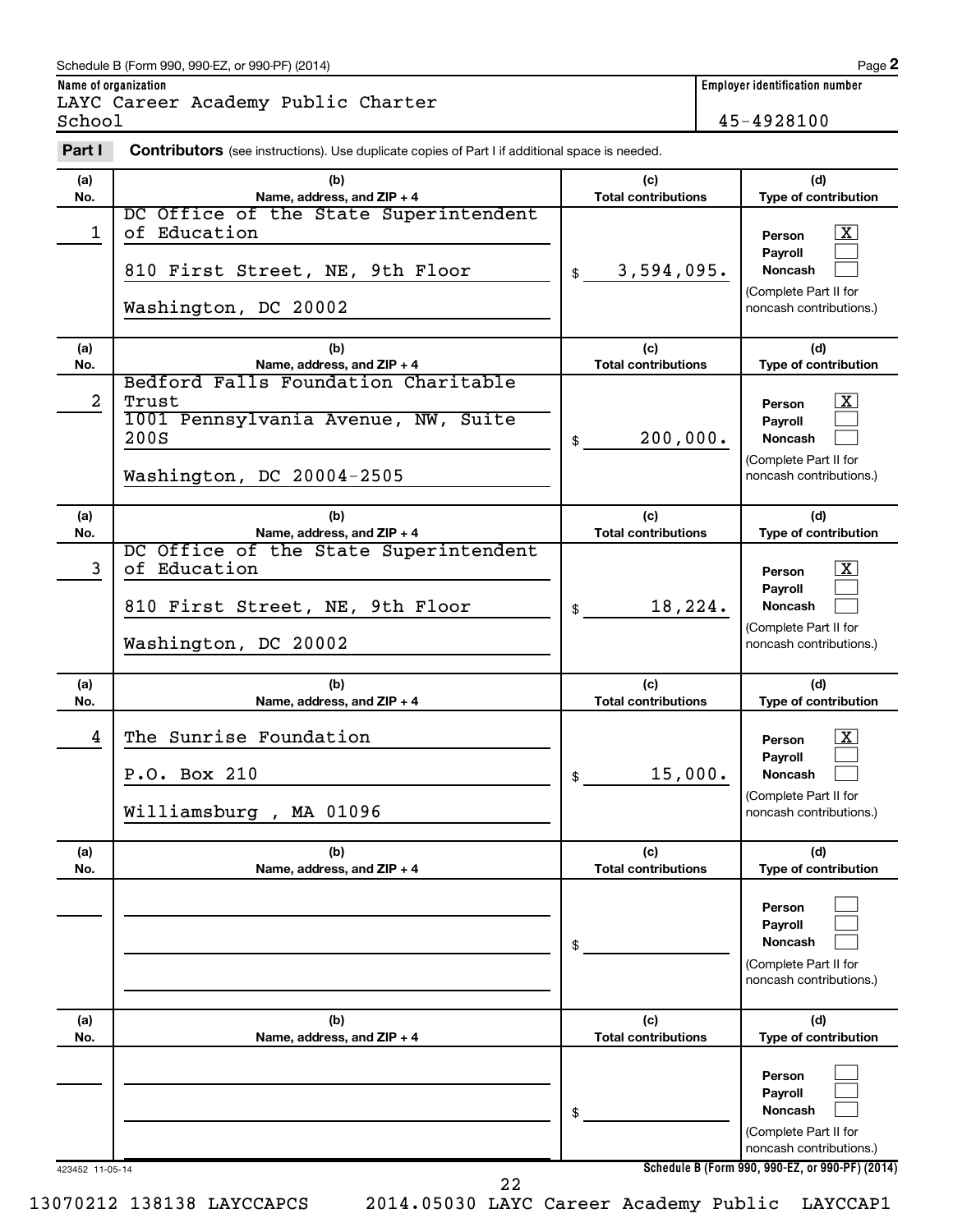| Part II                      | Noncash Property (see instructions). Use duplicate copies of Part II if additional space is needed. |                                                |                      |
|------------------------------|-----------------------------------------------------------------------------------------------------|------------------------------------------------|----------------------|
| (a)<br>No.<br>from<br>Part I | (b)<br>Description of noncash property given                                                        | (c)<br>FMV (or estimate)<br>(see instructions) | (d)<br>Date received |
|                              |                                                                                                     | \$                                             |                      |
| (a)<br>No.<br>from<br>Part I | (b)<br>Description of noncash property given                                                        | (c)<br>FMV (or estimate)<br>(see instructions) | (d)<br>Date received |
|                              |                                                                                                     | \$                                             |                      |
| (a)<br>No.<br>from<br>Part I | (b)<br>Description of noncash property given                                                        | (c)<br>FMV (or estimate)<br>(see instructions) | (d)<br>Date received |
|                              |                                                                                                     | \$                                             |                      |
| (a)<br>No.<br>from<br>Part I | (b)<br>Description of noncash property given                                                        | (c)<br>FMV (or estimate)<br>(see instructions) | (d)<br>Date received |
|                              |                                                                                                     | \$                                             |                      |
| (a)<br>No.<br>from<br>Part I | (b)<br>Description of noncash property given                                                        | (c)<br>FMV (or estimate)<br>(see instructions) | (d)<br>Date received |
|                              |                                                                                                     | \$                                             |                      |
| (a)<br>No.<br>from<br>Part I | (b)<br>Description of noncash property given                                                        | (c)<br>FMV (or estimate)<br>(see instructions) | (d)<br>Date received |
|                              |                                                                                                     | \$                                             |                      |

13070212 138138 LAYCCAPCS 2014.05030 LAYC Career Academy Public LAYCCAP1

Schedule B (Form 990, 990-EZ, or 990-PF) (2014)

**3**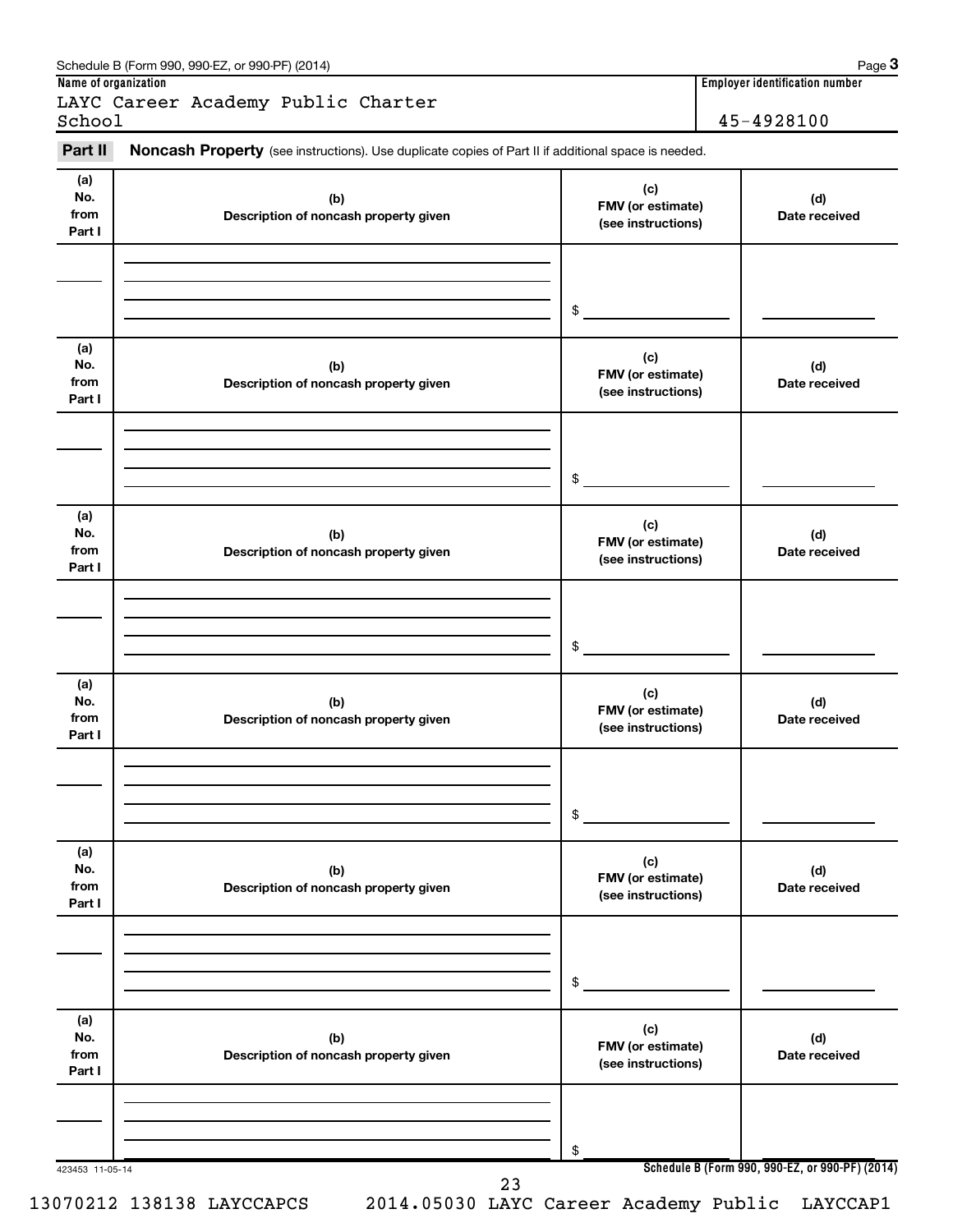|                           | LAYC Career Academy Public Charter                                                                                                                                                                                                      |                      |  | <b>Employer identification number</b>           |  |  |  |  |
|---------------------------|-----------------------------------------------------------------------------------------------------------------------------------------------------------------------------------------------------------------------------------------|----------------------|--|-------------------------------------------------|--|--|--|--|
| School                    |                                                                                                                                                                                                                                         |                      |  | 45-4928100                                      |  |  |  |  |
| Part III                  | <i>Exclusively</i> religious, charitable, etc., contributions to organizations described in section 501(c)(7), (8), or (10) that total more than \$1,000 for<br>the year from any one contributor. Complete columns (a) through (e) and |                      |  |                                                 |  |  |  |  |
|                           | completing Part III, enter the total of exclusively religious, charitable, etc., contributions of \$1,000 or less for the year. (Enter this info. once.)<br>Use duplicate copies of Part III if additional space is needed.             |                      |  | $\blacktriangleright$ \$                        |  |  |  |  |
| (a) No.                   |                                                                                                                                                                                                                                         |                      |  |                                                 |  |  |  |  |
| from<br>Part I            | (b) Purpose of gift                                                                                                                                                                                                                     | (c) Use of gift      |  | (d) Description of how gift is held             |  |  |  |  |
|                           |                                                                                                                                                                                                                                         |                      |  |                                                 |  |  |  |  |
|                           |                                                                                                                                                                                                                                         |                      |  |                                                 |  |  |  |  |
|                           |                                                                                                                                                                                                                                         |                      |  |                                                 |  |  |  |  |
|                           |                                                                                                                                                                                                                                         | (e) Transfer of gift |  |                                                 |  |  |  |  |
|                           | Transferee's name, address, and ZIP + 4                                                                                                                                                                                                 |                      |  | Relationship of transferor to transferee        |  |  |  |  |
|                           |                                                                                                                                                                                                                                         |                      |  |                                                 |  |  |  |  |
|                           |                                                                                                                                                                                                                                         |                      |  |                                                 |  |  |  |  |
| (a) No.                   |                                                                                                                                                                                                                                         |                      |  |                                                 |  |  |  |  |
| from<br>Part I            | (b) Purpose of gift                                                                                                                                                                                                                     | (c) Use of gift      |  | (d) Description of how gift is held             |  |  |  |  |
|                           |                                                                                                                                                                                                                                         |                      |  |                                                 |  |  |  |  |
|                           |                                                                                                                                                                                                                                         |                      |  |                                                 |  |  |  |  |
|                           |                                                                                                                                                                                                                                         | (e) Transfer of gift |  |                                                 |  |  |  |  |
|                           |                                                                                                                                                                                                                                         |                      |  |                                                 |  |  |  |  |
|                           | Transferee's name, address, and ZIP + 4                                                                                                                                                                                                 |                      |  | Relationship of transferor to transferee        |  |  |  |  |
|                           |                                                                                                                                                                                                                                         |                      |  |                                                 |  |  |  |  |
|                           |                                                                                                                                                                                                                                         |                      |  |                                                 |  |  |  |  |
| (a) No.<br>from           | (b) Purpose of gift                                                                                                                                                                                                                     | (c) Use of gift      |  | (d) Description of how gift is held             |  |  |  |  |
| Part I                    |                                                                                                                                                                                                                                         |                      |  |                                                 |  |  |  |  |
|                           |                                                                                                                                                                                                                                         |                      |  |                                                 |  |  |  |  |
|                           |                                                                                                                                                                                                                                         |                      |  |                                                 |  |  |  |  |
|                           |                                                                                                                                                                                                                                         | (e) Transfer of gift |  |                                                 |  |  |  |  |
|                           | Transferee's name, address, and ZIP + 4                                                                                                                                                                                                 |                      |  | Relationship of transferor to transferee        |  |  |  |  |
|                           |                                                                                                                                                                                                                                         |                      |  |                                                 |  |  |  |  |
|                           |                                                                                                                                                                                                                                         |                      |  |                                                 |  |  |  |  |
|                           |                                                                                                                                                                                                                                         |                      |  |                                                 |  |  |  |  |
| (a) No.<br>from<br>Part I | (b) Purpose of gift                                                                                                                                                                                                                     | (c) Use of gift      |  | (d) Description of how gift is held             |  |  |  |  |
|                           |                                                                                                                                                                                                                                         |                      |  |                                                 |  |  |  |  |
|                           |                                                                                                                                                                                                                                         |                      |  |                                                 |  |  |  |  |
|                           |                                                                                                                                                                                                                                         |                      |  |                                                 |  |  |  |  |
|                           |                                                                                                                                                                                                                                         | (e) Transfer of gift |  |                                                 |  |  |  |  |
|                           | Transferee's name, address, and ZIP + 4                                                                                                                                                                                                 |                      |  | Relationship of transferor to transferee        |  |  |  |  |
|                           |                                                                                                                                                                                                                                         |                      |  |                                                 |  |  |  |  |
|                           |                                                                                                                                                                                                                                         |                      |  |                                                 |  |  |  |  |
|                           |                                                                                                                                                                                                                                         |                      |  |                                                 |  |  |  |  |
| 423454 11-05-14           |                                                                                                                                                                                                                                         |                      |  | Schedule B (Form 990, 990-EZ, or 990-PF) (2014) |  |  |  |  |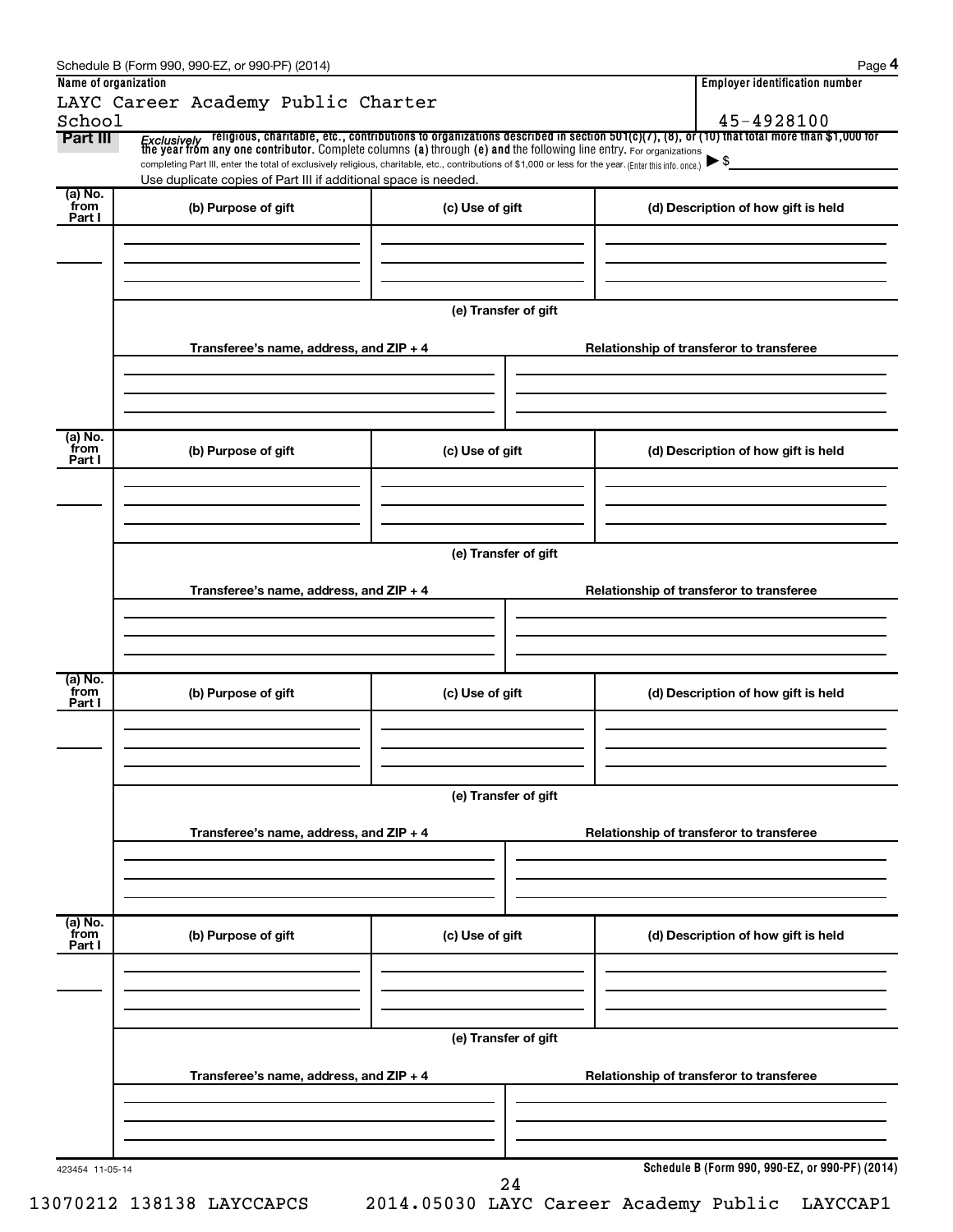|                | <b>SCHEDULE D</b>                                      |                                                                                                        | <b>Supplemental Financial Statements</b>                                                                                                                  |                | OMB No. 1545-0047                     |
|----------------|--------------------------------------------------------|--------------------------------------------------------------------------------------------------------|-----------------------------------------------------------------------------------------------------------------------------------------------------------|----------------|---------------------------------------|
|                | (Form 990)                                             |                                                                                                        | Complete if the organization answered "Yes" to Form 990,<br>Part IV, line 6, 7, 8, 9, 10, 11a, 11b, 11c, 11d, 11e, 11f, 12a, or 12b.                      |                |                                       |
|                | Department of the Treasury<br>Internal Revenue Service |                                                                                                        | Attach to Form 990.<br>Information about Schedule D (Form 990) and its instructions is at www.irs.gov/form990.                                            |                | <b>Open to Public</b><br>Inspection   |
|                | Name of the organization                               | LAYC Career Academy Public Charter                                                                     |                                                                                                                                                           |                | <b>Employer identification number</b> |
|                |                                                        |                                                                                                        | 45-4928100                                                                                                                                                |                |                                       |
| Part I         |                                                        |                                                                                                        | Organizations Maintaining Donor Advised Funds or Other Similar Funds or Accounts. Complete if the                                                         |                |                                       |
|                |                                                        | organization answered "Yes" to Form 990, Part IV, line 6.                                              |                                                                                                                                                           |                |                                       |
|                |                                                        |                                                                                                        | (a) Donor advised funds                                                                                                                                   |                | (b) Funds and other accounts          |
| 1              |                                                        |                                                                                                        |                                                                                                                                                           |                |                                       |
| 2              |                                                        | Aggregate value of contributions to (during year)                                                      |                                                                                                                                                           |                |                                       |
| 3              |                                                        |                                                                                                        |                                                                                                                                                           |                |                                       |
| 4<br>5         |                                                        |                                                                                                        | Did the organization inform all donors and donor advisors in writing that the assets held in donor advised funds                                          |                |                                       |
|                |                                                        |                                                                                                        |                                                                                                                                                           |                | Yes<br><b>No</b>                      |
| 6              |                                                        |                                                                                                        | Did the organization inform all grantees, donors, and donor advisors in writing that grant funds can be used only                                         |                |                                       |
|                |                                                        |                                                                                                        | for charitable purposes and not for the benefit of the donor or donor advisor, or for any other purpose conferring                                        |                |                                       |
|                | impermissible private benefit?                         |                                                                                                        |                                                                                                                                                           |                | Yes<br>No                             |
| Part II        |                                                        |                                                                                                        | Conservation Easements. Complete if the organization answered "Yes" to Form 990, Part IV, line 7.                                                         |                |                                       |
| 1              |                                                        | Purpose(s) of conservation easements held by the organization (check all that apply).                  |                                                                                                                                                           |                |                                       |
|                |                                                        | Preservation of land for public use (e.g., recreation or education)                                    | Preservation of a historically important land area                                                                                                        |                |                                       |
|                |                                                        | Protection of natural habitat                                                                          | Preservation of a certified historic structure                                                                                                            |                |                                       |
|                |                                                        | Preservation of open space                                                                             |                                                                                                                                                           |                |                                       |
| 2              |                                                        |                                                                                                        | Complete lines 2a through 2d if the organization held a qualified conservation contribution in the form of a conservation easement on the last            |                |                                       |
|                | day of the tax year.                                   |                                                                                                        |                                                                                                                                                           |                | Held at the End of the Tax Year       |
|                |                                                        |                                                                                                        |                                                                                                                                                           | 2a             |                                       |
| b              |                                                        | Total acreage restricted by conservation easements                                                     |                                                                                                                                                           | 2 <sub>b</sub> |                                       |
|                |                                                        |                                                                                                        |                                                                                                                                                           | 2c             |                                       |
|                |                                                        |                                                                                                        | d Number of conservation easements included in (c) acquired after 8/17/06, and not on a historic structure                                                |                |                                       |
|                |                                                        |                                                                                                        |                                                                                                                                                           | 2d             |                                       |
| З              |                                                        |                                                                                                        | Number of conservation easements modified, transferred, released, extinguished, or terminated by the organization during the tax                          |                |                                       |
|                | $year \blacktriangleright$                             |                                                                                                        |                                                                                                                                                           |                |                                       |
| 4              |                                                        | Number of states where property subject to conservation easement is located $\blacktriangleright$      |                                                                                                                                                           |                |                                       |
| 5              |                                                        | Does the organization have a written policy regarding the periodic monitoring, inspection, handling of |                                                                                                                                                           |                | Yes<br><b>No</b>                      |
| 6              |                                                        | violations, and enforcement of the conservation easements it holds?                                    | Staff and volunteer hours devoted to monitoring, inspecting, and enforcing conservation easements during the year                                         |                |                                       |
| 7              |                                                        |                                                                                                        | Amount of expenses incurred in monitoring, inspecting, and enforcing conservation easements during the year $\triangleright$ \$                           |                |                                       |
| 8              |                                                        |                                                                                                        | Does each conservation easement reported on line 2(d) above satisfy the requirements of section 170(h)(4)(B)(i)                                           |                |                                       |
|                |                                                        |                                                                                                        |                                                                                                                                                           |                | Yes<br><b>No</b>                      |
| 9              |                                                        |                                                                                                        | In Part XIII, describe how the organization reports conservation easements in its revenue and expense statement, and balance sheet, and                   |                |                                       |
|                |                                                        |                                                                                                        | include, if applicable, the text of the footnote to the organization's financial statements that describes the organization's accounting for              |                |                                       |
|                | conservation easements.                                |                                                                                                        |                                                                                                                                                           |                |                                       |
|                | Part III                                               |                                                                                                        | Organizations Maintaining Collections of Art, Historical Treasures, or Other Similar Assets.                                                              |                |                                       |
|                |                                                        | Complete if the organization answered "Yes" to Form 990, Part IV, line 8.                              |                                                                                                                                                           |                |                                       |
|                |                                                        |                                                                                                        | 1a If the organization elected, as permitted under SFAS 116 (ASC 958), not to report in its revenue statement and balance sheet works of art,             |                |                                       |
|                |                                                        | the text of the footnote to its financial statements that describes these items.                       | historical treasures, or other similar assets held for public exhibition, education, or research in furtherance of public service, provide, in Part XIII, |                |                                       |
|                |                                                        |                                                                                                        | b If the organization elected, as permitted under SFAS 116 (ASC 958), to report in its revenue statement and balance sheet works of art, historical       |                |                                       |
|                |                                                        |                                                                                                        | treasures, or other similar assets held for public exhibition, education, or research in furtherance of public service, provide the following amounts     |                |                                       |
|                | relating to these items:                               |                                                                                                        |                                                                                                                                                           |                |                                       |
|                |                                                        |                                                                                                        |                                                                                                                                                           |                | $\triangleright$ \$                   |
|                |                                                        |                                                                                                        |                                                                                                                                                           |                |                                       |
| 2              |                                                        |                                                                                                        | If the organization received or held works of art, historical treasures, or other similar assets for financial gain, provide                              |                |                                       |
|                |                                                        | the following amounts required to be reported under SFAS 116 (ASC 958) relating to these items:        |                                                                                                                                                           |                |                                       |
| а              |                                                        |                                                                                                        |                                                                                                                                                           |                |                                       |
| b              |                                                        |                                                                                                        |                                                                                                                                                           |                |                                       |
|                |                                                        |                                                                                                        |                                                                                                                                                           |                |                                       |
| 432051         |                                                        | LHA For Paperwork Reduction Act Notice, see the Instructions for Form 990.                             |                                                                                                                                                           |                | Schedule D (Form 990) 2014            |
| $10 - 01 - 14$ |                                                        |                                                                                                        | 25                                                                                                                                                        |                |                                       |

13070212 138138 LAYCCAPCS 2014.05030 LAYC Career Academy Public LAYCCAP1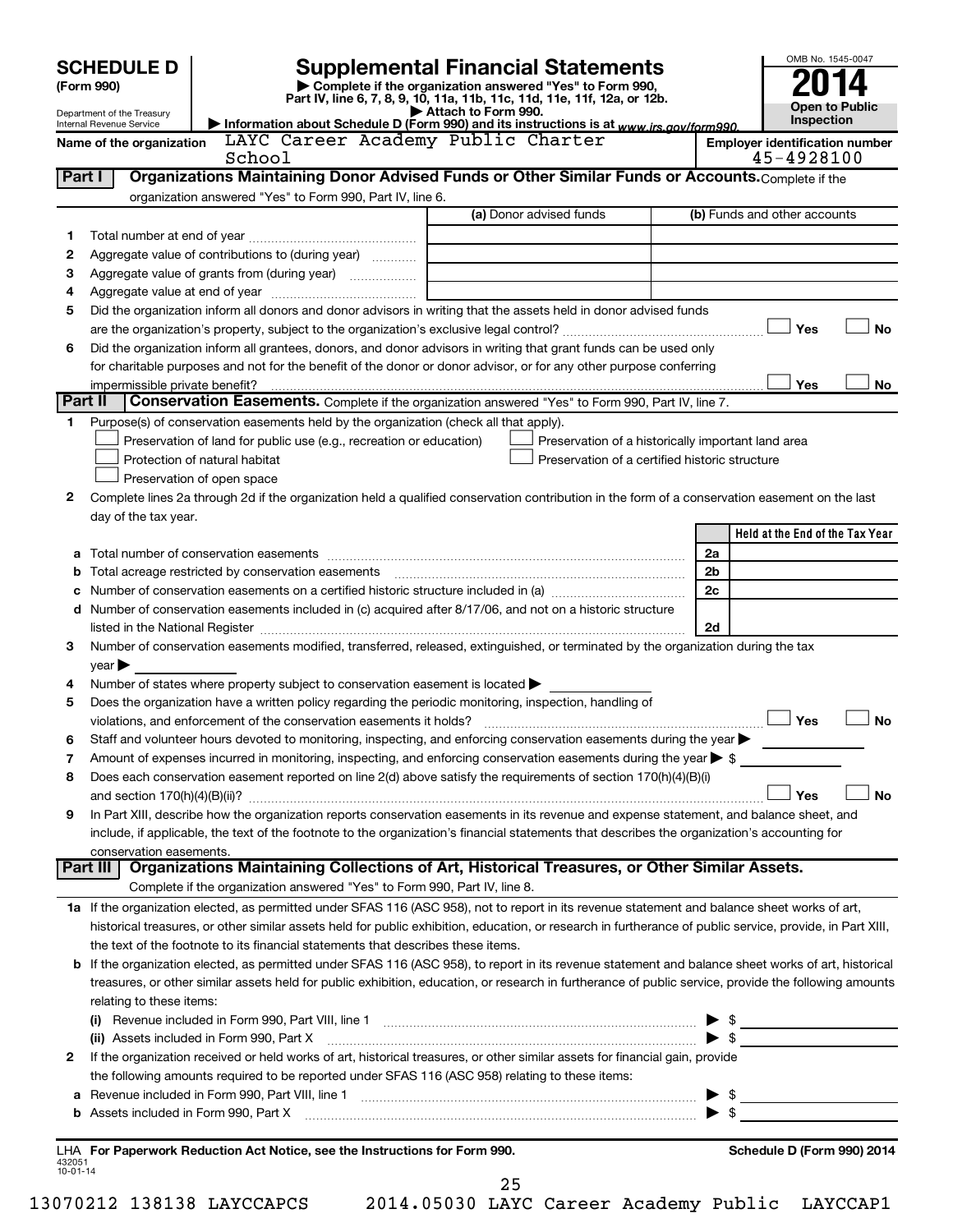|  |  | LAYC Career Academy Public Charter |  |
|--|--|------------------------------------|--|
|  |  |                                    |  |

|               | School                                                                                                                                                                                                                         | LAIC Caleel Academy Public Charler      |   |                |                                    |                                 |        | 45-4928100 Page 2   |
|---------------|--------------------------------------------------------------------------------------------------------------------------------------------------------------------------------------------------------------------------------|-----------------------------------------|---|----------------|------------------------------------|---------------------------------|--------|---------------------|
|               | Schedule D (Form 990) 2014<br>Part III                                                                                                                                                                                         |                                         |   |                |                                    |                                 |        |                     |
|               | Organizations Maintaining Collections of Art, Historical Treasures, or Other Similar Assets (continued)                                                                                                                        |                                         |   |                |                                    |                                 |        |                     |
| З             | Using the organization's acquisition, accession, and other records, check any of the following that are a significant use of its collection items                                                                              |                                         |   |                |                                    |                                 |        |                     |
|               | (check all that apply):                                                                                                                                                                                                        |                                         |   |                |                                    |                                 |        |                     |
| a             | Public exhibition                                                                                                                                                                                                              |                                         | d |                | Loan or exchange programs          |                                 |        |                     |
| b             | Scholarly research                                                                                                                                                                                                             | e                                       |   | Other          |                                    |                                 |        |                     |
| C             | Preservation for future generations                                                                                                                                                                                            |                                         |   |                |                                    |                                 |        |                     |
| 4             | Provide a description of the organization's collections and explain how they further the organization's exempt purpose in Part XIII.                                                                                           |                                         |   |                |                                    |                                 |        |                     |
| 5             | During the year, did the organization solicit or receive donations of art, historical treasures, or other similar assets                                                                                                       |                                         |   |                |                                    |                                 | Yes    |                     |
|               | <b>Part IV</b><br><b>Escrow and Custodial Arrangements.</b> Complete if the organization answered "Yes" to Form 990, Part IV, line 9, or                                                                                       |                                         |   |                |                                    |                                 |        | No                  |
|               | reported an amount on Form 990, Part X, line 21.                                                                                                                                                                               |                                         |   |                |                                    |                                 |        |                     |
|               | 1a Is the organization an agent, trustee, custodian or other intermediary for contributions or other assets not included                                                                                                       |                                         |   |                |                                    |                                 |        |                     |
|               | on Form 990, Part X? [11] matter contracts and contracts and contracts are contracted as a function of the set of the set of the set of the set of the set of the set of the set of the set of the set of the set of the set o |                                         |   |                |                                    |                                 | Yes    | <b>No</b>           |
|               | b If "Yes," explain the arrangement in Part XIII and complete the following table:                                                                                                                                             |                                         |   |                |                                    |                                 |        |                     |
|               |                                                                                                                                                                                                                                |                                         |   |                |                                    |                                 | Amount |                     |
| с             | Beginning balance manufactured and contain an account of the contract of the contained and contain an account of the containing balance manufactured and contain an account of the containing of the containing of the contain |                                         |   |                |                                    | 1c                              |        |                     |
|               |                                                                                                                                                                                                                                |                                         |   |                |                                    | 1d                              |        |                     |
|               | e Distributions during the year manufactured and contained and contained and contained and contained and contained and contained and contained and contained and contained and contained and contained and contained and conta |                                         |   |                |                                    | 1e                              |        |                     |
|               |                                                                                                                                                                                                                                |                                         |   |                |                                    | 1f                              |        |                     |
|               | 2a Did the organization include an amount on Form 990, Part X, line 21, for escrow or custodial account liability?                                                                                                             |                                         |   |                |                                    |                                 | Yes    | No                  |
|               | <b>b</b> If "Yes," explain the arrangement in Part XIII. Check here if the explanation has been provided in Part XIII                                                                                                          |                                         |   |                |                                    |                                 |        |                     |
| <b>Part V</b> | Endowment Funds. Complete if the organization answered "Yes" to Form 990, Part IV, line 10.                                                                                                                                    |                                         |   |                |                                    |                                 |        |                     |
|               |                                                                                                                                                                                                                                | (a) Current year                        |   | (b) Prior year | (c) Two years back                 | (d) Three years back            |        | (e) Four years back |
|               | 1a Beginning of year balance                                                                                                                                                                                                   |                                         |   |                |                                    |                                 |        |                     |
| b             |                                                                                                                                                                                                                                |                                         |   |                |                                    |                                 |        |                     |
|               | Net investment earnings, gains, and losses                                                                                                                                                                                     |                                         |   |                |                                    |                                 |        |                     |
| d             |                                                                                                                                                                                                                                |                                         |   |                |                                    |                                 |        |                     |
|               | <b>e</b> Other expenditures for facilities                                                                                                                                                                                     |                                         |   |                |                                    |                                 |        |                     |
|               |                                                                                                                                                                                                                                |                                         |   |                |                                    |                                 |        |                     |
|               |                                                                                                                                                                                                                                |                                         |   |                |                                    |                                 |        |                     |
| g             |                                                                                                                                                                                                                                |                                         |   |                |                                    |                                 |        |                     |
| 2             | Provide the estimated percentage of the current year end balance (line 1g, column (a)) held as:                                                                                                                                |                                         |   |                |                                    |                                 |        |                     |
|               | Board designated or quasi-endowment                                                                                                                                                                                            |                                         | % |                |                                    |                                 |        |                     |
| b             | Permanent endowment >                                                                                                                                                                                                          | %                                       |   |                |                                    |                                 |        |                     |
|               | <b>c</b> Temporarily restricted endowment $\blacktriangleright$                                                                                                                                                                | %                                       |   |                |                                    |                                 |        |                     |
|               | The percentages in lines 2a, 2b, and 2c should equal 100%.                                                                                                                                                                     |                                         |   |                |                                    |                                 |        |                     |
|               | 3a Are there endowment funds not in the possession of the organization that are held and administered for the organization                                                                                                     |                                         |   |                |                                    |                                 |        |                     |
|               | by:                                                                                                                                                                                                                            |                                         |   |                |                                    |                                 |        | Yes<br>No           |
|               | (i)                                                                                                                                                                                                                            |                                         |   |                |                                    |                                 | 3a(i)  |                     |
|               | (ii) related organizations                                                                                                                                                                                                     |                                         |   |                |                                    |                                 | 3a(ii) |                     |
| b             |                                                                                                                                                                                                                                |                                         |   |                |                                    |                                 | 3b     |                     |
|               | Describe in Part XIII the intended uses of the organization's endowment funds.                                                                                                                                                 |                                         |   |                |                                    |                                 |        |                     |
|               | Land, Buildings, and Equipment.<br>Part VI                                                                                                                                                                                     |                                         |   |                |                                    |                                 |        |                     |
|               | Complete if the organization answered "Yes" to Form 990, Part IV, line 11a. See Form 990, Part X, line 10.                                                                                                                     |                                         |   |                |                                    |                                 |        |                     |
|               | Description of property                                                                                                                                                                                                        | (a) Cost or other<br>basis (investment) |   |                | (b) Cost or other<br>basis (other) | (c) Accumulated<br>depreciation |        | (d) Book value      |
|               |                                                                                                                                                                                                                                |                                         |   |                |                                    |                                 |        |                     |
|               |                                                                                                                                                                                                                                |                                         |   |                |                                    |                                 |        |                     |
|               |                                                                                                                                                                                                                                |                                         |   |                |                                    |                                 |        |                     |
|               |                                                                                                                                                                                                                                |                                         |   |                | 157,524.                           | 62,032.                         |        | 95,492.             |
|               |                                                                                                                                                                                                                                |                                         |   |                |                                    |                                 |        |                     |
|               | Total. Add lines 1a through 1e. (Column (d) must equal Form 990, Part X, column (B), line 10c.)                                                                                                                                |                                         |   |                |                                    |                                 |        | 95,492.             |

**Schedule D (Form 990) 2014**

432052 10-01-14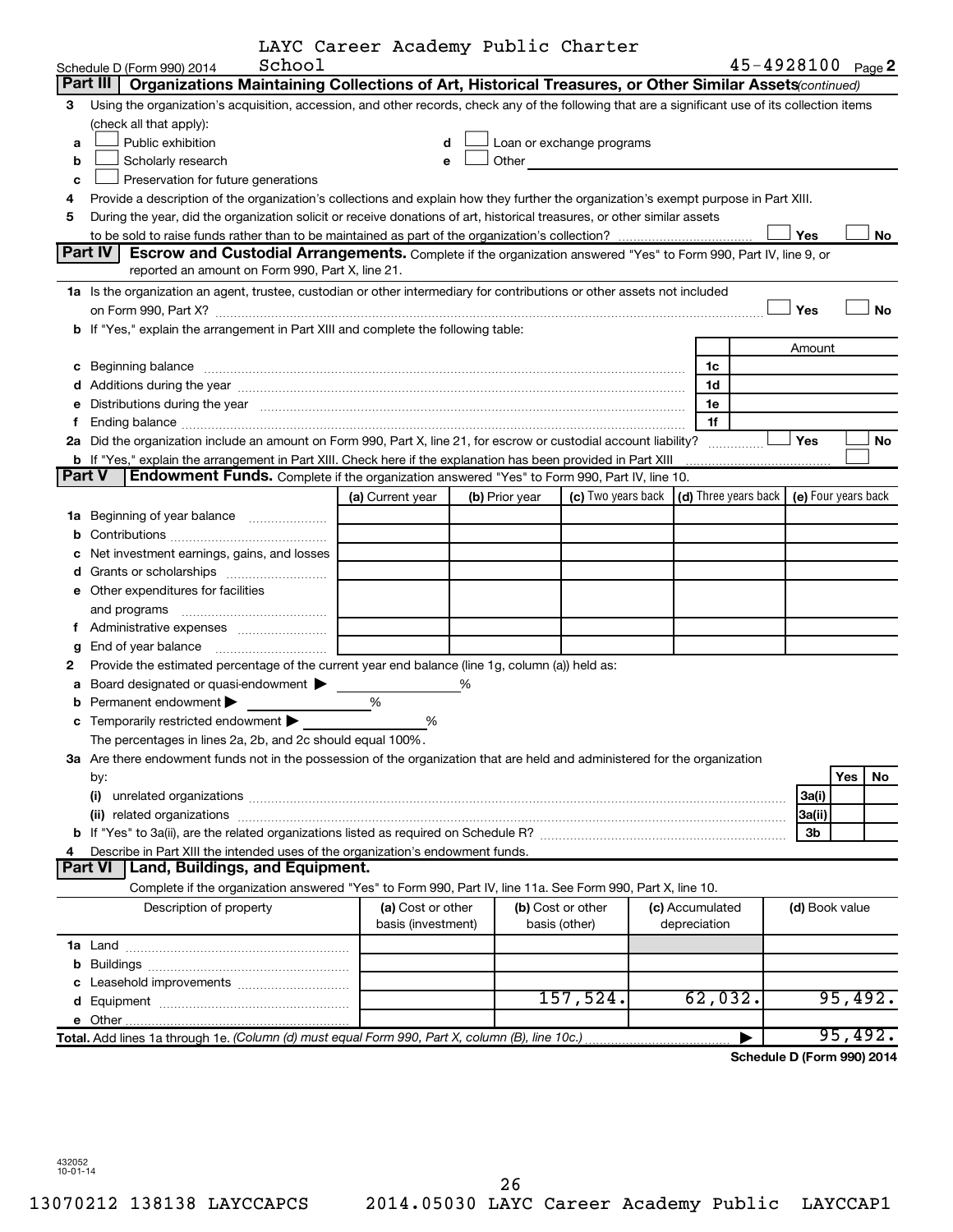|  | LAYC Career Academy Public Charter |  |
|--|------------------------------------|--|
|  |                                    |  |

|                  | School<br>Schedule D (Form 990) 2014                                                                                                                                            |                 |                | 45-4928100 Page 3                                         |
|------------------|---------------------------------------------------------------------------------------------------------------------------------------------------------------------------------|-----------------|----------------|-----------------------------------------------------------|
| <b>Part VIII</b> | <b>Investments - Other Securities.</b>                                                                                                                                          |                 |                |                                                           |
|                  | Complete if the organization answered "Yes" to Form 990, Part IV, line 11b. See Form 990, Part X, line 12.                                                                      |                 |                |                                                           |
|                  | (a) Description of security or category (including name of security)                                                                                                            | (b) Book value  |                | (c) Method of valuation: Cost or end-of-year market value |
|                  |                                                                                                                                                                                 |                 |                |                                                           |
|                  |                                                                                                                                                                                 |                 |                |                                                           |
| (3) Other        |                                                                                                                                                                                 |                 |                |                                                           |
| (A)              |                                                                                                                                                                                 |                 |                |                                                           |
| (B)              |                                                                                                                                                                                 |                 |                |                                                           |
| (C)              |                                                                                                                                                                                 |                 |                |                                                           |
| (D)              |                                                                                                                                                                                 |                 |                |                                                           |
| (E)              |                                                                                                                                                                                 |                 |                |                                                           |
| (F)              |                                                                                                                                                                                 |                 |                |                                                           |
| (G)              |                                                                                                                                                                                 |                 |                |                                                           |
| (H)              |                                                                                                                                                                                 |                 |                |                                                           |
|                  | <b>Total.</b> (Col. (b) must equal Form 990, Part X, col. (B) line 12.) $\blacktriangleright$                                                                                   |                 |                |                                                           |
|                  | Part VIII Investments - Program Related.                                                                                                                                        |                 |                |                                                           |
|                  | Complete if the organization answered "Yes" to Form 990, Part IV, line 11c. See Form 990, Part X, line 13.                                                                      |                 |                |                                                           |
|                  | (a) Description of investment                                                                                                                                                   | (b) Book value  |                | (c) Method of valuation: Cost or end-of-year market value |
| (1)              |                                                                                                                                                                                 |                 |                |                                                           |
| (2)              |                                                                                                                                                                                 |                 |                |                                                           |
| (3)              |                                                                                                                                                                                 |                 |                |                                                           |
| (4)              |                                                                                                                                                                                 |                 |                |                                                           |
| (5)              |                                                                                                                                                                                 |                 |                |                                                           |
| (6)              |                                                                                                                                                                                 |                 |                |                                                           |
| (7)              |                                                                                                                                                                                 |                 |                |                                                           |
| (8)              |                                                                                                                                                                                 |                 |                |                                                           |
| (9)              |                                                                                                                                                                                 |                 |                |                                                           |
|                  | <b>Total.</b> (Col. (b) must equal Form 990, Part X, col. (B) line 13.)                                                                                                         |                 |                |                                                           |
| Part IX          | <b>Other Assets.</b>                                                                                                                                                            |                 |                |                                                           |
|                  | Complete if the organization answered "Yes" to Form 990, Part IV, line 11d. See Form 990, Part X, line 15.                                                                      |                 |                |                                                           |
|                  |                                                                                                                                                                                 | (a) Description |                | (b) Book value                                            |
| (1)              |                                                                                                                                                                                 |                 |                |                                                           |
| (2)              |                                                                                                                                                                                 |                 |                |                                                           |
| (3)              |                                                                                                                                                                                 |                 |                |                                                           |
| (4)              |                                                                                                                                                                                 |                 |                |                                                           |
| (5)              |                                                                                                                                                                                 |                 |                |                                                           |
| (6)              |                                                                                                                                                                                 |                 |                |                                                           |
| (7)              |                                                                                                                                                                                 |                 |                |                                                           |
| (8)              |                                                                                                                                                                                 |                 |                |                                                           |
| (9)              |                                                                                                                                                                                 |                 |                |                                                           |
|                  | Total. (Column (b) must equal Form 990, Part X, col. (B) line 15.)                                                                                                              |                 |                |                                                           |
| Part X           | <b>Other Liabilities.</b>                                                                                                                                                       |                 |                |                                                           |
|                  | Complete if the organization answered "Yes" to Form 990, Part IV, line 11e or 11f. See Form 990, Part X, line 25.                                                               |                 |                |                                                           |
| 1.               | (a) Description of liability                                                                                                                                                    |                 | (b) Book value |                                                           |
| (1)              | Federal income taxes                                                                                                                                                            |                 |                |                                                           |
| (2)              | Due to LAYC                                                                                                                                                                     |                 | 24,232.        |                                                           |
|                  |                                                                                                                                                                                 |                 |                |                                                           |
| (3)              |                                                                                                                                                                                 |                 |                |                                                           |
| (4)              |                                                                                                                                                                                 |                 |                |                                                           |
| (5)              |                                                                                                                                                                                 |                 |                |                                                           |
| (6)              |                                                                                                                                                                                 |                 |                |                                                           |
| (7)              |                                                                                                                                                                                 |                 |                |                                                           |
| (8)              |                                                                                                                                                                                 |                 |                |                                                           |
| (9)              |                                                                                                                                                                                 |                 |                |                                                           |
|                  | Total. (Column (b) must equal Form 990, Part X, col. (B) line 25.)                                                                                                              |                 | 24, 232.       |                                                           |
|                  | 2. Liability for uncertain tax positions. In Part XIII, provide the text of the footnote to the organization's financial statements that reports the                            |                 |                |                                                           |
|                  | organization's liability for uncertain tax positions under FIN 48 (ASC 740). Check here if the text of the footnote has been provided in Part XIII $\lfloor \texttt{X} \rfloor$ |                 |                |                                                           |
|                  |                                                                                                                                                                                 |                 |                | Schedule D (Form 990) 2014                                |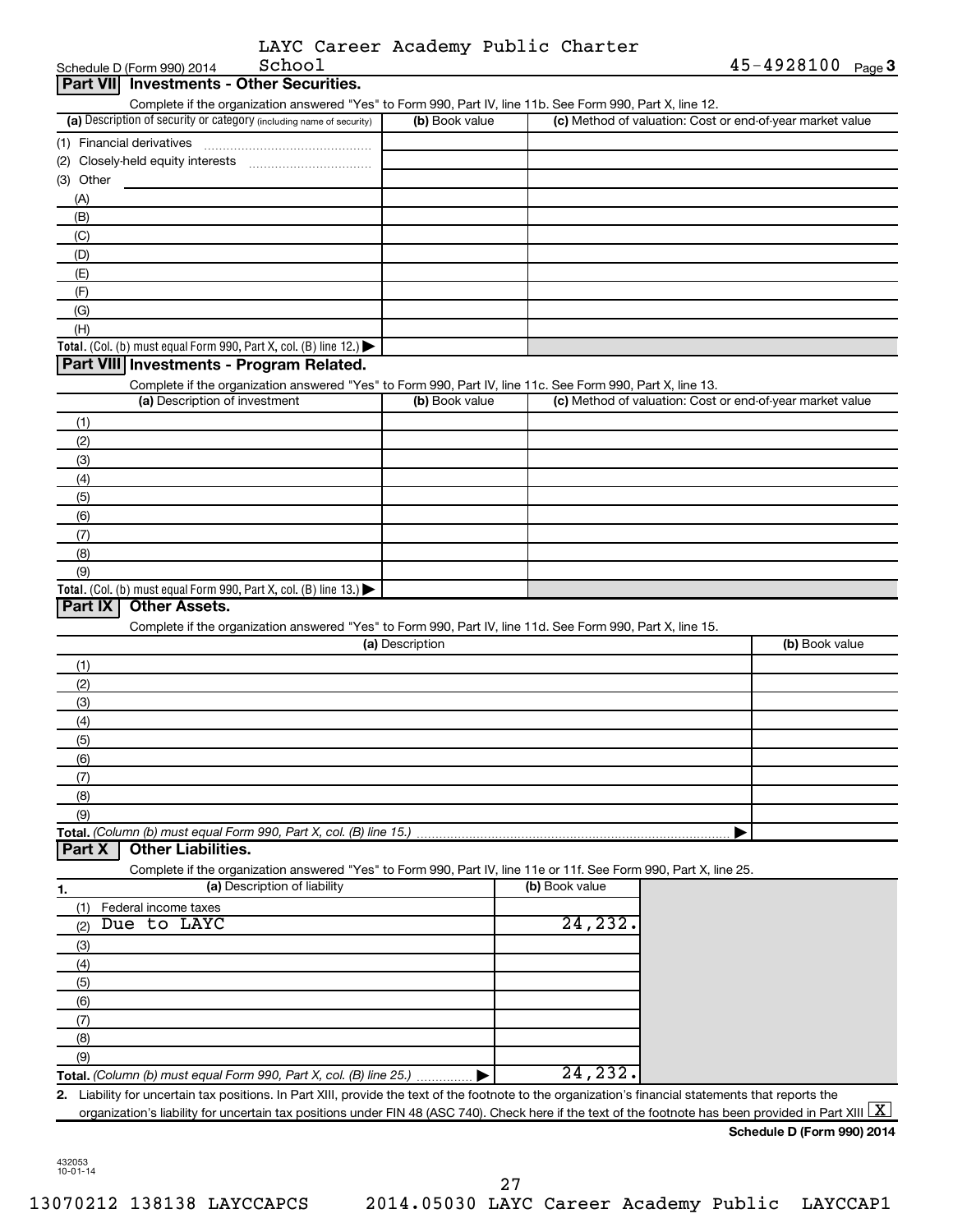|  | LAYC Career Academy Public Charter |  |
|--|------------------------------------|--|
|  |                                    |  |

|    | School<br>Schedule D (Form 990) 2014                                                                                                                                                                                               |                | $45 - 4928100$ Page 4 |            |
|----|------------------------------------------------------------------------------------------------------------------------------------------------------------------------------------------------------------------------------------|----------------|-----------------------|------------|
|    | Reconciliation of Revenue per Audited Financial Statements With Revenue per Return.<br>Part XI                                                                                                                                     |                |                       |            |
|    | Complete if the organization answered "Yes" to Form 990, Part IV, line 12a.                                                                                                                                                        |                |                       |            |
| 1  | Total revenue, gains, and other support per audited financial statements [11, 11] matter controller and the support per audited financial statements [11] matter controller and the support of the statements [11] matter cont     |                | $\blacksquare$        | 3,632,240. |
| 2  | Amounts included on line 1 but not on Form 990, Part VIII, line 12:                                                                                                                                                                |                |                       |            |
| a  |                                                                                                                                                                                                                                    | 2a             |                       |            |
| b  |                                                                                                                                                                                                                                    | 2 <sub>b</sub> |                       |            |
| с  |                                                                                                                                                                                                                                    | 2 <sub>c</sub> |                       |            |
| d  |                                                                                                                                                                                                                                    | 2d             |                       |            |
| е  | Add lines 2a through 2d                                                                                                                                                                                                            |                | 2e                    | υ.         |
| 3  |                                                                                                                                                                                                                                    |                | 3                     | 3,632,240. |
| 4  | Amounts included on Form 990, Part VIII, line 12, but not on line 1:                                                                                                                                                               |                |                       |            |
| а  |                                                                                                                                                                                                                                    | 4a             |                       |            |
| b  |                                                                                                                                                                                                                                    | 4b             |                       |            |
| c  | Add lines 4a and 4b                                                                                                                                                                                                                |                | 4с                    | ο.         |
| 5  |                                                                                                                                                                                                                                    |                | 5                     | 3,632,240. |
|    | Part XII   Reconciliation of Expenses per Audited Financial Statements With Expenses per Return.                                                                                                                                   |                |                       |            |
|    | Complete if the organization answered "Yes" to Form 990, Part IV, line 12a.                                                                                                                                                        |                |                       |            |
| 1  |                                                                                                                                                                                                                                    |                | $\blacksquare$        | 3,029,356. |
| 2  | Amounts included on line 1 but not on Form 990, Part IX, line 25:                                                                                                                                                                  |                |                       |            |
| a  |                                                                                                                                                                                                                                    | 2a             |                       |            |
| b  |                                                                                                                                                                                                                                    | 2 <sub>b</sub> |                       |            |
|    | Other losses                                                                                                                                                                                                                       | 2c             |                       |            |
| d  |                                                                                                                                                                                                                                    | 2d             |                       |            |
| е  | Add lines 2a through 2d <b>contained a contained a contained a contained a</b> contained a contained a contained a contained a contact a contact a contact a contact a contact a contact a contact a contact a contact a contact a |                | <b>2e</b>             | υ.         |
| 3  |                                                                                                                                                                                                                                    |                | 3                     | 3,029,356. |
| 4  | Amounts included on Form 990, Part IX, line 25, but not on line 1:                                                                                                                                                                 |                |                       |            |
| a  |                                                                                                                                                                                                                                    | 4a             |                       |            |
| b  |                                                                                                                                                                                                                                    | 4 <sub>b</sub> |                       |            |
|    | c Add lines 4a and 4b                                                                                                                                                                                                              |                | 4с                    | 0.         |
| 5. |                                                                                                                                                                                                                                    |                |                       | 3,029,356. |
|    | Part XIII Supplemental Information.                                                                                                                                                                                                |                |                       |            |
|    | Provide the descriptions required for Part II, lines 3, 5, and 9; Part III, lines 1a and 4; Part IV, lines 1b and 2b; Part V, line 4; Part X, line 2; Part XI,                                                                     |                |                       |            |
|    | lines 2d and 4b; and Part XII, lines 2d and 4b. Also complete this part to provide any additional information.                                                                                                                     |                |                       |            |
|    |                                                                                                                                                                                                                                    |                |                       |            |

Part X, Line 2:

| The Academy is exempt from Federal income taxes under Section $501(c)(3)$ of |
|------------------------------------------------------------------------------|
| the Internal Revenue Code and applicable District of Columbia income tax     |
| laws.                                                                        |
| Accounting principles generally accepted in the United States of America     |
| provide consistent guidance for the accounting for uncertainty in income     |
| taxes recognized in an entity's financial statements and prescribe a         |
| threshold of "more likely than not" for recognition of tax positions taken   |
| or expected to be taken in a tax return. The Academy performed an            |
| evaluation of uncertain tax positions for the year ended June 30, 2015,      |
| and determined that there were no matters that would require recognition     |
| in the financial statements or which may have any effect on its tax-exempt   |
| 432054<br>Schedule D (Form 990) 2014<br>$10 - 01 - 14$<br>28                 |
| 13070212 138138 LAYCCAPCS<br>2014.05030 LAYC Career Academy Public LAYCCAP1  |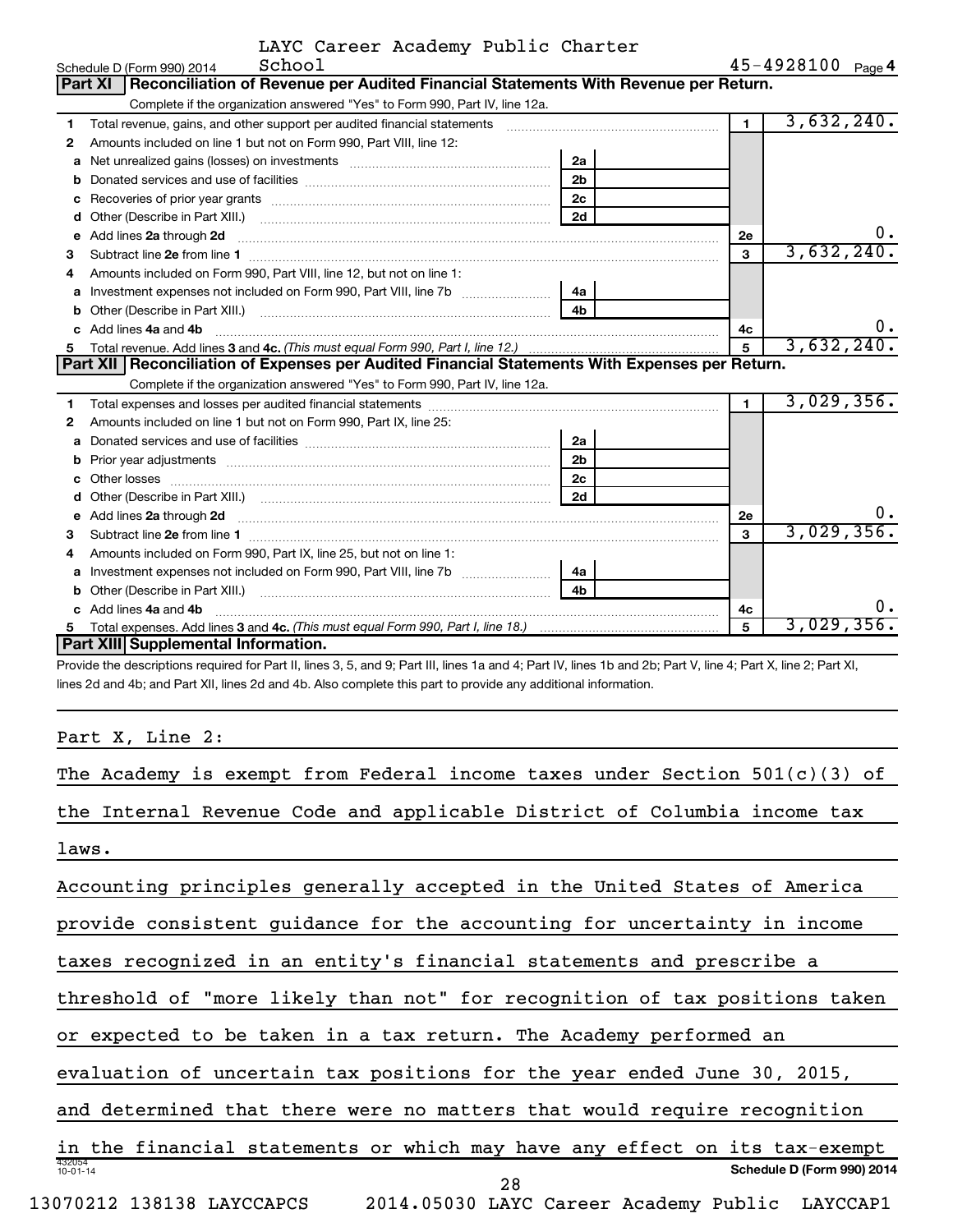|                          | Schedule D (Form 990) 2014 |  |  | School |                                                       |  |    | LAYC Career Academy Public Charter |  |                                                                            | $45 - 4928100$ Page 5      |
|--------------------------|----------------------------|--|--|--------|-------------------------------------------------------|--|----|------------------------------------|--|----------------------------------------------------------------------------|----------------------------|
|                          |                            |  |  |        | <b>Part XIII Supplemental Information (continued)</b> |  |    |                                    |  |                                                                            |                            |
|                          |                            |  |  |        |                                                       |  |    |                                    |  | status. For the year ended June 30, 2015, the statute of limitations for   |                            |
|                          |                            |  |  |        |                                                       |  |    |                                    |  | tax years 2011 and 2014 remains open with the U.S. Federal jurisdiction or |                            |
|                          |                            |  |  |        |                                                       |  |    |                                    |  | the various states and local jurisdictions in which the Academy files tax  |                            |
|                          |                            |  |  |        |                                                       |  |    |                                    |  | returns. It is the Academy's policy to recognize interest and/or penalties |                            |
|                          |                            |  |  |        |                                                       |  |    |                                    |  | related to uncertain tax positions, if any, in income tax expense.         |                            |
|                          |                            |  |  |        |                                                       |  |    |                                    |  |                                                                            |                            |
|                          |                            |  |  |        |                                                       |  |    |                                    |  |                                                                            |                            |
|                          |                            |  |  |        |                                                       |  |    |                                    |  |                                                                            |                            |
|                          |                            |  |  |        |                                                       |  |    |                                    |  |                                                                            |                            |
|                          |                            |  |  |        |                                                       |  |    |                                    |  |                                                                            |                            |
|                          |                            |  |  |        |                                                       |  |    |                                    |  |                                                                            |                            |
|                          |                            |  |  |        |                                                       |  |    |                                    |  |                                                                            |                            |
|                          |                            |  |  |        |                                                       |  |    |                                    |  |                                                                            |                            |
|                          |                            |  |  |        |                                                       |  |    |                                    |  |                                                                            |                            |
|                          |                            |  |  |        |                                                       |  |    |                                    |  |                                                                            |                            |
|                          |                            |  |  |        |                                                       |  |    |                                    |  |                                                                            |                            |
|                          |                            |  |  |        |                                                       |  |    |                                    |  |                                                                            |                            |
|                          |                            |  |  |        |                                                       |  |    |                                    |  |                                                                            |                            |
|                          |                            |  |  |        |                                                       |  |    |                                    |  |                                                                            |                            |
|                          |                            |  |  |        |                                                       |  |    |                                    |  |                                                                            |                            |
|                          |                            |  |  |        |                                                       |  |    |                                    |  |                                                                            |                            |
|                          |                            |  |  |        |                                                       |  |    |                                    |  |                                                                            |                            |
|                          |                            |  |  |        |                                                       |  |    |                                    |  |                                                                            |                            |
|                          |                            |  |  |        |                                                       |  |    |                                    |  |                                                                            |                            |
|                          |                            |  |  |        |                                                       |  |    |                                    |  |                                                                            |                            |
|                          |                            |  |  |        |                                                       |  |    |                                    |  |                                                                            |                            |
|                          |                            |  |  |        |                                                       |  |    |                                    |  |                                                                            |                            |
|                          |                            |  |  |        |                                                       |  |    |                                    |  |                                                                            | Schedule D (Form 990) 2014 |
| 432055<br>$10 - 01 - 14$ |                            |  |  |        |                                                       |  | 29 |                                    |  |                                                                            |                            |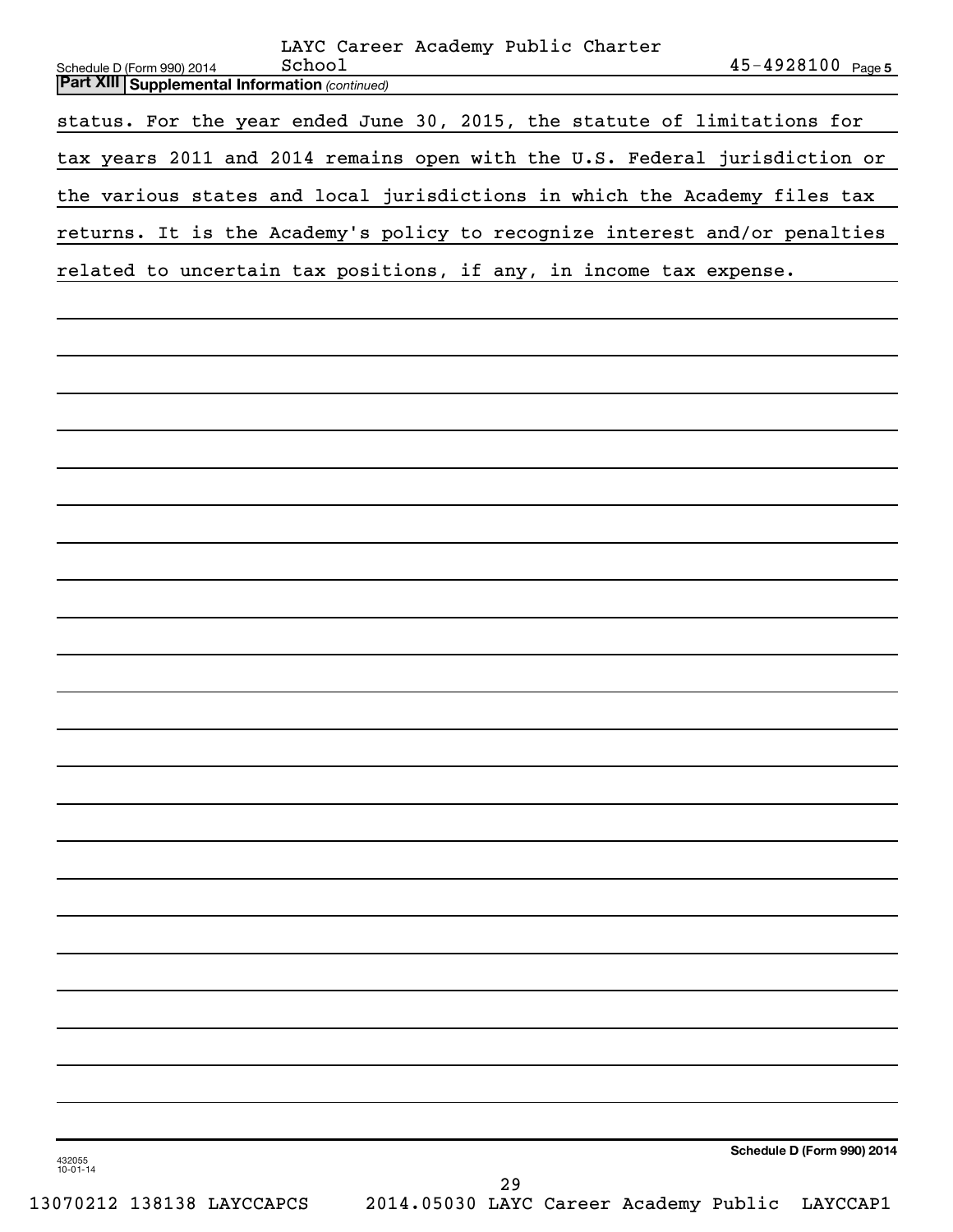**SCHEDULE E**

# **Schools**

OMB No. 1545-0047 **2014**

| (Form 990 or 990-EZ)       | ► Complete if the organization answered "Yes" to Form 990, Part IV, line 13, |
|----------------------------|------------------------------------------------------------------------------|
|                            | or Form 990-EZ. Part VI. line 48.                                            |
| Congriment of the Treasury | Attach to Form 990 or Form 990-EZ.                                           |

**Dublic** 

|   | Internal Revenue Service<br>Information about Schedule E (Form 990 or 990-EZ) and its instructions is at www.irs.gov/form990.    | Inspection     |                         |                       |
|---|----------------------------------------------------------------------------------------------------------------------------------|----------------|-------------------------|-----------------------|
|   | <b>Employer identification number</b><br>LAYC Career Academy Public Charter<br>Name of the organization                          |                |                         |                       |
|   | 45-4928100<br>School                                                                                                             |                |                         |                       |
|   | Part I                                                                                                                           |                |                         |                       |
|   |                                                                                                                                  |                | <b>YES</b>              | <b>NO</b>             |
| 1 | Does the organization have a racially nondiscriminatory policy toward students by statement in its charter, bylaws,              |                |                         |                       |
|   |                                                                                                                                  | 1              | x                       |                       |
| 2 | Does the organization include a statement of its racially nondiscriminatory policy toward students in all its brochures,         |                |                         |                       |
|   | catalogues, and other written communications with the public dealing with student admissions, programs, and scholarships?        | $\mathbf{2}$   | x                       |                       |
| 3 | Has the organization publicized its racially nondiscriminatory policy through newspaper or broadcast media during the            |                |                         |                       |
|   | period of solicitation for students, or during the registration period if it has no solicitation program, in a way that makes    |                |                         |                       |
|   | the policy known to all parts of the general community it serves? If "Yes," please describe. If "No," please explain.            | 3              | x                       |                       |
|   | If you need more space, use Part II measured and contain an according to the state of the state of the space,                    |                |                         |                       |
|   |                                                                                                                                  |                |                         |                       |
|   |                                                                                                                                  |                |                         |                       |
| 4 | Does the organization maintain the following?                                                                                    |                |                         |                       |
|   |                                                                                                                                  | 4a             | x                       |                       |
|   | <b>b</b> Records documenting that scholarships and other financial assistance are awarded on a racially nondiscriminatory basis? | 4b             | х                       |                       |
|   | c Copies of all catalogues, brochures, announcements, and other written communications to the public dealing with student        |                |                         |                       |
|   |                                                                                                                                  | 4c             | х                       |                       |
|   |                                                                                                                                  | 4d             | $\overline{\textbf{x}}$ |                       |
|   |                                                                                                                                  |                |                         |                       |
|   |                                                                                                                                  |                |                         |                       |
|   | Does the organization discriminate by race in any way with respect to:                                                           |                |                         |                       |
|   |                                                                                                                                  | 5a             |                         |                       |
|   |                                                                                                                                  | 5b             |                         |                       |
|   |                                                                                                                                  | 5c             |                         |                       |
|   |                                                                                                                                  | 5d             |                         |                       |
| 5 |                                                                                                                                  | <b>5e</b>      |                         | x<br>X<br>x<br>x<br>X |
|   | f Use of facilities?                                                                                                             | 5f             |                         |                       |
|   |                                                                                                                                  | 5 <sub>g</sub> |                         |                       |
|   |                                                                                                                                  | 5h             |                         |                       |
|   | If you answered "Yes" to any of the above, please explain. If you need more space, use Part II.                                  |                |                         |                       |
|   |                                                                                                                                  |                |                         |                       |
|   |                                                                                                                                  | 6a             | x                       |                       |
|   |                                                                                                                                  | 6b             |                         |                       |
|   | If you answered "Yes" to either line 6a or line 6b, explain on Part II.                                                          |                |                         |                       |
| 7 | Does the organization certify that it has complied with the applicable requirements of sections 4.01 through 4.05 of             | $\overline{7}$ | х                       | X<br>X<br>х<br>X      |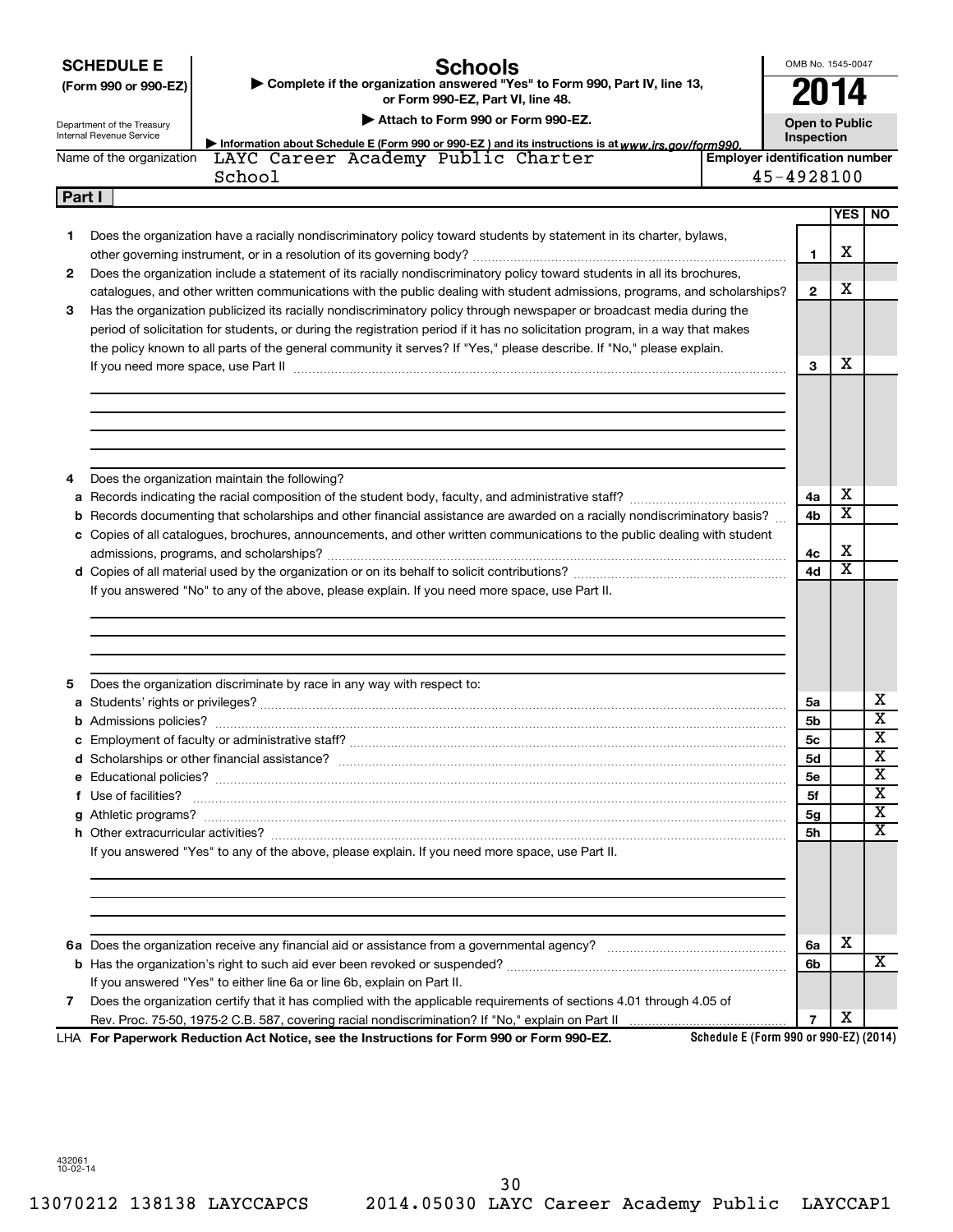| Schedule E (Form 990 or 990-EZ) (2014) School<br>Part II             | Supplemental Information. Provide the explanations required by Part I, lines 3, 4d, 5h, 6b, and 7, as applicable.<br>Also provide any other additional information. | LAYC Career Academy Public Charter |    |  | $45 - 4928100$ Page 2                  |
|----------------------------------------------------------------------|---------------------------------------------------------------------------------------------------------------------------------------------------------------------|------------------------------------|----|--|----------------------------------------|
|                                                                      |                                                                                                                                                                     |                                    |    |  |                                        |
| Line 6 - Explanation of Government Financial Aid:                    |                                                                                                                                                                     |                                    |    |  |                                        |
| The Academy receives a student allocation from the Government of the |                                                                                                                                                                     |                                    |    |  |                                        |
| District of Columbia to cover the cost of academic expenses.         |                                                                                                                                                                     |                                    |    |  |                                        |
|                                                                      |                                                                                                                                                                     |                                    |    |  |                                        |
|                                                                      |                                                                                                                                                                     |                                    |    |  |                                        |
|                                                                      |                                                                                                                                                                     |                                    |    |  |                                        |
|                                                                      |                                                                                                                                                                     |                                    |    |  |                                        |
|                                                                      |                                                                                                                                                                     |                                    |    |  |                                        |
|                                                                      |                                                                                                                                                                     |                                    |    |  |                                        |
|                                                                      |                                                                                                                                                                     |                                    |    |  |                                        |
|                                                                      |                                                                                                                                                                     |                                    |    |  |                                        |
|                                                                      |                                                                                                                                                                     |                                    |    |  |                                        |
|                                                                      |                                                                                                                                                                     |                                    |    |  |                                        |
|                                                                      |                                                                                                                                                                     |                                    |    |  |                                        |
|                                                                      |                                                                                                                                                                     |                                    |    |  |                                        |
|                                                                      |                                                                                                                                                                     |                                    |    |  |                                        |
|                                                                      |                                                                                                                                                                     |                                    |    |  |                                        |
|                                                                      |                                                                                                                                                                     |                                    |    |  |                                        |
|                                                                      |                                                                                                                                                                     |                                    |    |  |                                        |
|                                                                      |                                                                                                                                                                     |                                    |    |  |                                        |
|                                                                      |                                                                                                                                                                     |                                    |    |  |                                        |
|                                                                      |                                                                                                                                                                     |                                    |    |  |                                        |
|                                                                      |                                                                                                                                                                     |                                    |    |  |                                        |
|                                                                      |                                                                                                                                                                     |                                    |    |  |                                        |
|                                                                      |                                                                                                                                                                     |                                    |    |  |                                        |
|                                                                      |                                                                                                                                                                     |                                    |    |  |                                        |
|                                                                      |                                                                                                                                                                     |                                    |    |  |                                        |
|                                                                      |                                                                                                                                                                     |                                    |    |  |                                        |
|                                                                      |                                                                                                                                                                     |                                    |    |  |                                        |
|                                                                      |                                                                                                                                                                     |                                    |    |  |                                        |
|                                                                      |                                                                                                                                                                     |                                    |    |  |                                        |
|                                                                      |                                                                                                                                                                     |                                    |    |  |                                        |
| 432062 10-02-14                                                      |                                                                                                                                                                     |                                    | 31 |  | Schedule E (Form 990 or 990-EZ) (2014) |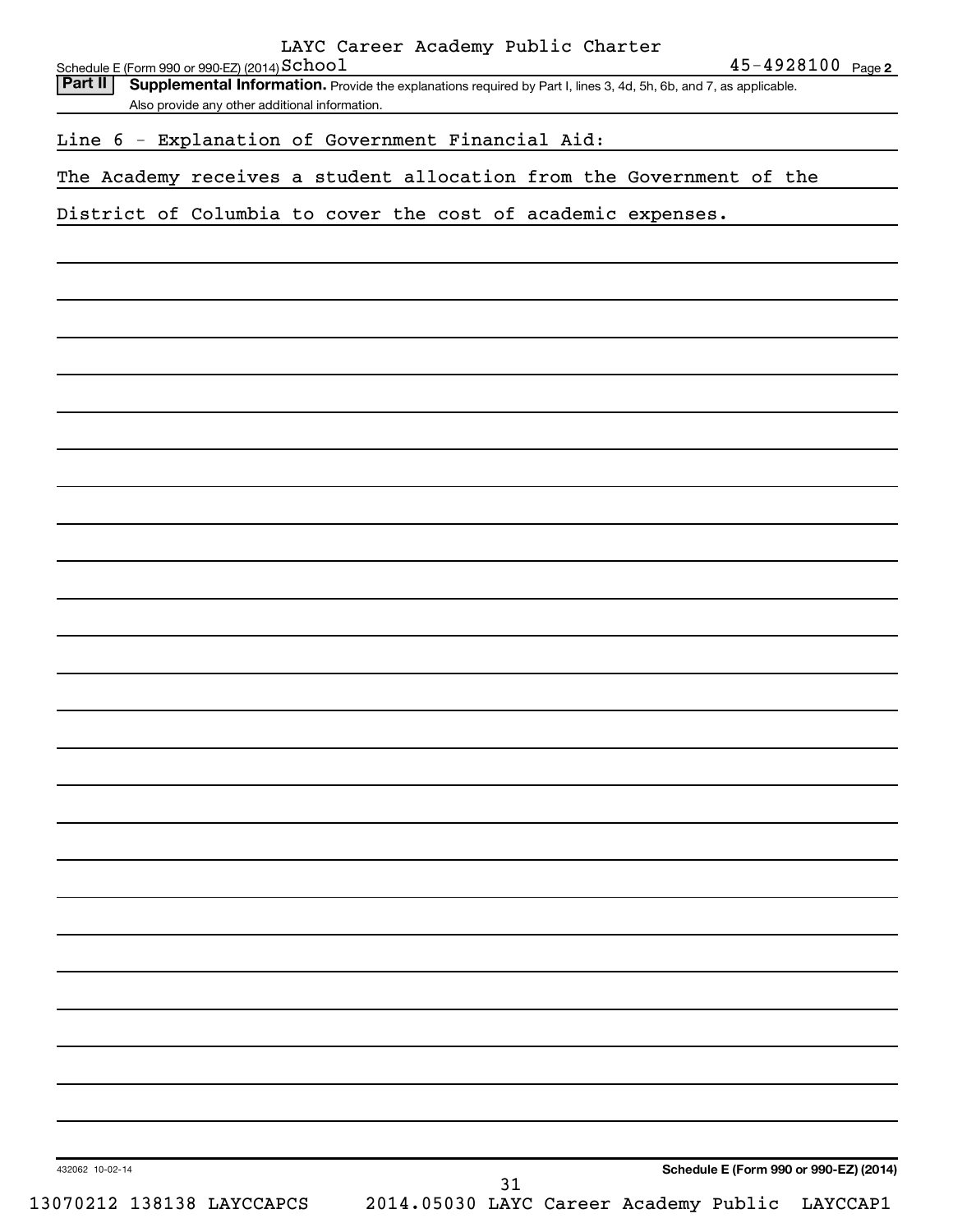**(Form 990 or 990-EZ)**

Department of the Treasury Internal Revenue Service

Name of the organization

**SCHEDULE O Supplemental Information to Form 990 or 990-EZ 2014**<br>(Form 990 or 990-EZ) Complete to provide information for responses to specific questions on

**Complete to provide information for responses to specific questions on Form 990 or 990-EZ or to provide any additional information. | Attach to Form 990 or 990-EZ.**

Information about Schedule O (Form 990 or 990-EZ) and its instructions is at www.irs.gov/form990. LAYC Career Academy Public Charter School 45-4928100



Form 990, Part I, Line 1, Description of Organization Mission:

college preparatory education, career training in high growth

occupations, and college-credit classes.

The LAYC Career Academy (LAYCCA) is an innovative school model that provides a bridge between high school and college for youth ages 16 to 24 in the District of Columbia. LAYCCA provides youth with college credits, a rigorous and self-paced GED program, a college preparatory curriculum and career training in the health care and information technology (IT) fields. Ninety four percent of graduates are working or in college or both and 100% of those who started college are still in school or have graduated.

LAYC Career Academy's main objective is to prepare young people for college and careers. We do this by providing strong academics using the principles of positive youth development to foster skills like self-awareness, self-confidence, problem-solving skills, and resilience. Based on their assessment scores, students are placed into one of the LAYC Career Academy student sub-groups. From there, students work towards earning their GED, college credits and post-secondary education. As students move through our program, they benefit from an advisor-advocate model, community building, student recognition programs, and social activities that create a school environment in which they feel comfortable and valued.

432211 08-27-14 LHA For Paperwork Reduction Act Notice, see the Instructions for Form 990 or 990-EZ. Schedule O (Form 990 or 990-EZ) (2014) We provide our students with: 32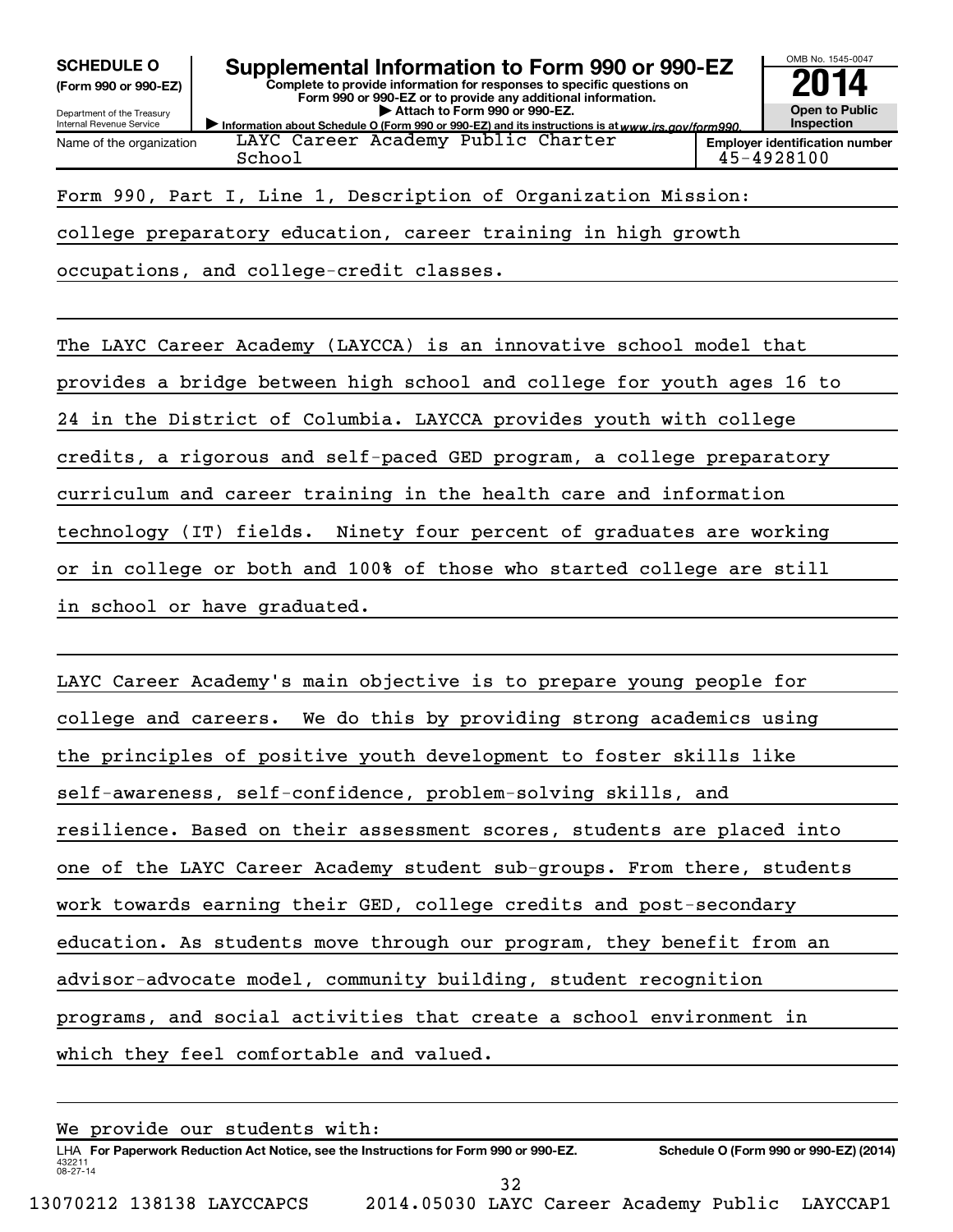| Schedule O (Form 990 or 990-EZ) (2014)<br>Page 2                      |                                                     |  |  |  |  |  |  |  |  |
|-----------------------------------------------------------------------|-----------------------------------------------------|--|--|--|--|--|--|--|--|
| Name of the organization LAYC Career Academy Public Charter<br>School | <b>Employer identification number</b><br>45-4928100 |  |  |  |  |  |  |  |  |
| - All the skills they need to pass the GED                            |                                                     |  |  |  |  |  |  |  |  |
| - Post Secondary Education (Medical Assistant or IT Certifications)   |                                                     |  |  |  |  |  |  |  |  |

- College Classes through Trinity Washington University, the University

of the District of Columbia and Bard College.

LAYC Career Academy serves youth who overcome many challenges to come to school. Our students work to support their families; take care of parents, siblings and children; face homelessness; and read well below grade level. LAYCCA provides youth with the academic, social and emotional skills needed to succeed academically, professionally and personally.

Form 990, Part VI, Section A, line 3:

The services such as operation, facilities management, human resources and accounting/financial management, etc. were performed by persons assigned by Latin American Youth Center ("LAYC"). Nicole H. Hanrahan is Chief Strategy Officer of LAYC. She also works as acting Executive Director for the organization. She received compensation in the amount of \$110,000 from LAYC for work performed for both organizations.

Form 990, Part VI, Section B, line 11:

The Acting Executive Director distributed to the Board of Directors to

discuss prior to the Form 990 was sent to the IRS.

| Form 990, Part VI, Section B, Line 12c:                                     |
|-----------------------------------------------------------------------------|
| The organization requires new Board members to disclose conflicts of        |
| interest and will require an annual review, certification and disclosure of |
| conflict of interest for current Board members.                             |
| 432212<br>Schedule O (Form 990 or 990-EZ) (2014)<br>$08 - 27 - 14$<br>33    |
| 13070212 138138 LAYCCAPCS<br>2014.05030 LAYC Career Academy Public LAYCCAP1 |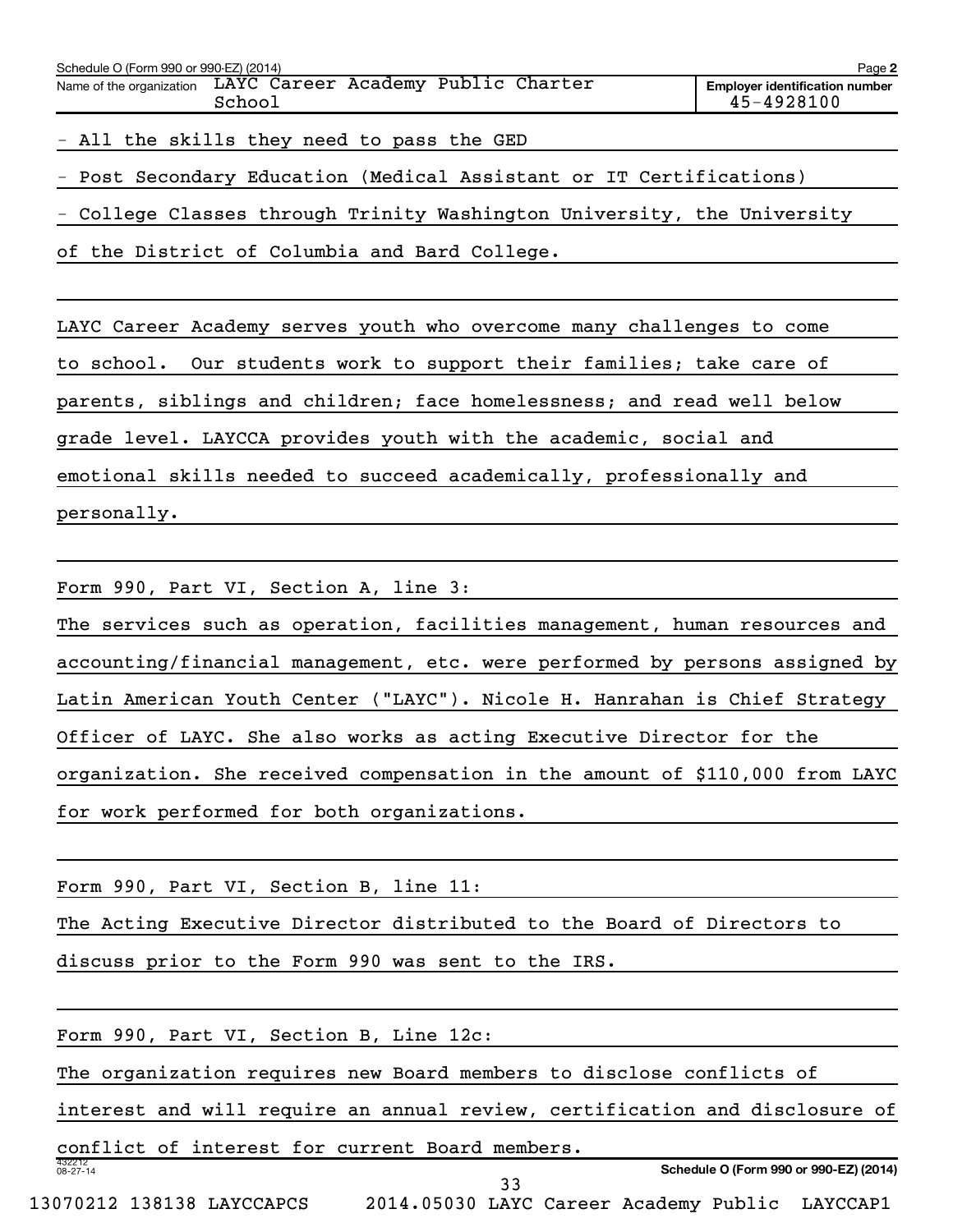| Schedule O (Form 990 or 990-EZ) (2014) |                                              |  | Page 2                                              |
|----------------------------------------|----------------------------------------------|--|-----------------------------------------------------|
| Name of the organization               | LAYC Career Academy Public Charter<br>School |  | <b>Employer identification number</b><br>45-4928100 |

Form 990, Part VI, Section B, Line 15:

The Board negotiated the management fee for the Charter Management

Organization (for which the Acting Executive Director is employed). The

Board discusses Charter Management Organization performance at Board

meetings and evaluates annually.

Other key employees have their compensation determined by their supervisor based on availability of funding and merit. Annual compensation is based on annual performance evaluation.

Form 990, Part VI, Section C, Line 19:

The organization makes its governing documents, conflict of interest

policy, and financial statments available to the public upon request.

FORM 990, PART XII, LINE 2C:

The process has not changed from prior year.

**Schedule O (Form 990 or 990-EZ) (2014)**

432212 08-27-14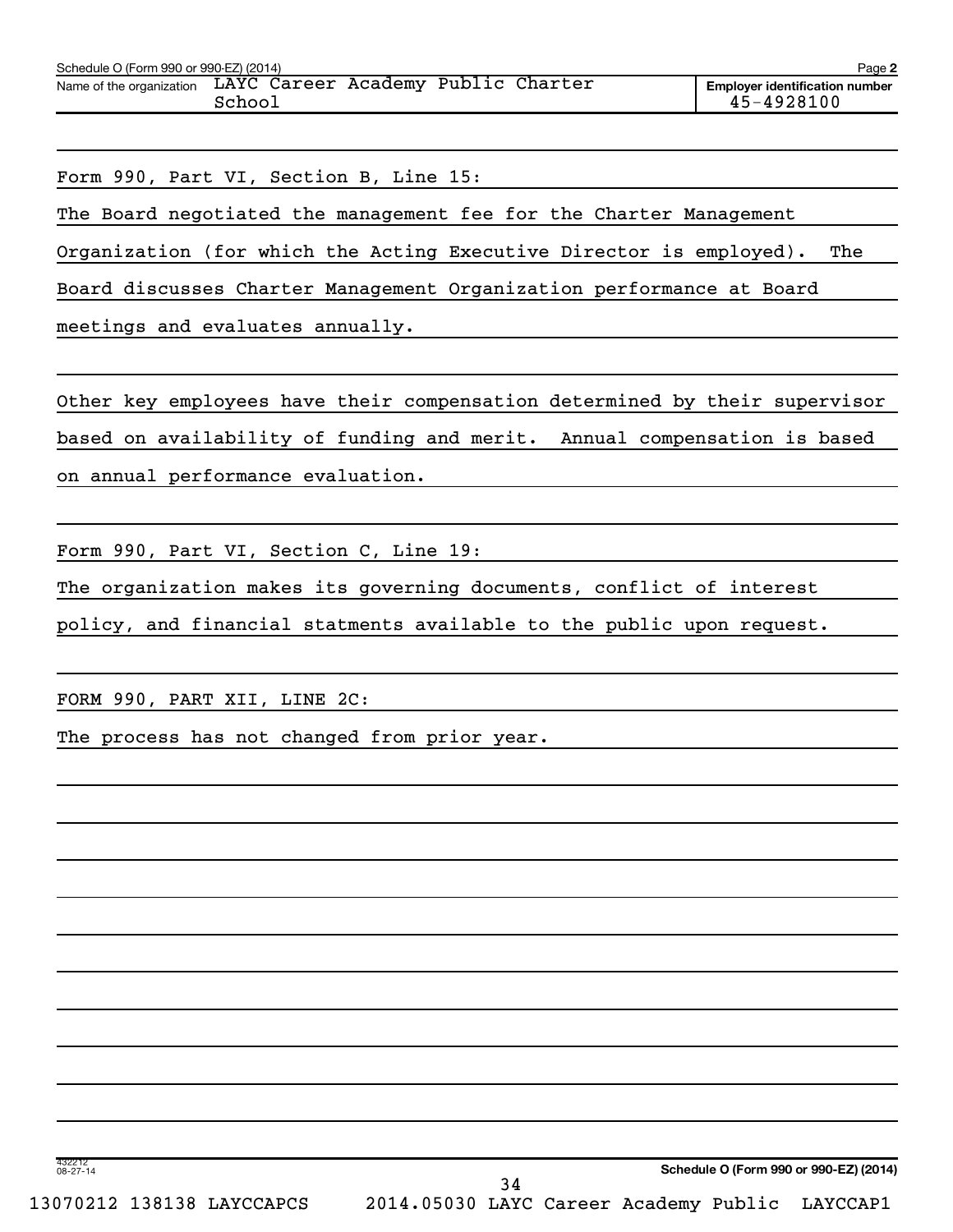| <b>SCHEDULE R</b>                                               |                                                                                                                                                                                                                  | <b>Related Organizations and Unrelated Partnerships</b>                                         |                                              |                        |                                                   |     |                                                     | OMB No. 1545-0047             |                             |
|-----------------------------------------------------------------|------------------------------------------------------------------------------------------------------------------------------------------------------------------------------------------------------------------|-------------------------------------------------------------------------------------------------|----------------------------------------------|------------------------|---------------------------------------------------|-----|-----------------------------------------------------|-------------------------------|-----------------------------|
| (Form 990)                                                      |                                                                                                                                                                                                                  | >Complete if the organization answered "Yes" on Form 990, Part IV, line 33, 34, 35b, 36, or 37. | Attach to Form 990.                          |                        |                                                   |     |                                                     | 2014<br><b>Open to Public</b> |                             |
| Department of the Treasury<br>Internal Revenue Service          |                                                                                                                                                                                                                  | Information about Schedule R (Form 990) and its instructions is at www.irs.gov/form990.         |                                              |                        |                                                   |     |                                                     | Inspection                    |                             |
| Name of the organization                                        | School                                                                                                                                                                                                           | LAYC Career Academy Public Charter                                                              |                                              |                        |                                                   |     | <b>Employer identification number</b><br>45-4928100 |                               |                             |
| Part I                                                          | Identification of Disregarded Entities Complete if the organization answered "Yes" on Form 990, Part IV, line 33.                                                                                                |                                                                                                 |                                              |                        |                                                   |     |                                                     |                               |                             |
|                                                                 | (a)                                                                                                                                                                                                              | (b)                                                                                             | (c)                                          | (d)                    | (e)                                               |     |                                                     | (f)                           |                             |
| Name, address, and EIN (if applicable)<br>of disregarded entity |                                                                                                                                                                                                                  | Primary activity                                                                                | Legal domicile (state or<br>foreign country) | Total income           | End-of-year assets                                |     | Direct controlling<br>entity                        |                               |                             |
|                                                                 |                                                                                                                                                                                                                  |                                                                                                 |                                              |                        |                                                   |     |                                                     |                               |                             |
|                                                                 |                                                                                                                                                                                                                  |                                                                                                 |                                              |                        |                                                   |     |                                                     |                               |                             |
|                                                                 |                                                                                                                                                                                                                  |                                                                                                 |                                              |                        |                                                   |     |                                                     |                               |                             |
|                                                                 |                                                                                                                                                                                                                  |                                                                                                 |                                              |                        |                                                   |     |                                                     |                               |                             |
|                                                                 |                                                                                                                                                                                                                  |                                                                                                 |                                              |                        |                                                   |     |                                                     |                               |                             |
| Part II                                                         | Identification of Related Tax-Exempt Organizations Complete if the organization answered "Yes" on Form 990, Part IV, line 34 because it had one or more related tax-exempt<br>organizations during the tax year. |                                                                                                 |                                              |                        |                                                   |     |                                                     |                               |                             |
|                                                                 | (a)                                                                                                                                                                                                              | (b)                                                                                             | (c)                                          | (d)                    | (e)                                               |     | (f)                                                 |                               | $(g)$<br>Section 512(b)(13) |
|                                                                 | Name, address, and EIN<br>of related organization                                                                                                                                                                | Primary activity                                                                                | Legal domicile (state or<br>foreign country) | Exempt Code<br>section | Public charity<br>status (if section<br>501(c)(3) |     | Direct controlling<br>entity                        |                               | controlled<br>entity?       |
|                                                                 | Latin American Youth Center - 52-1023074                                                                                                                                                                         | To provide minority youth                                                                       |                                              |                        |                                                   |     |                                                     | Yes                           | No                          |
| 1419 Columbia Road, NW                                          |                                                                                                                                                                                                                  | and families with                                                                               |                                              |                        |                                                   |     |                                                     |                               |                             |
| Washington, DC 20009                                            |                                                                                                                                                                                                                  | education, skills, and                                                                          | District of Columbia $501(c)(3)$             |                        | Line 1                                            | N/A |                                                     |                               | X                           |
|                                                                 |                                                                                                                                                                                                                  |                                                                                                 |                                              |                        |                                                   |     |                                                     |                               |                             |
|                                                                 |                                                                                                                                                                                                                  |                                                                                                 |                                              |                        |                                                   |     |                                                     |                               |                             |
|                                                                 |                                                                                                                                                                                                                  |                                                                                                 |                                              |                        |                                                   |     |                                                     |                               |                             |
|                                                                 |                                                                                                                                                                                                                  |                                                                                                 |                                              |                        |                                                   |     |                                                     |                               |                             |
|                                                                 |                                                                                                                                                                                                                  |                                                                                                 |                                              |                        |                                                   |     |                                                     |                               |                             |
|                                                                 | For Paperwork Reduction Act Notice, see the Instructions for Form 990.                                                                                                                                           | See Part VII for Continuations                                                                  |                                              |                        |                                                   |     | Schedule R (Form 990) 2014                          |                               |                             |

432161 08-14-14 LHA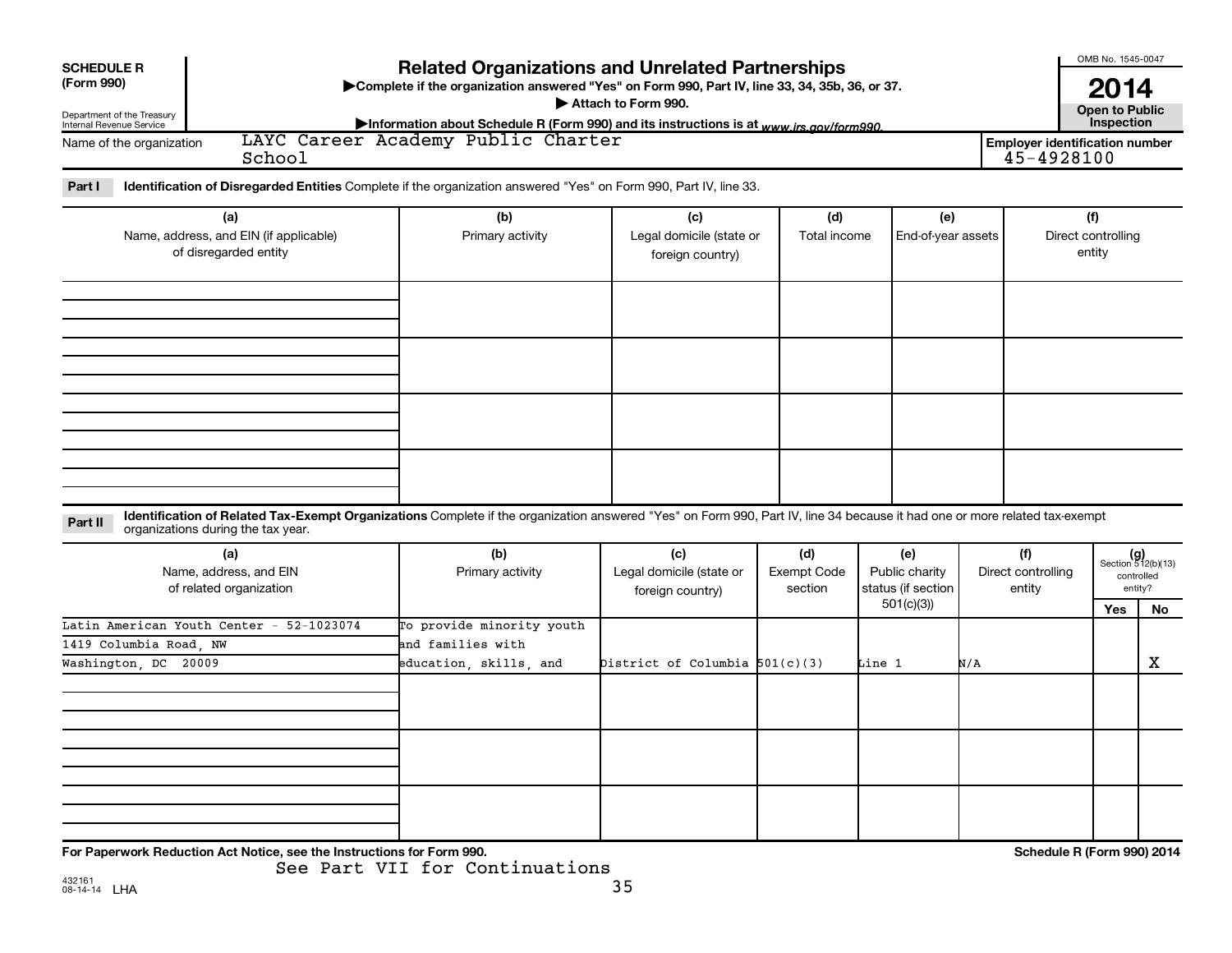|  | LAYC Career Academy Public Charter |  |
|--|------------------------------------|--|
|  |                                    |  |

Schedule R (Form 990) 2014  $School$ 

Part III Identification of Related Organizations Taxable as a Partnership Complete if the organization answered "Yes" on Form 990, Part IV, line 34 because it had one or more related<br>Read to the organizations tracted as a organizations treated as a partnership during the tax year.

| (a)<br>Name, address, and EIN<br>of related organization | (b)<br>Primary activity | (c)<br>Legal<br>domicile<br>(state or<br>foreign<br>country) | (d)<br>Direct controlling<br>entity | (e)<br>Predominant income<br>(related, unrelated,<br>excluded from tax under<br>sections 512-514) | (f)<br>Share of total<br>income | (g)<br>Share of<br>end-of-year<br>assets | (h)<br>Yes $ $ | Disproportionate<br>allocations?<br>No | (i)<br>Code V-UBI<br>amount in box<br>20 of Schedule<br>K-1 (Form 1065) <b>Yes No</b> | (j) | (k)<br>General or Percentage<br>managing ownership |
|----------------------------------------------------------|-------------------------|--------------------------------------------------------------|-------------------------------------|---------------------------------------------------------------------------------------------------|---------------------------------|------------------------------------------|----------------|----------------------------------------|---------------------------------------------------------------------------------------|-----|----------------------------------------------------|
|                                                          |                         |                                                              |                                     |                                                                                                   |                                 |                                          |                |                                        |                                                                                       |     |                                                    |
|                                                          |                         |                                                              |                                     |                                                                                                   |                                 |                                          |                |                                        |                                                                                       |     |                                                    |
|                                                          |                         |                                                              |                                     |                                                                                                   |                                 |                                          |                |                                        |                                                                                       |     |                                                    |
|                                                          |                         |                                                              |                                     |                                                                                                   |                                 |                                          |                |                                        |                                                                                       |     |                                                    |

Part IV Identification of Related Organizations Taxable as a Corporation or Trust Complete if the organization answered "Yes" on Form 990, Part IV, line 34 because it had one or more related<br>Comparison tracted as a comprat organizations treated as a corporation or trust during the tax year.

| (a)<br>Name, address, and EIN<br>of related organization | (b)<br>Primary activity | (c)<br>Legal domicile<br>state or<br>foreign | (d)<br>Direct controlling<br>entity | (e)<br>Type of entity<br>(C corp, S corp,<br>or trust) | (f)<br>Share of total<br>income | (g)<br>Share of<br>end-of-year<br>assets | (h)<br>Percentage<br>ownership |          | $\begin{array}{c} \textbf{(i)}\\ \text{Section}\\ 512 \text{(b)} \text{(13)}\\ \text{controlled}\\ \text{entity?} \end{array}$ |  |  |  |  |  |
|----------------------------------------------------------|-------------------------|----------------------------------------------|-------------------------------------|--------------------------------------------------------|---------------------------------|------------------------------------------|--------------------------------|----------|--------------------------------------------------------------------------------------------------------------------------------|--|--|--|--|--|
|                                                          |                         | country)                                     |                                     |                                                        |                                 |                                          |                                | Yes   No |                                                                                                                                |  |  |  |  |  |
|                                                          |                         |                                              |                                     |                                                        |                                 |                                          |                                |          |                                                                                                                                |  |  |  |  |  |
|                                                          |                         |                                              |                                     |                                                        |                                 |                                          |                                |          |                                                                                                                                |  |  |  |  |  |
|                                                          |                         |                                              |                                     |                                                        |                                 |                                          |                                |          |                                                                                                                                |  |  |  |  |  |
|                                                          |                         |                                              |                                     |                                                        |                                 |                                          |                                |          |                                                                                                                                |  |  |  |  |  |
|                                                          |                         |                                              |                                     |                                                        |                                 |                                          |                                |          |                                                                                                                                |  |  |  |  |  |
|                                                          |                         |                                              |                                     |                                                        |                                 |                                          |                                |          |                                                                                                                                |  |  |  |  |  |
|                                                          |                         |                                              |                                     |                                                        |                                 |                                          |                                |          |                                                                                                                                |  |  |  |  |  |
|                                                          |                         |                                              |                                     |                                                        |                                 |                                          |                                |          |                                                                                                                                |  |  |  |  |  |
|                                                          |                         |                                              |                                     |                                                        |                                 |                                          |                                |          |                                                                                                                                |  |  |  |  |  |
|                                                          |                         |                                              |                                     |                                                        |                                 |                                          |                                |          |                                                                                                                                |  |  |  |  |  |
|                                                          |                         |                                              |                                     |                                                        |                                 |                                          |                                |          |                                                                                                                                |  |  |  |  |  |
|                                                          |                         |                                              |                                     |                                                        |                                 |                                          |                                |          |                                                                                                                                |  |  |  |  |  |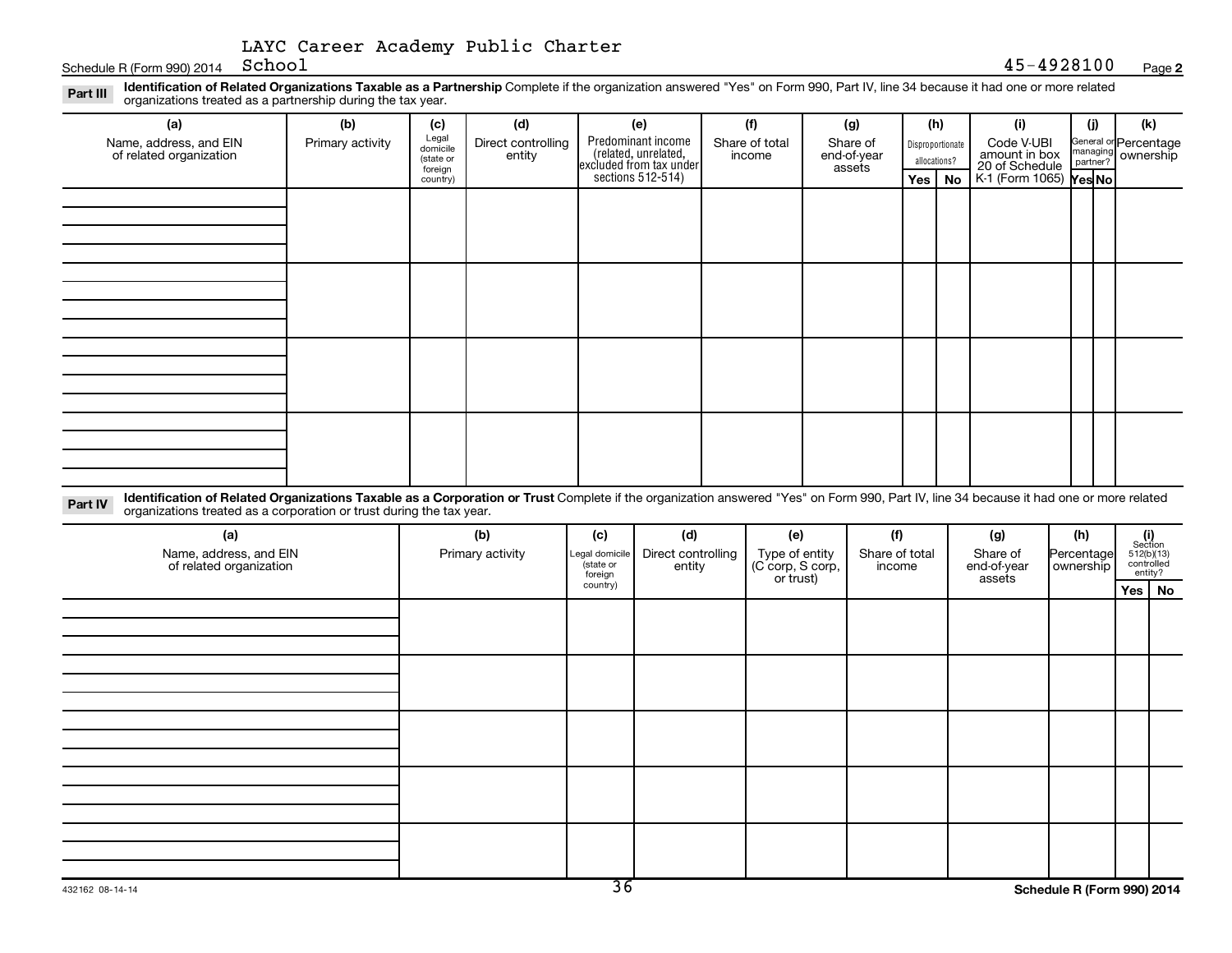Schedule R (Form 990) 2014  $School$ 

Part V Transactions With Related Organizations Complete if the organization answered "Yes" on Form 990, Part IV, line 34, 35b, or 36.

| Note. Complete line 1 if any entity is listed in Parts II, III, or IV of this schedule.                                                                                                                                        |                                  |                        |                                              |                 | Yes                     | No                      |
|--------------------------------------------------------------------------------------------------------------------------------------------------------------------------------------------------------------------------------|----------------------------------|------------------------|----------------------------------------------|-----------------|-------------------------|-------------------------|
| During the tax year, did the organization engage in any of the following transactions with one or more related organizations listed in Parts II-IV?                                                                            |                                  |                        |                                              |                 |                         |                         |
|                                                                                                                                                                                                                                |                                  |                        |                                              | 1a              |                         | $\overline{\mathbf{x}}$ |
|                                                                                                                                                                                                                                |                                  |                        |                                              | 1b              |                         | $\overline{\mathbf{x}}$ |
|                                                                                                                                                                                                                                |                                  |                        |                                              | 1c              |                         | $\overline{\mathbf{x}}$ |
|                                                                                                                                                                                                                                |                                  |                        |                                              | 1 <sub>d</sub>  |                         | $\overline{\texttt{x}}$ |
|                                                                                                                                                                                                                                |                                  |                        |                                              | 1e              |                         | $\overline{\textbf{x}}$ |
|                                                                                                                                                                                                                                |                                  |                        |                                              | 1f              |                         | X                       |
| Sale of assets to related organization(s) www.assemicroscopy.com/news/contract/news/contract/news/contract/news/contract/news/contract/news/contract/news/contract/news/contract/news/contract/news/contract/news/contract/new |                                  |                        |                                              | 1g              |                         | $\overline{\texttt{x}}$ |
| h Purchase of assets from related organization(s) manufactured and content to content the content of assets from related organization(s) manufactured and content and content and content of the content of the content of the |                                  |                        |                                              | 1h              |                         | $\overline{\mathbf{X}}$ |
|                                                                                                                                                                                                                                |                                  |                        |                                              | 1i              |                         | $\overline{\texttt{x}}$ |
|                                                                                                                                                                                                                                |                                  |                        |                                              | 1i l            |                         | $\overline{\texttt{x}}$ |
|                                                                                                                                                                                                                                |                                  |                        |                                              | 1k              |                         | х                       |
|                                                                                                                                                                                                                                |                                  |                        |                                              | 11              |                         | $\overline{\texttt{x}}$ |
|                                                                                                                                                                                                                                |                                  |                        |                                              | 1m              |                         | $\overline{\texttt{x}}$ |
|                                                                                                                                                                                                                                |                                  |                        |                                              | 1n              |                         | $\overline{\texttt{x}}$ |
| o Sharing of paid employees with related organization(s) manufactured and content to the content of the content of the content of the content of the content of the content of the content of the content of the content of th |                                  |                        |                                              | 10 <sub>o</sub> | $\overline{\mathbf{X}}$ |                         |
|                                                                                                                                                                                                                                |                                  |                        |                                              | 1p              | X                       |                         |
|                                                                                                                                                                                                                                |                                  |                        |                                              | 1q              |                         | $\overline{\textbf{x}}$ |
|                                                                                                                                                                                                                                |                                  |                        |                                              |                 |                         |                         |
|                                                                                                                                                                                                                                |                                  |                        |                                              | 1r              |                         | х                       |
|                                                                                                                                                                                                                                |                                  |                        |                                              | 1s              |                         | $\overline{\mathbf{x}}$ |
| If the answer to any of the above is "Yes," see the instructions for information on who must complete this line, including covered relationships and transaction thresholds.                                                   |                                  |                        |                                              |                 |                         |                         |
| (a)<br>Name of related organization                                                                                                                                                                                            | (b)<br>Transaction<br>type (a-s) | (c)<br>Amount involved | (d)<br>Method of determining amount involved |                 |                         |                         |
| (1) Latin American Youth Center                                                                                                                                                                                                | P                                |                        | 123,817. Expenses Incurred                   |                 |                         |                         |

| 100100, 001111 | ד כ | Schodule P (Form 990) 201 |
|----------------|-----|---------------------------|
| (6)            |     |                           |
| (5)            |     |                           |
|                |     |                           |
| (4)            |     |                           |
|                |     |                           |
| (3)            |     |                           |
| (2)            |     |                           |
|                |     |                           |
|                |     |                           |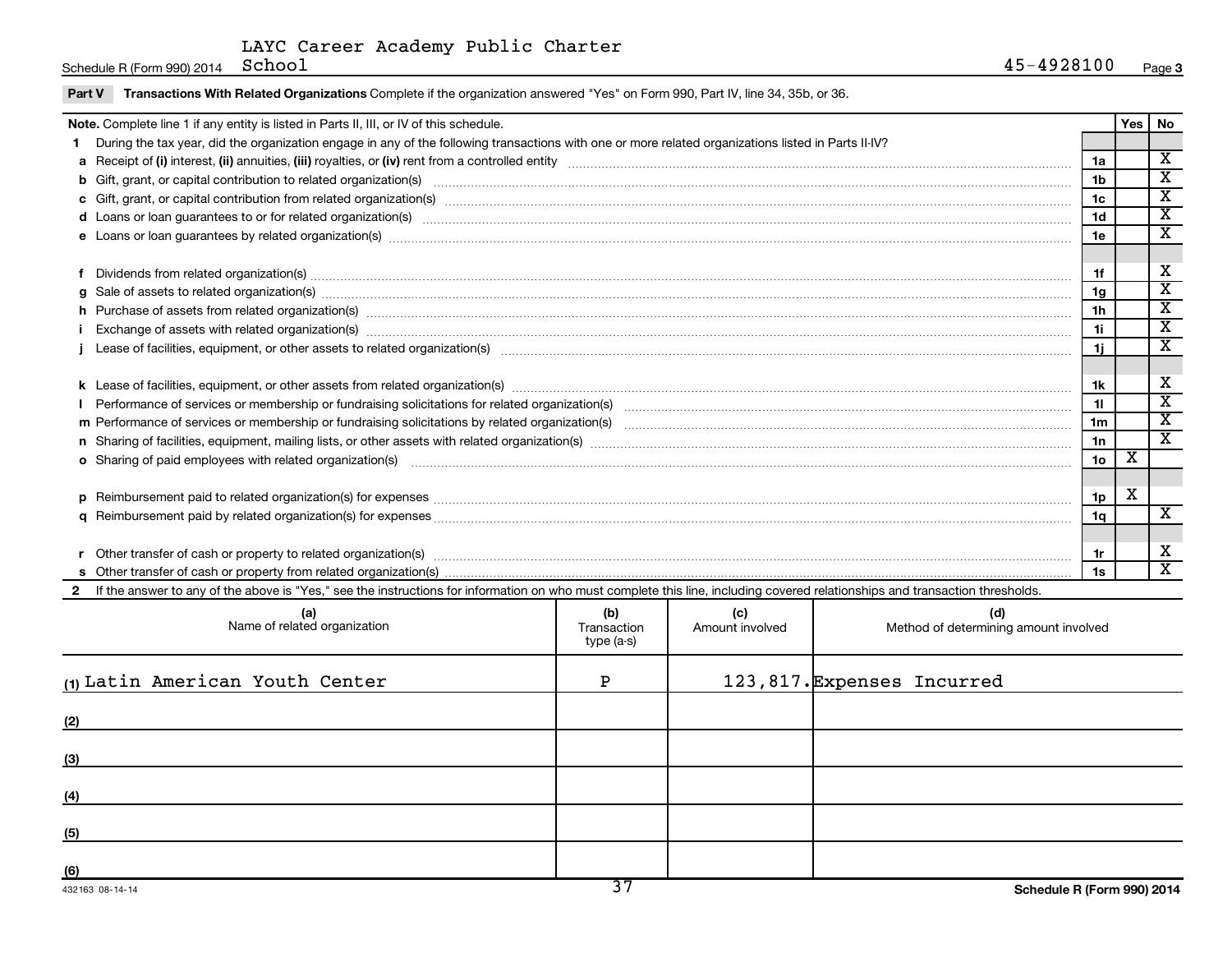Schedule R (Form 990) 2014  $School$ 

#### Part VI Unrelated Organizations Taxable as a Partnership Complete if the organization answered "Yes" on Form 990, Part IV, line 37.

Provide the following information for each entity taxed as a partnership through which the organization conducted more than five percent of its activities (measured by total assets or gross revenue) that was not a related organization. See instructions regarding exclusion for certain investment partnerships.

| that machieve include eigenmation. See motionene regarding exercision for contain invectment partneremper<br>(a) | (b)              | (c) | (d)                                                                                                                                                                                                                       |                                                            | (f)      | (g)         |                                  | (h) | (i)                                                                                                             | (i)    | (k) |
|------------------------------------------------------------------------------------------------------------------|------------------|-----|---------------------------------------------------------------------------------------------------------------------------------------------------------------------------------------------------------------------------|------------------------------------------------------------|----------|-------------|----------------------------------|-----|-----------------------------------------------------------------------------------------------------------------|--------|-----|
| Name, address, and EIN                                                                                           | Primary activity |     |                                                                                                                                                                                                                           | $(e)$<br>Are all<br>partners sec.<br>$501(c)(3)$<br>orgs.? | Share of | Share of    |                                  |     |                                                                                                                 |        |     |
| of entity                                                                                                        |                  |     | Legal domicile<br>(state or foreign<br>(celated, unrelated,<br>country)<br>$\left.\begin{array}{c}\n\text{Predicted, unrelated, unrelated, unrelated, non-exculated from tax undersections 512-514)\n\end{array}\right\}$ |                                                            | total    | end-of-year | Disproportionate<br>allocations? |     | Code V-UBI<br>amount in box 20 managing<br>2 of Schedule K-1<br>Person of The Press No<br>(Form 1065)<br>Tes No |        |     |
|                                                                                                                  |                  |     |                                                                                                                                                                                                                           |                                                            | income   | assets      |                                  |     |                                                                                                                 |        |     |
|                                                                                                                  |                  |     |                                                                                                                                                                                                                           | Yes No                                                     |          |             | Yes No                           |     |                                                                                                                 | Yes NO |     |
|                                                                                                                  |                  |     |                                                                                                                                                                                                                           |                                                            |          |             |                                  |     |                                                                                                                 |        |     |
|                                                                                                                  |                  |     |                                                                                                                                                                                                                           |                                                            |          |             |                                  |     |                                                                                                                 |        |     |
|                                                                                                                  |                  |     |                                                                                                                                                                                                                           |                                                            |          |             |                                  |     |                                                                                                                 |        |     |
|                                                                                                                  |                  |     |                                                                                                                                                                                                                           |                                                            |          |             |                                  |     |                                                                                                                 |        |     |
|                                                                                                                  |                  |     |                                                                                                                                                                                                                           |                                                            |          |             |                                  |     |                                                                                                                 |        |     |
|                                                                                                                  |                  |     |                                                                                                                                                                                                                           |                                                            |          |             |                                  |     |                                                                                                                 |        |     |
|                                                                                                                  |                  |     |                                                                                                                                                                                                                           |                                                            |          |             |                                  |     |                                                                                                                 |        |     |
|                                                                                                                  |                  |     |                                                                                                                                                                                                                           |                                                            |          |             |                                  |     |                                                                                                                 |        |     |
|                                                                                                                  |                  |     |                                                                                                                                                                                                                           |                                                            |          |             |                                  |     |                                                                                                                 |        |     |
|                                                                                                                  |                  |     |                                                                                                                                                                                                                           |                                                            |          |             |                                  |     |                                                                                                                 |        |     |
|                                                                                                                  |                  |     |                                                                                                                                                                                                                           |                                                            |          |             |                                  |     |                                                                                                                 |        |     |
|                                                                                                                  |                  |     |                                                                                                                                                                                                                           |                                                            |          |             |                                  |     |                                                                                                                 |        |     |
|                                                                                                                  |                  |     |                                                                                                                                                                                                                           |                                                            |          |             |                                  |     |                                                                                                                 |        |     |
|                                                                                                                  |                  |     |                                                                                                                                                                                                                           |                                                            |          |             |                                  |     |                                                                                                                 |        |     |
|                                                                                                                  |                  |     |                                                                                                                                                                                                                           |                                                            |          |             |                                  |     |                                                                                                                 |        |     |
|                                                                                                                  |                  |     |                                                                                                                                                                                                                           |                                                            |          |             |                                  |     |                                                                                                                 |        |     |
|                                                                                                                  |                  |     |                                                                                                                                                                                                                           |                                                            |          |             |                                  |     |                                                                                                                 |        |     |
|                                                                                                                  |                  |     |                                                                                                                                                                                                                           |                                                            |          |             |                                  |     |                                                                                                                 |        |     |
|                                                                                                                  |                  |     |                                                                                                                                                                                                                           |                                                            |          |             |                                  |     |                                                                                                                 |        |     |
|                                                                                                                  |                  |     |                                                                                                                                                                                                                           |                                                            |          |             |                                  |     |                                                                                                                 |        |     |
|                                                                                                                  |                  |     |                                                                                                                                                                                                                           |                                                            |          |             |                                  |     |                                                                                                                 |        |     |
|                                                                                                                  |                  |     |                                                                                                                                                                                                                           |                                                            |          |             |                                  |     |                                                                                                                 |        |     |
|                                                                                                                  |                  |     |                                                                                                                                                                                                                           |                                                            |          |             |                                  |     |                                                                                                                 |        |     |
|                                                                                                                  |                  |     |                                                                                                                                                                                                                           |                                                            |          |             |                                  |     |                                                                                                                 |        |     |
|                                                                                                                  |                  |     |                                                                                                                                                                                                                           |                                                            |          |             |                                  |     |                                                                                                                 |        |     |
|                                                                                                                  |                  |     |                                                                                                                                                                                                                           |                                                            |          |             |                                  |     |                                                                                                                 |        |     |
|                                                                                                                  |                  |     |                                                                                                                                                                                                                           |                                                            |          |             |                                  |     |                                                                                                                 |        |     |
|                                                                                                                  |                  |     |                                                                                                                                                                                                                           |                                                            |          |             |                                  |     |                                                                                                                 |        |     |
|                                                                                                                  |                  |     |                                                                                                                                                                                                                           |                                                            |          |             |                                  |     |                                                                                                                 |        |     |
|                                                                                                                  |                  |     |                                                                                                                                                                                                                           |                                                            |          |             |                                  |     |                                                                                                                 |        |     |
|                                                                                                                  |                  |     |                                                                                                                                                                                                                           |                                                            |          |             |                                  |     |                                                                                                                 |        |     |
|                                                                                                                  |                  |     |                                                                                                                                                                                                                           |                                                            |          |             |                                  |     |                                                                                                                 |        |     |
|                                                                                                                  |                  |     |                                                                                                                                                                                                                           |                                                            |          |             |                                  |     |                                                                                                                 |        |     |
|                                                                                                                  |                  |     |                                                                                                                                                                                                                           |                                                            |          |             |                                  |     |                                                                                                                 |        |     |
|                                                                                                                  |                  |     |                                                                                                                                                                                                                           |                                                            |          |             |                                  |     |                                                                                                                 |        |     |

**Schedule R (Form 990) 2014**